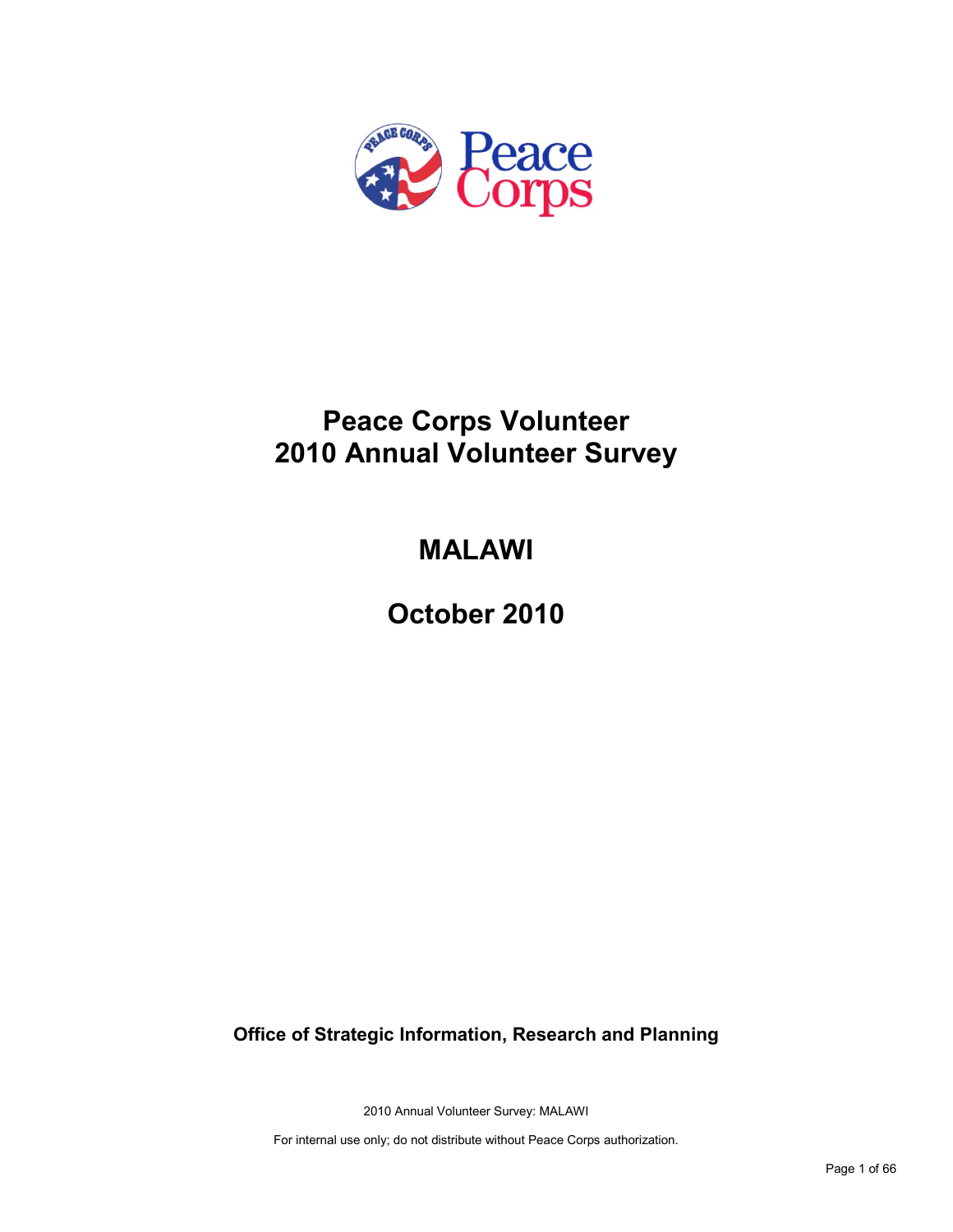### **Table of Contents**

| A.           |                                                   |     |
|--------------|---------------------------------------------------|-----|
| В.           |                                                   |     |
| C.           |                                                   |     |
| D.           |                                                   |     |
| Е.           |                                                   |     |
| F.,          |                                                   | 22  |
| G.           |                                                   | .26 |
| Н.           |                                                   |     |
| $\mathbf{L}$ |                                                   | 52  |
| J.           | Overall Assessment of Your Peace Corps Service 59 |     |
| Κ.           |                                                   |     |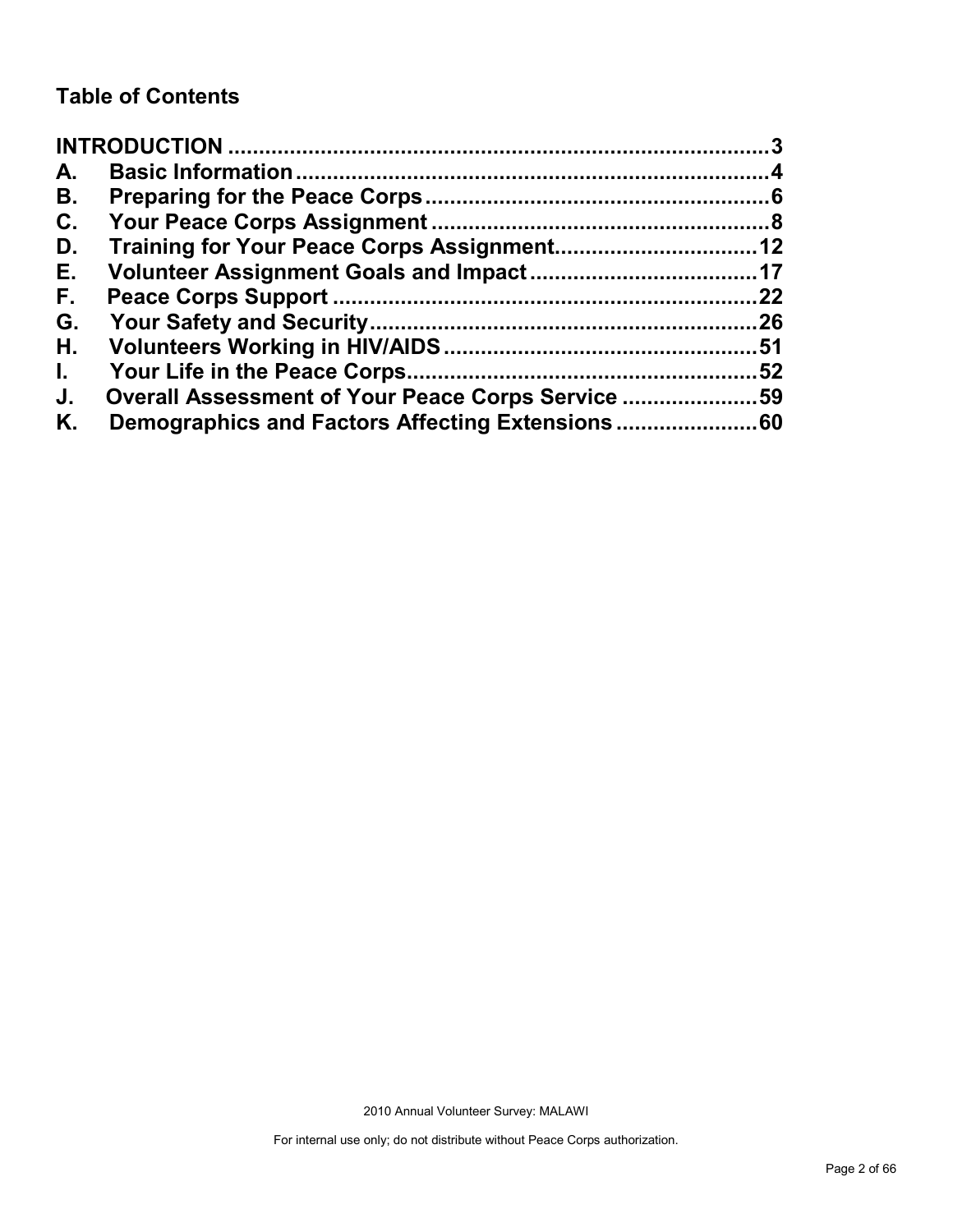### <span id="page-2-0"></span>**INTRODUCTION**

The Annual Volunteer Survey was conducted from June – August 2010 and 81 percent of the Volunteers (5, 239) responded, the highest number in the 35-year history of the survey. Most Volunteers (89 percent) completed the online version of the survey, and another 11 percent completed a paper version of the survey.

This report conveys the responses to the survey from Volunteers serving in one particular country. The report contains the tables and short narrative responses from the questions offering a finite set of possible responses. The results provide a picture of the activities, experiences and views of Peace Corps Volunteers in 2010, including areas where Volunteers confirm that their needs are being well met and where improvements may be needed.

A second report contains the Volunteers' extensive narrative responses to eight open-ended questions on the survey. The report, *2010 Annual Volunteer Survey Open Ended Responses,* is being distributed separately to the Regional and Country Directors.

### **ORGANIZATION OF THE REPORT**

The country report contains eleven sections, corresponding to the major sections of the survey questionnaire.

The tabular results are presented in the order in which the questions appeared in the 2010 AVS, which corresponds roughly to the phases of Volunteer service. Initial questions asked about preparing for Peace Corps. These were followed by questions about assignment activities and training. The final set of questions asked about extending service beyond two years.

The tables show the percent of post respondents that selected each choice and the total number of post respondents that answered the question. Most survey questions asked respondents to select one answer from a set of choices. The percentages for the "select one" responses add up to 100 percent. Questions that allowed Volunteers to "mark all that apply" result in percentages that total to more than 100 percent. This is because each percentage equals the number of respondents selecting that choice divided by the number of respondents who answered the question.

The 2010 AVS included most questions from earlier annual and biennial surveys. A dozen open-ended questions were excluded this year to reduce the reporting burden and internet connection costs to Volunteers.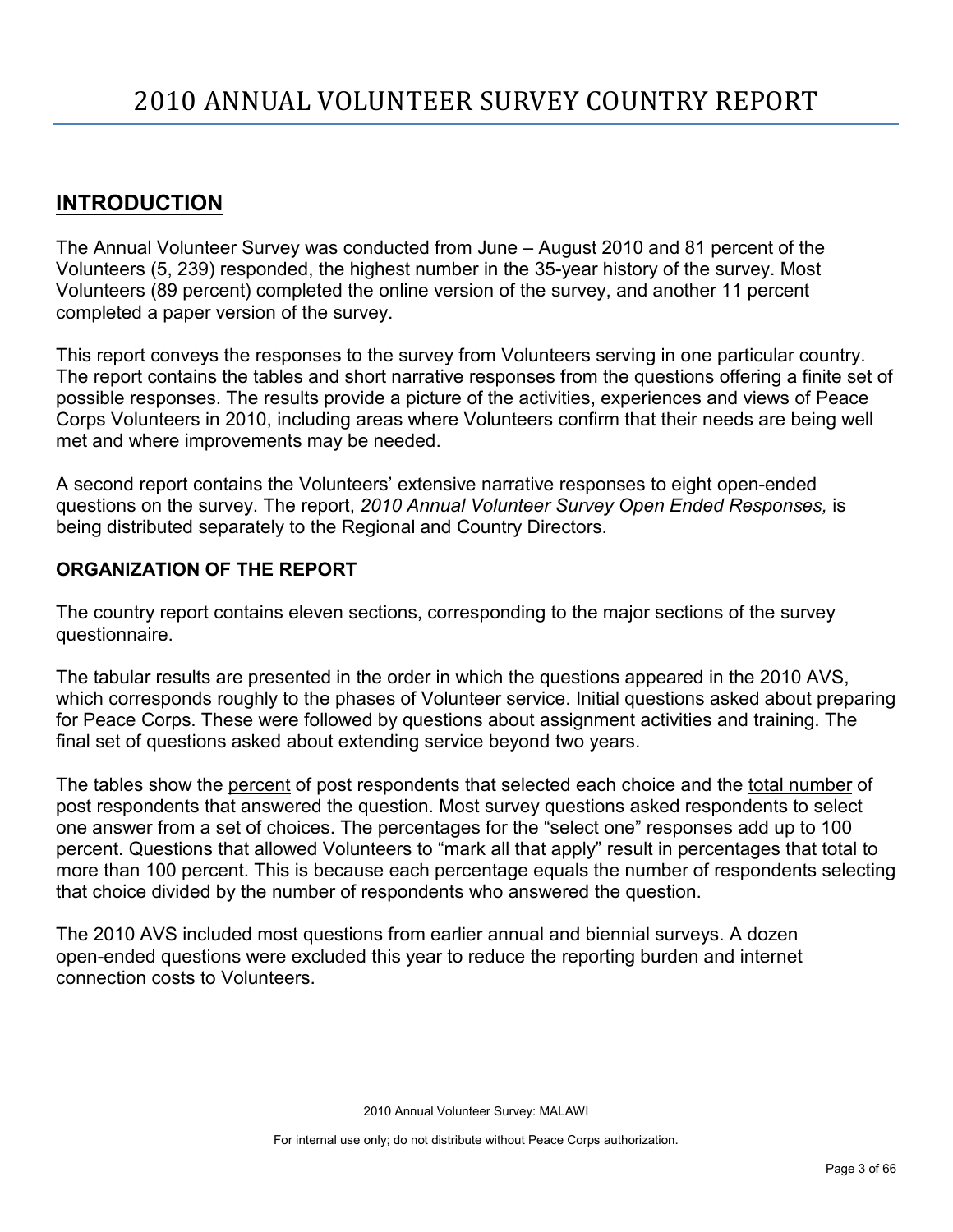Key questions were added to gather more information about:

- Experiences with insensitive comments and behavior based on race, ethnicity, age, gender, or sexual orientation
- Observations or comments about harassment/discrimination experiences (added to the online 2010 AVS after the survey began)
- Reasons that might influence whether or not to extend Volunteer service beyond two years

A crosswalk between the 2009 and 2010 questions is posted on the OSIRP intranet under 2010 AVS Reports "Reference Documents." Earlier surveys and global, regional and post reports are also on the OSIRP Intranet.

### **HOW TO USE THE INFORMATION**

Posts are encouraged to share the results with staff and Volunteers. These reports are an excellent way to initiate a dialogue with staff and Volunteers at post about what is working well and areas for improvement. In the past, posts have found it useful to share the results with their Volunteers, via the VAC, monthly newsletters, summary bulletins, and presentations at PST and IST.

Please consider comparing these 2010 results with your 2006, 2008 and 2009 survey results to identify trends and changes over time. You may also want to compare your country's results with the regional and global numbers.

### <span id="page-3-0"></span>**A. Basic Information**

This section reports on the overall response rate and percentages of online and paper surveys completed, as well as the Volunteers' descriptions of their project and site. Results are more representative of all Volunteers at post when the response rate is above 50 percent.

The 2010 Annual Volunteer Survey response rate for MALAWI was 46%.

| Percent |     | Number |  |
|---------|-----|--------|--|
| Online  | 38% |        |  |

Paper **62%** 31 Total 100% 50

**Completed Online and Paper Surveys**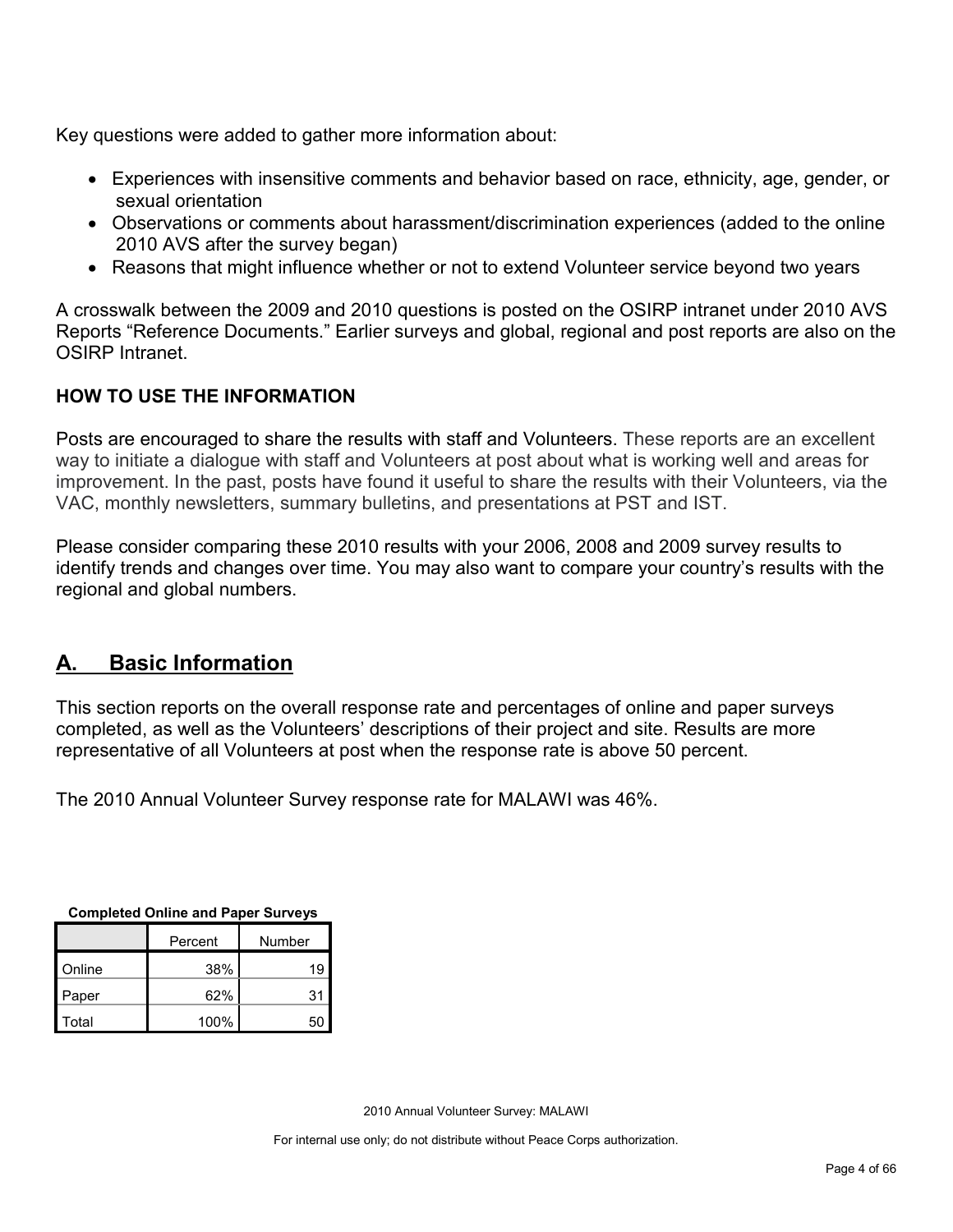| A2: How many months have you been in country? |  |
|-----------------------------------------------|--|
|-----------------------------------------------|--|

|                   | Percent | Number |
|-------------------|---------|--------|
| 6 months or less  | 20%     | 10     |
| l 7 to 12 months  | 20%     | 10     |
| 13 to 20 months   | 40%     | 20     |
| 21 to 27 months   | 20%     | 10     |
| 28 months or more |         |        |
| `otal             | 100%    |        |

#### **A3: Please select your project.**

|                                             | Percent | Number |
|---------------------------------------------|---------|--------|
| Community-Based HIV/AIDS Education and Care | 14%     |        |
| Community Based Natural Resource Management | 36%     | 18     |
| Secondary Education                         | 36%     | 18     |
| <b>Health Capacity Building</b>             | 10%     | 5      |
| Other. Please specify                       | 4%      |        |
| Total                                       | 100%    | 50     |

#### **A3. Description of "other" project**

|                                                | Percent | Number |
|------------------------------------------------|---------|--------|
| Open-ended results. Not responsive to request. |         |        |
|                                                |         |        |
|                                                |         |        |
| ʻotal                                          | 100%    | 50     |

#### **A4: Please choose the best description of your assigned site.**

| Percent                                   |     | Number |  |
|-------------------------------------------|-----|--------|--|
| Village/rural area (pop. under 2,000)     | 86% | 43     |  |
| Rural town (pop. 2,000 + 25,000)          | 8%  |        |  |
| City (pop. over 25,000) - not the capital | 6%  |        |  |
| Capital of the country                    |     |        |  |
| Outer island (regardless of size)         |     |        |  |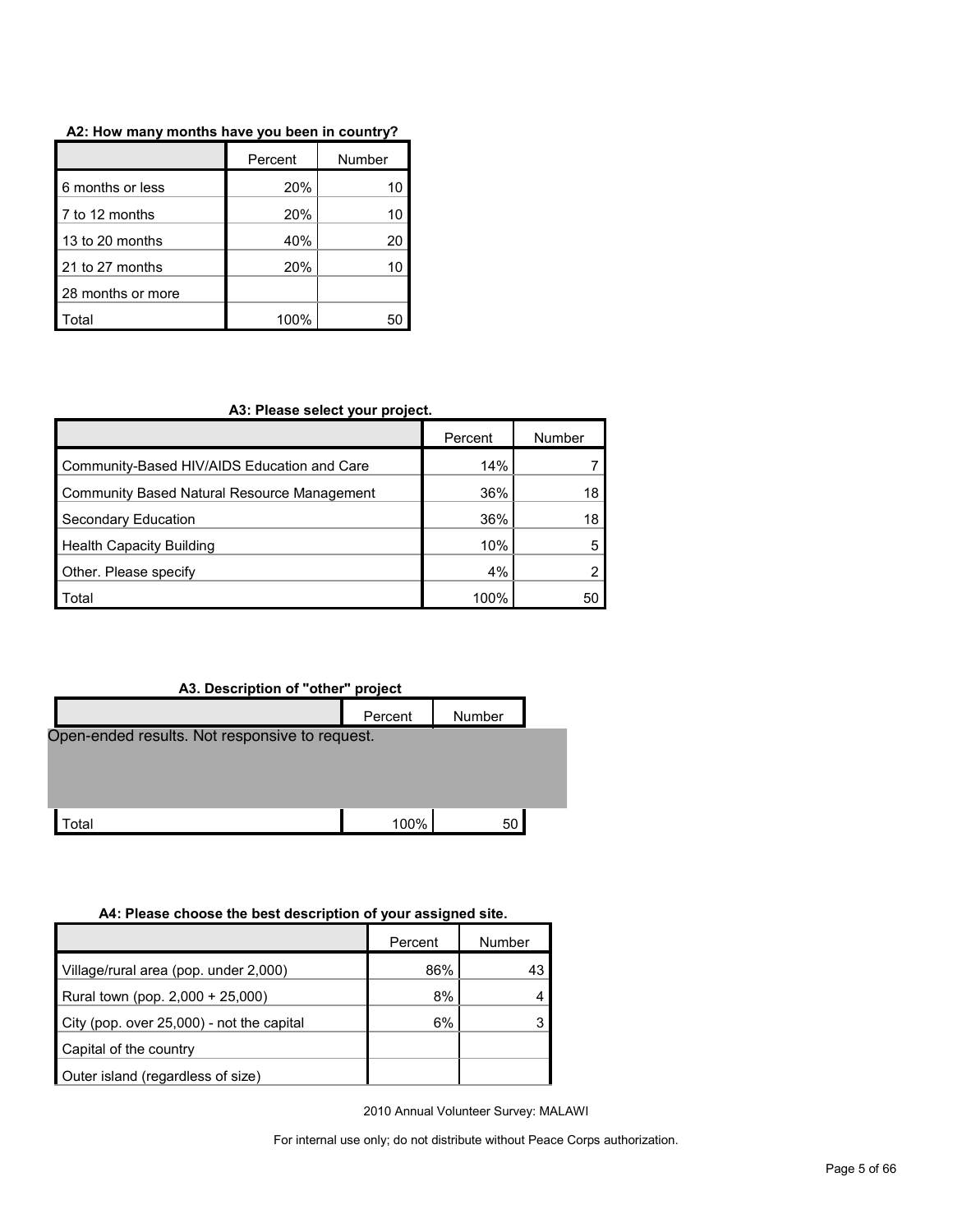#### **A4: Please choose the best description of your assigned site.**

|                                           | Percent | Number |
|-------------------------------------------|---------|--------|
| Village/rural area (pop. under 2,000)     | 86%     | 43     |
| Rural town (pop. 2,000 + 25,000)          | 8%      |        |
| City (pop. over 25,000) - not the capital | 6%      |        |
| Capital of the country                    |         |        |
| Outer island (regardless of size)         |         |        |
| Total                                     | 100%    | 50     |

### <span id="page-5-0"></span>**B. Preparing for the Peace Corps**

This section reports Volunteers' motivations in applying and accepting a Peace Corps assignment, as well as how prepared they are currently to meet the challenges of service.

|                                                     |               | % Selected This | <b>Total PCVs</b> |
|-----------------------------------------------------|---------------|-----------------|-------------------|
|                                                     | PCV Responses | Choice          | Responding        |
| Personal interest in the Peace Corps                | 42            | 84%             |                   |
| Peace Corps campus or community information session | 12            | 24%             |                   |
| Peace Corps website                                 | 12            | 24%             |                   |
| Returned Peace Corps Volunteer whom you met or      | 12            | 24%             |                   |
| know personally                                     |               |                 |                   |
| Peace Corps recruiter                               | 8             | 16%             |                   |
| Other: Please specify                               | 5             | 10%             |                   |
| Article or book about the Peace Corps               | 3             | 6%              |                   |
| Family member/s who served in the Peace Corps       | 3             | 6%              |                   |
| Radio, TV, or print advertisement                   | 3             | 6%              |                   |
| Americorps service                                  |               | 2%              |                   |
| Peace Corps material in the mail                    |               | 2%              |                   |
| Returned Peace Corps Volunteer who spoke to your    |               |                 |                   |
| school or group about the Peace Corps               |               |                 |                   |
| Social media (Facebook, Twitter, etc.               |               |                 |                   |
| Total                                               |               |                 | 50                |

#### **B1: What prompted you to apply to the PC? Mark all that apply.**

Percents may total to more than 100% since Volunteers were asked to "Mark all that apply."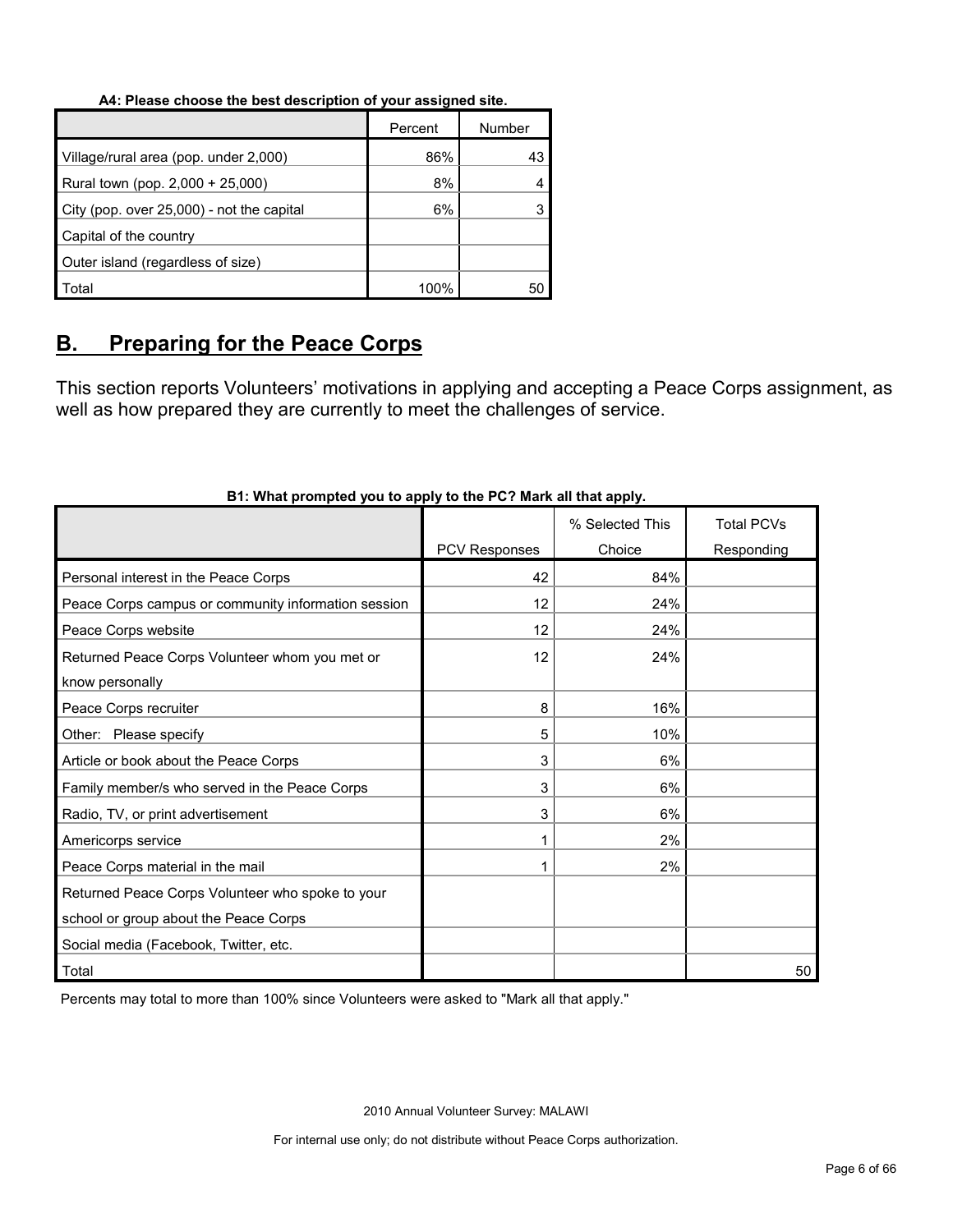| B1.OTHER: Description of other reasons for applying to Peace Corps |                |               |  |  |
|--------------------------------------------------------------------|----------------|---------------|--|--|
| Open-ended results. Not responsive to request.                     | <b>PERCENT</b> | <b>NUMBER</b> |  |  |
| Total                                                              | 100%           | 50            |  |  |

#### **B2: How important were the following factors in accepting a PC assignment?**

|                                |               | Somewhat  |           |       |
|--------------------------------|---------------|-----------|-----------|-------|
|                                | Not Important | important | Important | Total |
| Different culture              | 2%            | 10%       | 88%       | 50    |
| Work experience                | 12%           | 24%       | 63%       | 49    |
| Help others                    | 6%            | 6%        | 88%       | 50    |
| International experience       | 2%            | 20%       | 78%       | 50    |
| Language                       | 20%           | 48%       | 32%       | 50    |
| Personal growth                | 4%            | 8%        | 88%       | 50    |
| U. S. job market               | 43%           | 35%       | 22%       | 46    |
| Serve my country               | 30%           | 40%       | 30%       | 50    |
| Travel/adventure               |               | 20%       | 80%       | 50    |
| Please specify below<br>Other: |               | 100%      |           | 2     |

#### **B2.OTHER: Description of other factor/s in**

| accepting a PC assignment                      |                |               |  |  |  |
|------------------------------------------------|----------------|---------------|--|--|--|
|                                                | <b>PERCENT</b> | <b>NUMBER</b> |  |  |  |
| Open-ended results. Not responsive to request. |                |               |  |  |  |
|                                                |                |               |  |  |  |
|                                                |                |               |  |  |  |
| `otal                                          | 100%           | 50            |  |  |  |

#### **B3: How prepared do you feel today to meet the challenges of PC service?**

|      | Not at all | Minimally | Adequately | Considerably | Exceptionally | Total |
|------|------------|-----------|------------|--------------|---------------|-------|
| l B3 |            | 2%        | 32%        | 48%          | 18%           | 50    |

2010 Annual Volunteer Survey: MALAWI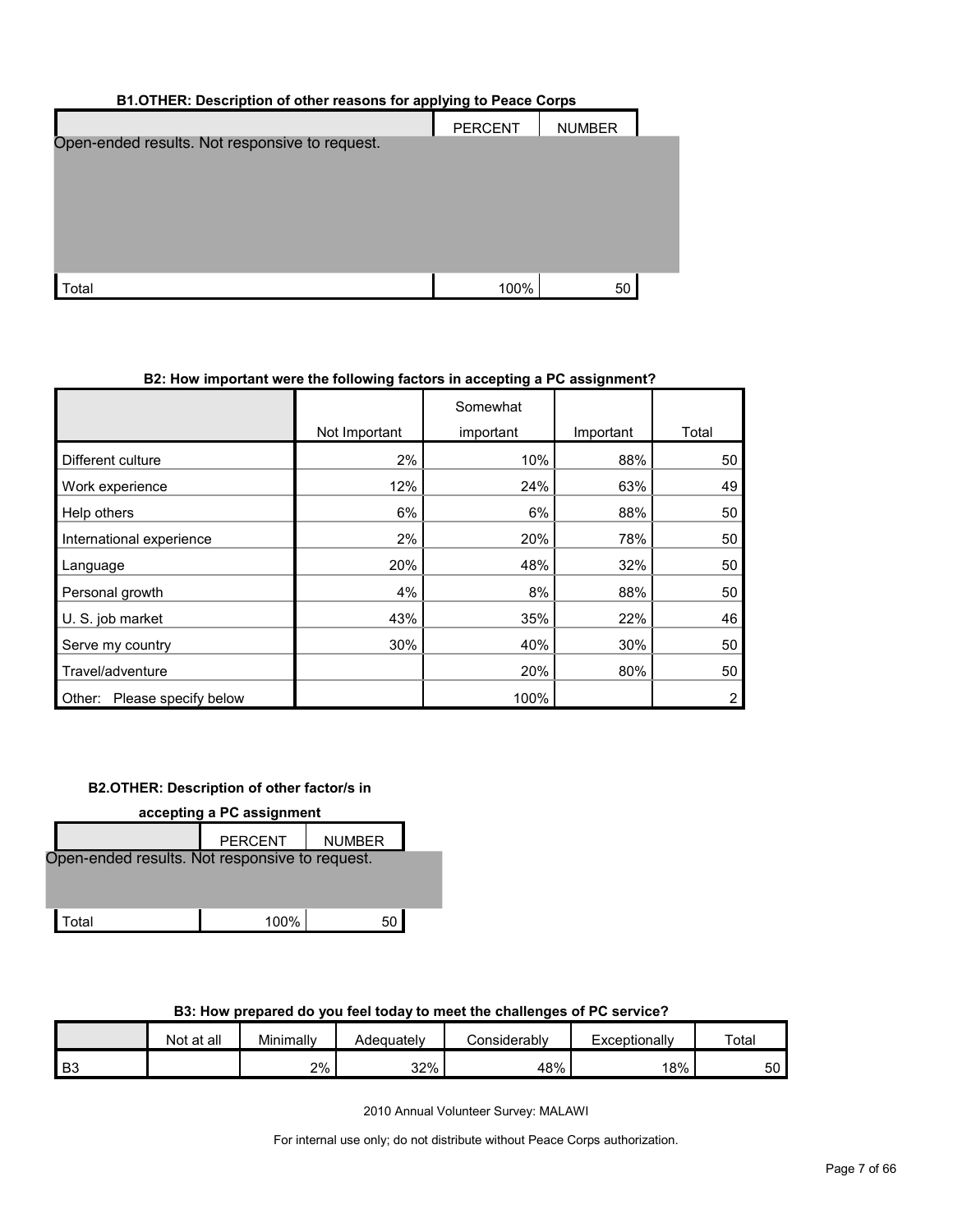### <span id="page-7-0"></span>**C. Your Peace Corps Assignment**

This section reports Volunteers' work on their primary assignment and their secondary activities. The term "primary assignment" refers to the Volunteers' assignment which is part of an overall project plan designed by the host country partners and in-country Peace Corps staff.

| , which best describes the locus of your primary assignment work : |         |        |
|--------------------------------------------------------------------|---------|--------|
|                                                                    | Percent | Number |
| Math/science teaching                                              | 21%     | 10     |
| Community development                                              | 17%     | 8      |
| <b>HIV/AIDS</b>                                                    | 8%      | 4      |
| Health extension                                                   | 8%      | 4      |
| English teaching                                                   | 8%      | 4      |
| Other: Please specify                                              | 6%      | 3      |
| Forestry/parks                                                     | 6%      | 3      |
| Teacher training                                                   | 6%      | 3      |
| Agroforestry                                                       | 6%      | 3      |
| Agriculture/fish/livestock                                         | 6%      | 3      |
| Water sanitation                                                   | 2%      | 1      |
| Other education                                                    | 2%      | 1      |
| NGO development                                                    | 2%      |        |
| Business education/advising                                        |         |        |
| Urban & regional planning/municipal development                    |         |        |
| Youth development                                                  |         |        |
| Environmental education                                            |         |        |
| Information & communications technology (ICT)                      |         |        |
| Total                                                              | 100%    | 48     |

|  |  |  | C1: Which best describes the focus of your primary assignment/work? |  |  |  |  |  |
|--|--|--|---------------------------------------------------------------------|--|--|--|--|--|
|--|--|--|---------------------------------------------------------------------|--|--|--|--|--|

#### **C1.OTHER: Description of "other" primary assignment/work focus**

|                                                | <b>PERCENT</b> | <b>NUMBER</b> |
|------------------------------------------------|----------------|---------------|
| Open-ended results. Not responsive to request. |                |               |
|                                                |                |               |
|                                                |                |               |
|                                                |                |               |
| Total                                          | 100%           | 50            |

2010 Annual Volunteer Survey: MALAWI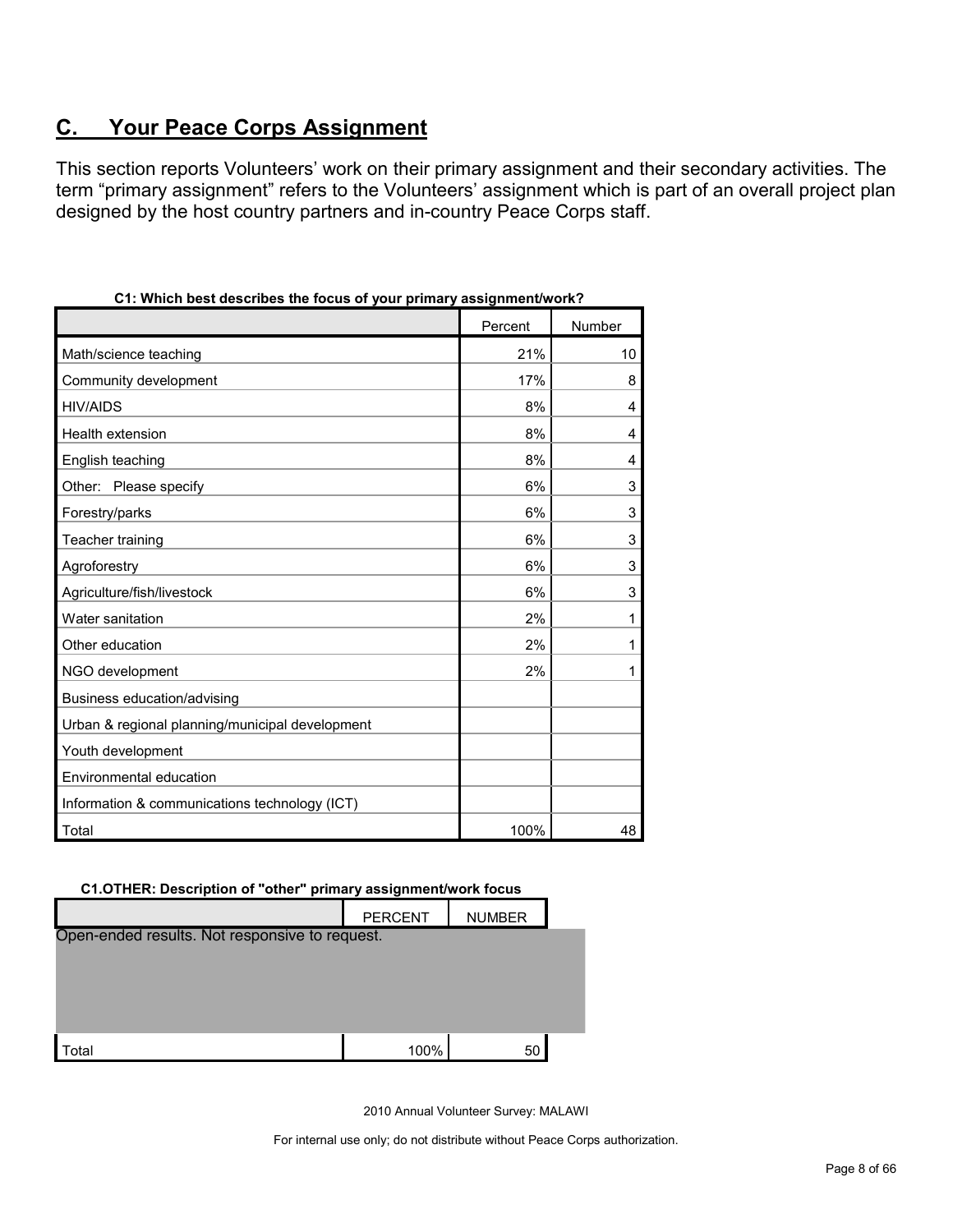#### **C2: Are you a Masters International**

| student? |         |        |  |  |  |
|----------|---------|--------|--|--|--|
|          | Percent | Number |  |  |  |
| No       | 96%     |        |  |  |  |
| Yes      | 4%      | 2      |  |  |  |
| Total    | 100%    |        |  |  |  |

#### **C3: Which of the following activities does your primary assignment/work include?**

|                                                       |                      | % Involved in | <b>Total PCVs</b> |
|-------------------------------------------------------|----------------------|---------------|-------------------|
|                                                       | <b>PCV Responses</b> | Activity      | Responding        |
| Girls' education                                      | 20                   | 40%           |                   |
| <b>HIV/AIDS</b>                                       | 20                   | 40%           |                   |
| Working with youth                                    | 20                   | 40%           |                   |
| Environment work                                      | 18                   | 36%           |                   |
| Income generation                                     | 17                   | 34%           |                   |
| Nutrition education                                   | 15                   | 30%           |                   |
| English teaching                                      | 13                   | 26%           |                   |
| Natural resources management                          | 13                   | 26%           |                   |
| Household food security                               | 12                   | 24%           |                   |
| Community food security (production/marketing)        | 11                   | 22%           |                   |
| Library development                                   | 11                   | 22%           |                   |
| Microenterprise development                           | 11                   | 22%           |                   |
| Rural development                                     | 11                   | 22%           |                   |
| Child survival                                        | 9                    | 18%           |                   |
| Water and sanitation                                  | 9                    | 18%           |                   |
| Working with NGO(s)                                   | 9                    | 18%           |                   |
| Biodiversity conservation                             | 8                    | 16%           |                   |
| <b>Business advertising</b>                           | 8                    | 16%           |                   |
| Literacy                                              | 8                    | 16%           |                   |
| World Wise Schools/ Correspondence Match              | 6                    | 12%           |                   |
| Sports/fitness                                        | 4                    | 8%            |                   |
| Working with special groups (e.g., disabled, elderly, | 4                    | 8%            |                   |
| ethnic minorities, orphans)                           |                      |               |                   |
| Information and communications technology (ICT)       | 3                    | 6%            |                   |

2010 Annual Volunteer Survey: MALAWI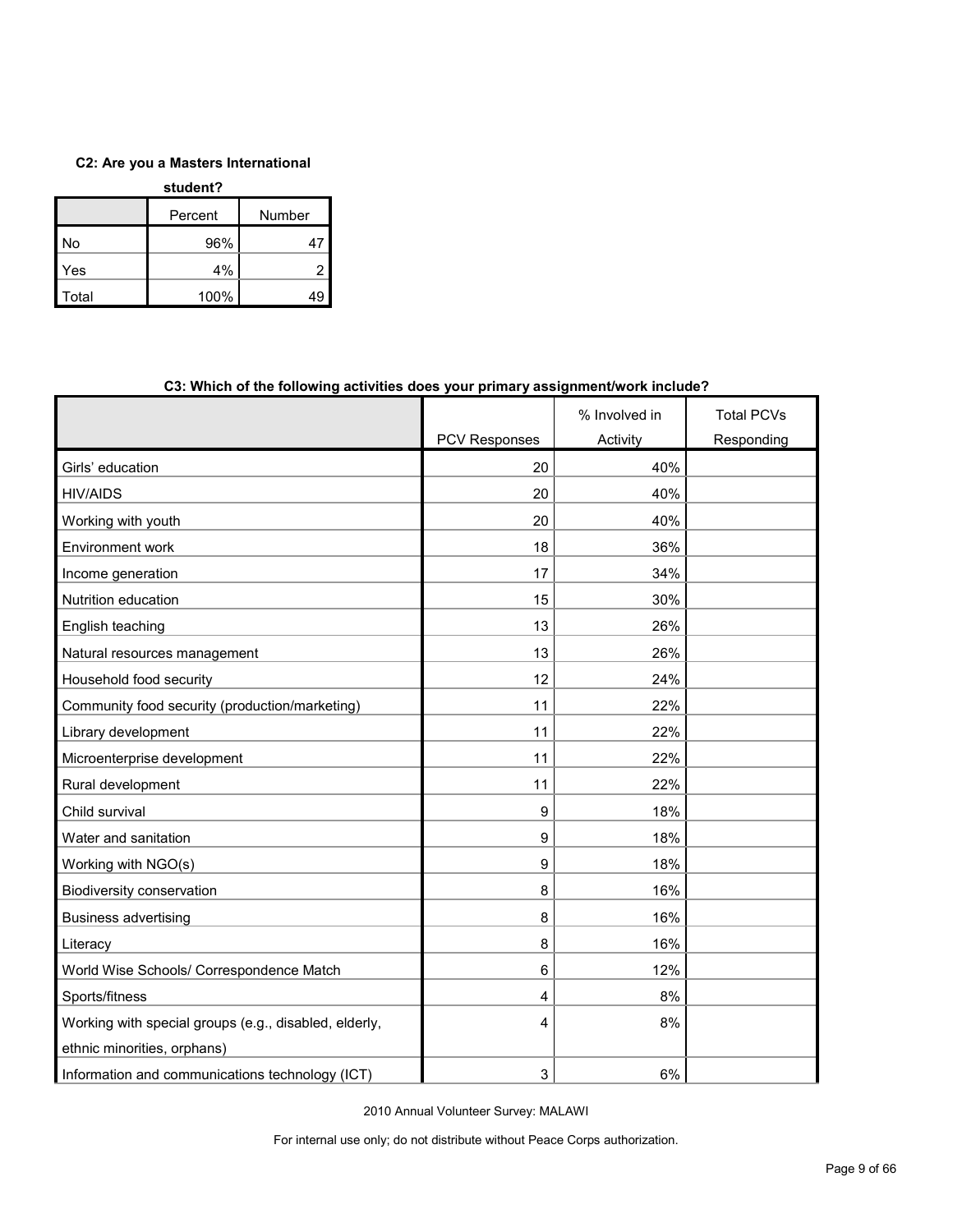| Other: Please specify                               | 6% |    |
|-----------------------------------------------------|----|----|
| Arts                                                | 2% |    |
| Mobilize host country nationals (HCNs) to volunteer | 2% |    |
| WID/GAD                                             | 2% |    |
| Urban development/municipal development             |    |    |
| <b>Total</b>                                        |    | 50 |

Percents may total to more than 100% since Volunteers were asked to "Mark all that apply."

#### **C3.OTHER: Description of other primary**



#### **C4: Hours Spent on Primary Assignment During Average Work Week**

|           | None | 1-10 hrs | 11-20 hrs | 21-30 hrs | 31-40 hrs | More than 40 hrs | Total                          |
|-----------|------|----------|-----------|-----------|-----------|------------------|--------------------------------|
| C4Hrs6grp | 2%   | 9%       | 42%       | 11%       | 24%       | 11%              | $\overline{\phantom{0}}$<br>45 |

#### **C4: How many hours do you spend on your primary assignment during an average work week?**

|      | All<br>Volunteers | Average | Lowest reported | Highest reported | Did not answer |
|------|-------------------|---------|-----------------|------------------|----------------|
| I C4 | 50                | 26.     |                 | 60               |                |

#### **C5: Which of the following do your secondary activities (other than your primary assignment work) include?**

|                     |                      | % Involved in | <b>Total PCVs</b> |
|---------------------|----------------------|---------------|-------------------|
|                     | <b>PCV Responses</b> | Activity      | Responding        |
| <b>HIV/AIDS</b>     | 16                   | 34%           |                   |
| Income generation   | 16                   | 34%           |                   |
| Working with youth  | 16                   | 34%           |                   |
| Library development | 13 <sub>1</sub>      | 28%           |                   |

2010 Annual Volunteer Survey: MALAWI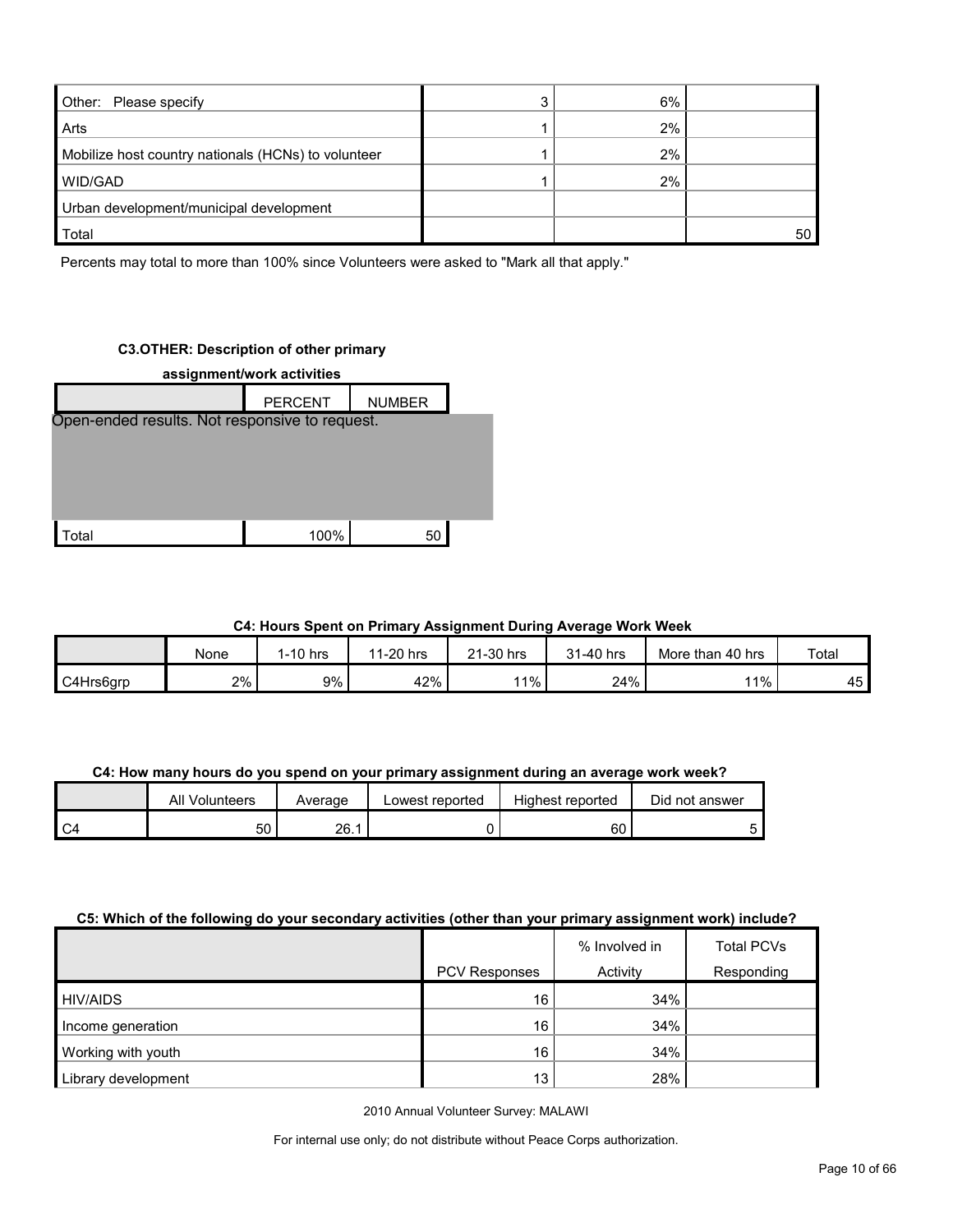| Girls' education                                      | 12             | 26% |    |
|-------------------------------------------------------|----------------|-----|----|
| Nutrition education                                   | 12             | 26% |    |
| Water and sanitation                                  | 11             | 23% |    |
| Working with special groups (e.g., disabled, elderly, | 10             | 21% |    |
| ethnic minorities, orphans)                           |                |     |    |
| Other: Please specify                                 | 10             | 21% |    |
| Child survival                                        | 9              | 19% |    |
| Household food security                               | 9              | 19% |    |
| Rural development                                     | 9              | 19% |    |
| World Wise Schools/ Correspondence Match              | 9              | 19% |    |
| Community food security (production/marketing)        | 8              | 17% |    |
| Environment work                                      | 8              | 17% |    |
| <b>Business advertising</b>                           | 7              | 15% |    |
| Microenterprise development                           | 7              | 15% |    |
| Natural resources management                          | 7              | 15% |    |
| Working with NGO(s)                                   | 7              | 15% |    |
| English teaching                                      | 6              | 13% |    |
| WID/GAD                                               | 5              | 11% |    |
| Literacy                                              | 4              | 9%  |    |
| Mobilize host country nationals (HCNs) to volunteer   | 4              | 9%  |    |
| Information and communications technology (ICT)       | 3              | 6%  |    |
| Biodiversity conservation                             | $\overline{2}$ | 4%  |    |
| Sports/fitness                                        | $\overline{2}$ | 4%  |    |
| Arts                                                  | 1              | 2%  |    |
| Urban development/municipal development               |                |     |    |
| Total                                                 |                |     | 47 |

Percents may total to more than 100% since Volunteers were asked to "Mark all that apply."

#### **C5.OTHER: Description of other secondary activities**

|                                                | Column N % | Count |  |
|------------------------------------------------|------------|-------|--|
| Open-ended results. Not responsive to request. |            |       |  |
|                                                |            |       |  |
|                                                |            |       |  |
|                                                |            |       |  |
|                                                |            |       |  |
|                                                |            |       |  |
|                                                |            |       |  |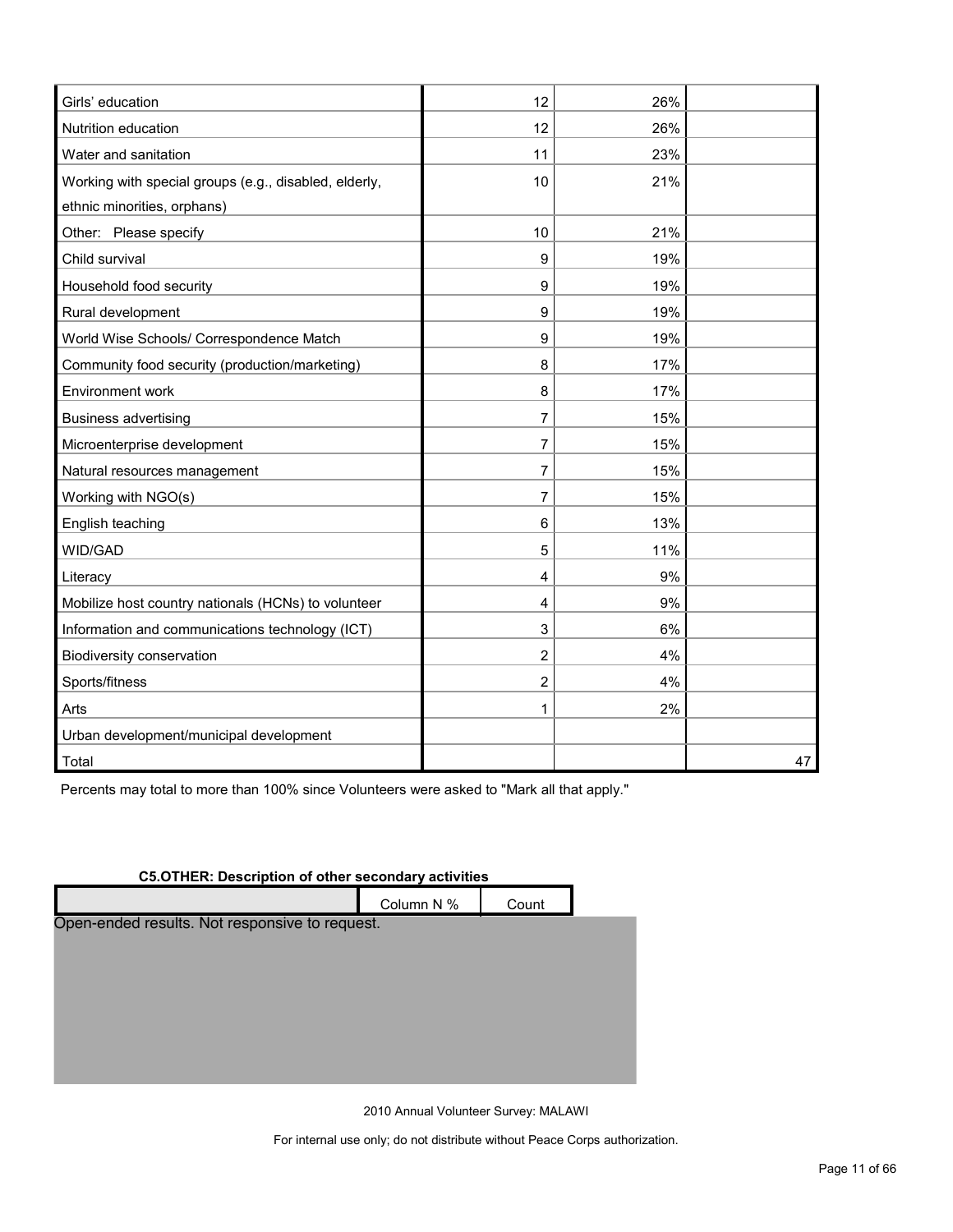| Open-ended results. Not responsive to request. |  |      |    |  |  |  |  |  |  |
|------------------------------------------------|--|------|----|--|--|--|--|--|--|
|                                                |  |      |    |  |  |  |  |  |  |
|                                                |  |      |    |  |  |  |  |  |  |
|                                                |  |      |    |  |  |  |  |  |  |
|                                                |  |      |    |  |  |  |  |  |  |
| otal <sup>.</sup>                              |  | 100% | 50 |  |  |  |  |  |  |

#### **C5: No Secondary Activities**

|                         | Number<br>Percent |  |  |
|-------------------------|-------------------|--|--|
| NA.                     | 94%               |  |  |
| No secondary activities | 6%                |  |  |
| ʻotal                   | 100%              |  |  |

**C6: Hours Spent on Secondary Activities During Average Work Week**

|           | None | 1-10 hrs | 1-20 hrs<br>44 | 21-30 hrs | 31-40 hrs | 40 hrs<br>More than | Total                    |
|-----------|------|----------|----------------|-----------|-----------|---------------------|--------------------------|
| C6Hrs6grp | 7%.  | 60%      | 18%            | 9%        | 4%        | 2%                  | $\epsilon$<br>45 L<br>⊤∪ |

#### **C6. How many hours do you spend on secondary activities during an average work week?**

|         | <b>All Volunteers</b> | Average                     | Lowest reported | Highest reported | Did not answer |
|---------|-----------------------|-----------------------------|-----------------|------------------|----------------|
| C<br>υu | <u>-^</u><br>່ວບ      | 10 <sub>0</sub><br><u>.</u> |                 | 50               |                |

#### **C7: How personally satisfying is your--?**

|                              | Not at all | Minimally | Adeauatelv | Considerably | Exceptionally | Total |
|------------------------------|------------|-----------|------------|--------------|---------------|-------|
| Primary assignment           |            | $10\%$ .  | 39%        | 39%          | 12%           | 49 I  |
| Secondary project activities | 6%         | 8%        | 40%        | 31%          | 15%           | 48    |

NOTE: See the Open-Ended Responses report for Volunteer comments (C8) about their satisfaction with the work they do

### <span id="page-11-0"></span>**D. Training for Your Peace Corps Assignment**

This section reports Volunteers' assessment of the effectiveness of Pre-Service Training (PST) and In-Service Training at post. In-Service Training (IST) includes: Reconnect, Technical IST, Mid-Service and Close of Service Conferences, project management/leadership conferences, and other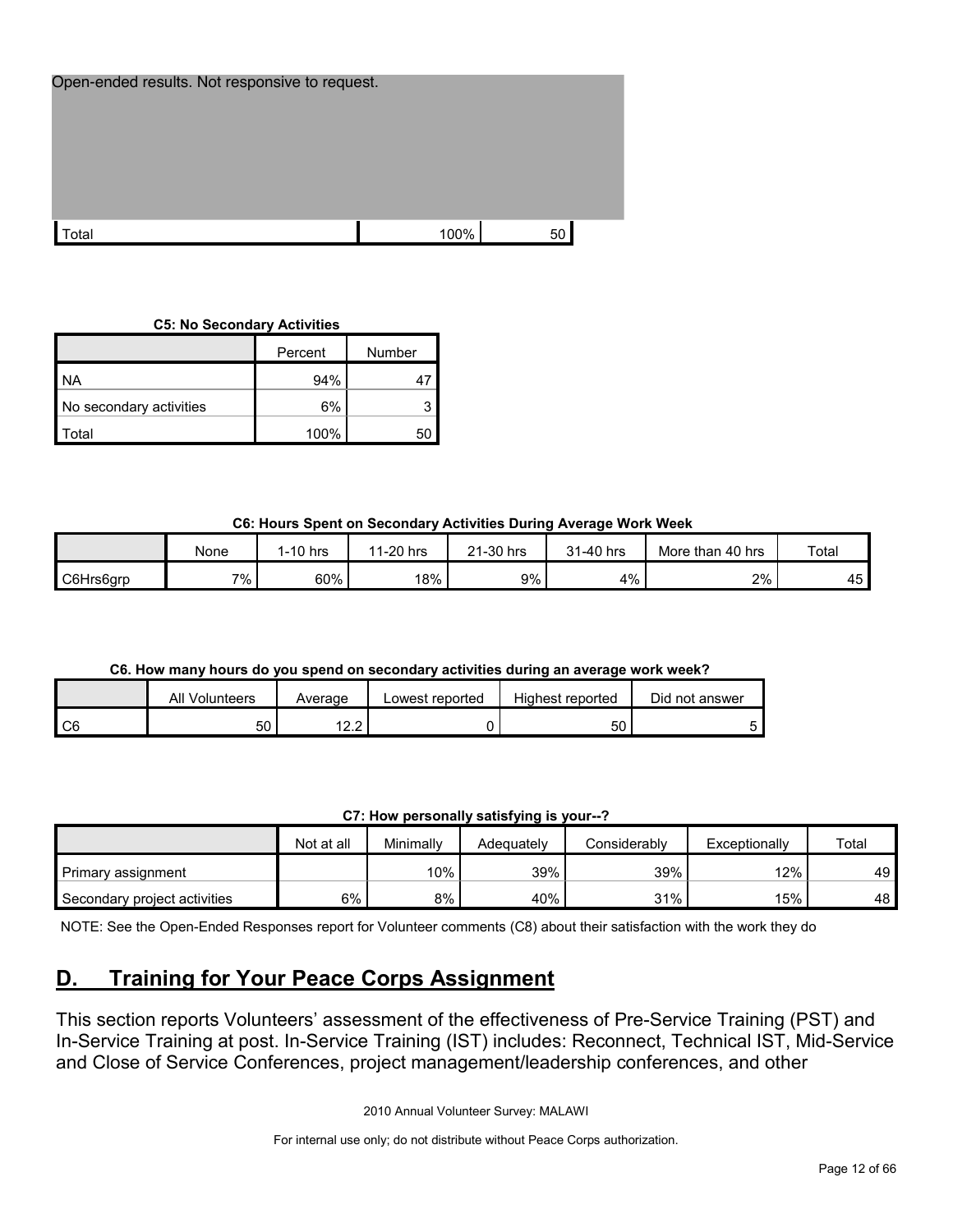### post-sponsored training sessions.

|                   | <b>1. HOW HIGHT WEEKS OF FST GIG YOU HAVE DEIDLE YOU WELE SWOLLEN!!!</b> |       |         |          |       |          |              |       |  |  |  |  |
|-------------------|--------------------------------------------------------------------------|-------|---------|----------|-------|----------|--------------|-------|--|--|--|--|
|                   | Less than 8                                                              |       |         |          |       |          | More than 12 |       |  |  |  |  |
|                   | weeks                                                                    | weeks | 9 weeks | 10 weeks | weeks | 12 weeks | weeks        | Total |  |  |  |  |
| D <sub>1GRP</sub> | $6\%$                                                                    | 53%   | 4%      | 30%      | 6%    |          |              | 47    |  |  |  |  |

#### **D1: How many weeks of PST did you have before you were sworn in?**

#### **D2: How effective was your Pre-Service Training (PST) in preparing you to--**

|                                                     | Not effective | Poor | Adequate | Effective | Very effective |
|-----------------------------------------------------|---------------|------|----------|-----------|----------------|
| Manage cultural differences                         |               | 2%   | 32%      | 46%       | 20%            |
| Deal with adjustment issues                         |               | 4%   | 32%      | 48%       | 16%            |
| Work with counterparts/community partners           | 2%            | 20%  | 44%      | 30%       | 4%             |
| Use language needed in work and social interactions |               | 2%   | 24%      | 42%       | 32%            |
| Perform technical aspects of your work              | 6%            | 24%  | 44%      | 18%       | 8%             |
| Work on your project goals and objectives           | 2%            | 22%  | 51%      | 20%       | 2%             |
| Conduct a participatory community needs             | 4%            | 14%  | 40%      | 28%       | 14%            |
| assessment (e.g., PACA)                             |               |      |          |           |                |
| Monitor your project goals and outcomes             | 6%            | 26%  | 46%      | 20%       | 2%             |
| Maintain your physical health                       |               |      | 34%      | 32%       | 34%            |
| Maintain your mental/emotional health               |               | 6%   | 34%      | 40%       | 20%            |
| Maintain your personal safety and security          | 2%            | 2%   | 24%      | 35%       | 37%            |

#### **D2: How effective was your Pre-Service Training (PST) in preparing you to--**

|                                                     | NA/No training | Total |
|-----------------------------------------------------|----------------|-------|
| Manage cultural differences                         |                | 50    |
| Deal with adjustment issues                         |                | 50    |
| Work with counterparts/community partners           |                | 50    |
| Use language needed in work and social interactions |                | 50    |
| Perform technical aspects of your work              |                | 50    |
| Work on your project goals and objectives           | 2%             | 49    |
| Conduct a participatory community needs assessment  |                | 50    |
| (e.g., PACA)                                        |                |       |
| Monitor your project goals and outcomes             |                | 50    |
| Maintain your physical health                       |                | 50    |
| Maintain your mental/emotional health               |                | 50    |

2010 Annual Volunteer Survey: MALAWI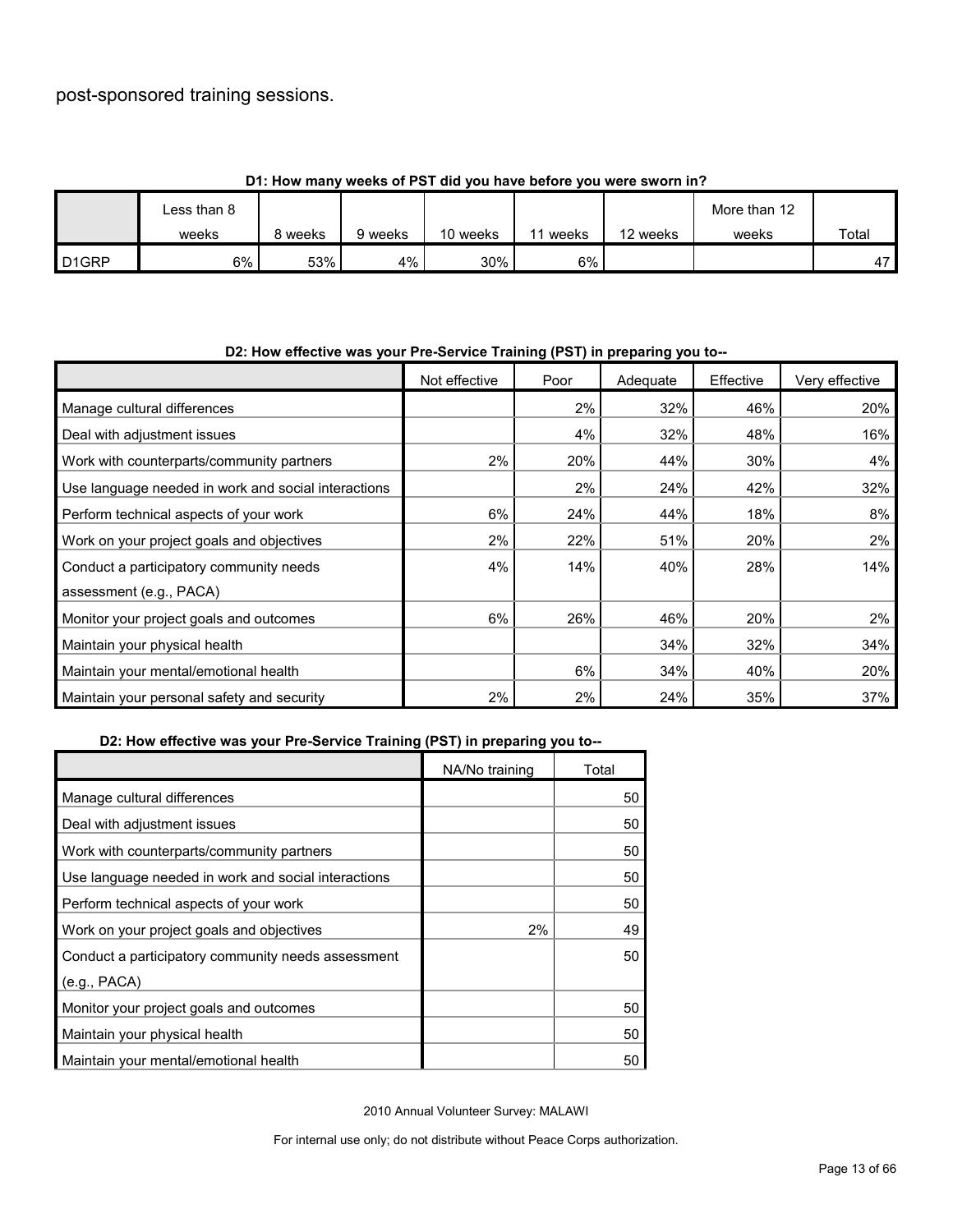|                                                     | NA/No training | Total |
|-----------------------------------------------------|----------------|-------|
| Manage cultural differences                         |                | 50    |
| Deal with adjustment issues                         |                | 50    |
| Work with counterparts/community partners           |                | 50    |
| Use language needed in work and social interactions |                | 50    |
| Perform technical aspects of your work              |                | 50    |
| Work on your project goals and objectives           | 2%             | 49    |
| Conduct a participatory community needs assessment  |                | 50    |
| (e.g., PACA)                                        |                |       |
| Monitor your project goals and outcomes             |                | 50    |
| Maintain your physical health                       |                | 50    |
| Maintain your mental/emotional health               |                | 50    |
| Maintain your personal safety and security          |                | 49    |

#### **D2: How effective was your Pre-Service Training (PST) in preparing you to--**

#### **D2: How effective was your Pre-Service Training (PST) in preparing you to-- (excluding "NA/No training" responses)**

|                                            | Not effective | Poor | Adequate | Effective | Very effective | Total |
|--------------------------------------------|---------------|------|----------|-----------|----------------|-------|
| Manage cultural differences                |               | 2%   | 32%      | 46%       | 20%            | 50    |
| Deal with adjustment issues                |               | 4%   | 32%      | 48%       | 16%            | 50    |
| Work with counterparts/community partners  | 2%            | 20%  | 44%      | 30%       | 4%             | 50    |
| Use language needed in work and social     |               | 2%   | 24%      | 42%       | 32%            | 50    |
| interactions                               |               |      |          |           |                |       |
| Perform technical aspects of your work     | 6%            | 24%  | 44%      | 18%       | 8%             | 50    |
| Work on your project goals and objectives  | $2\%$         | 23%  | 52%      | 21%       | 2%             | 48    |
| Conduct a participatory community needs    | 4%            | 14%  | 40%      | 28%       | 14%            | 50    |
| assessment (e.g., PACA)                    |               |      |          |           |                |       |
| Monitor your project goals and outcomes    | 6%            | 26%  | 46%      | 20%       | 2%             | 50    |
| Maintain your physical health              |               |      | 34%      | 32%       | 34%            | 50    |
| Maintain your mental/emotional health      |               | 6%   | 34%      | 40%       | 20%            | 50    |
| Maintain your personal safety and security | 2%            | 2%   | 24%      | 35%       | 37%            | 49    |

#### **D3: How many days of PC-sponsored training have you had since you were sworn in?**

|       | None | -5 davs | $6-10$ days | 1-15 davs<br>14 | 16-20 days | 21-39 days | 40+<br>∙davs | Total |
|-------|------|---------|-------------|-----------------|------------|------------|--------------|-------|
| D3GRP | 19%  | $7\%$ 1 | $.7\%$ .    | 17%             | 13%        | $.7\%$     | 2%           | 48 I  |

2010 Annual Volunteer Survey: MALAWI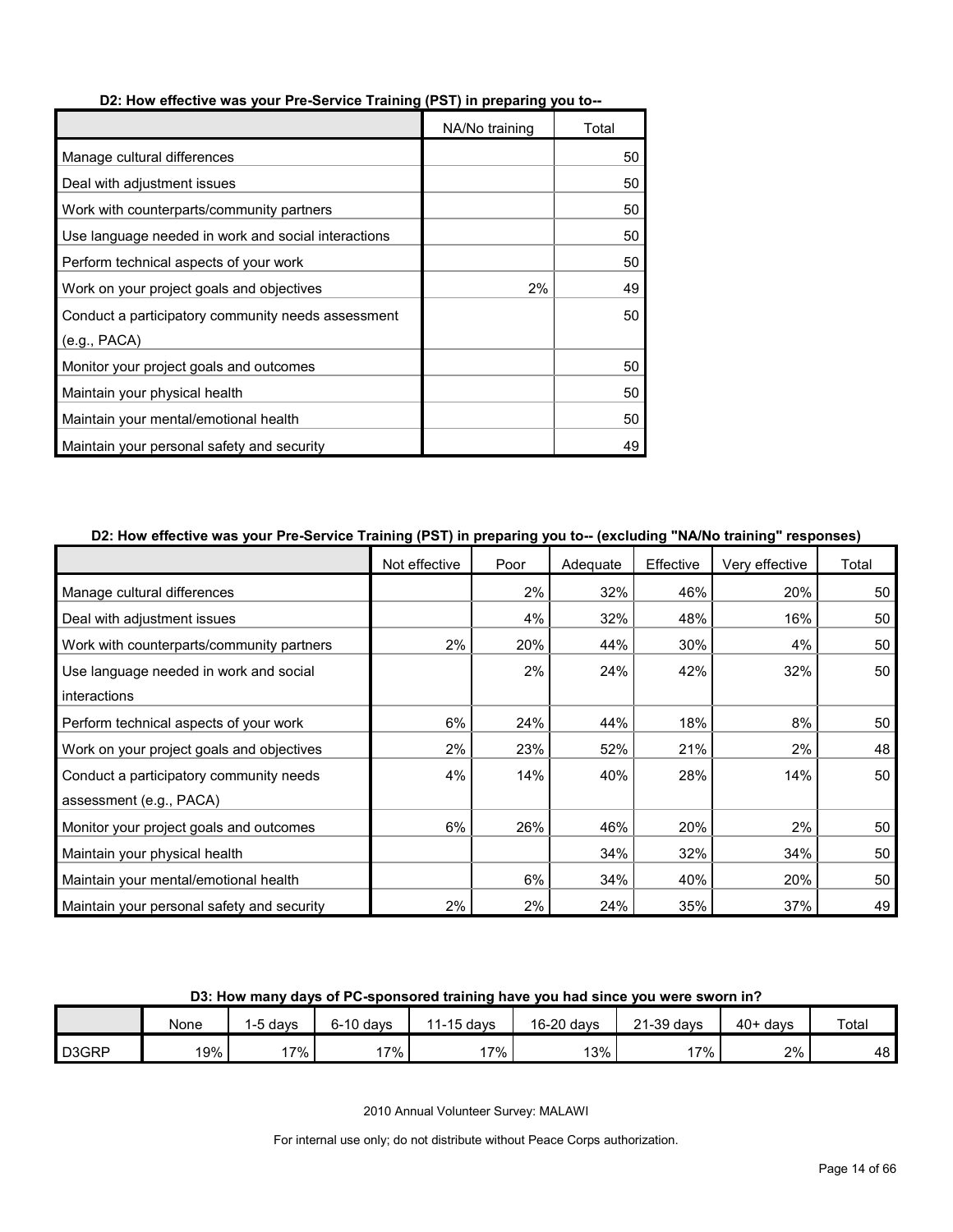|                                                     | Not effective | Poor | Adequate | Effective | Very effective |
|-----------------------------------------------------|---------------|------|----------|-----------|----------------|
| Manage cultural differences                         | 2%            | 2%   | 31%      | 37%       | 4%             |
| Deal with adjustment issues                         | 2%            | 6%   | 33%      | 31%       | 4%             |
| Build and strengthen working relationships with     | 2%            | 8%   | 27%      | 35%       | 8%             |
| counterparts/community partners                     |               |      |          |           |                |
| Use language needed in work and social interactions | 4%            | 10%  | 29%      | 29%       | 6%             |
| Perform technical aspects of your work              | 4%            | 8%   | 35%      | 27%       | 8%             |
| Work on your project goals and objectives           |               | 8%   | 31%      | 39%       | 4%             |
| Conduct a participatory community needs             | 8%            | 10%  | 27%      | 18%       | 2%             |
| assessment (e.g., PACA)                             |               |      |          |           |                |
| Monitor project goals and outcomes                  | 4%            | 8%   | 37%      | 24%       | 6%             |
| Maintain your physical health                       | 2%            | 2%   | 29%      | 29%       | 16%            |
| Maintain your mental/emotional health               | 2%            | 2%   | 27%      | 33%       | 12%            |
| Maintain your personal safety and security          | 4%            | 2%   | 25%      | 33%       | 17%            |

**D4: How effective was your In-Service Training (IST) in preparing you to--**

**D4: How effective was your In-Service Training (IST) in preparing you to--**

|                                                     | NA/No training | Total |
|-----------------------------------------------------|----------------|-------|
| Manage cultural differences                         | 24%            | 49    |
| Deal with adjustment issues                         | 24%            | 49    |
| Build and strengthen working relationships with     | 20%            | 49    |
| counterparts/community partners                     |                |       |
| Use language needed in work and social interactions | 22%            | 49    |
| Perform technical aspects of your work              | 18%            | 49    |
| Work on your project goals and objectives           | 18%            | 49    |
| Conduct a participatory community needs assessment  | 35%            | 49    |
| (e.g., PACA)                                        |                |       |
| Monitor project goals and outcomes                  | 20%            | 49    |
| Maintain your physical health                       | 22%            | 49    |
| Maintain your mental/emotional health               | 24%            | 49    |
| Maintain your personal safety and security          | 19%            | 48    |

#### **D4: How effective was your In-Service Training (IST) in preparing you to-- (excluding "NA/No training" responses)**

| . .<br>effective<br>Not | oor | <sup>1</sup> equate<br>чае | $ \epsilon$<br>Effective | --<br>ettective:<br>verv | otal |
|-------------------------|-----|----------------------------|--------------------------|--------------------------|------|
|                         |     |                            |                          |                          |      |
|                         |     |                            |                          |                          |      |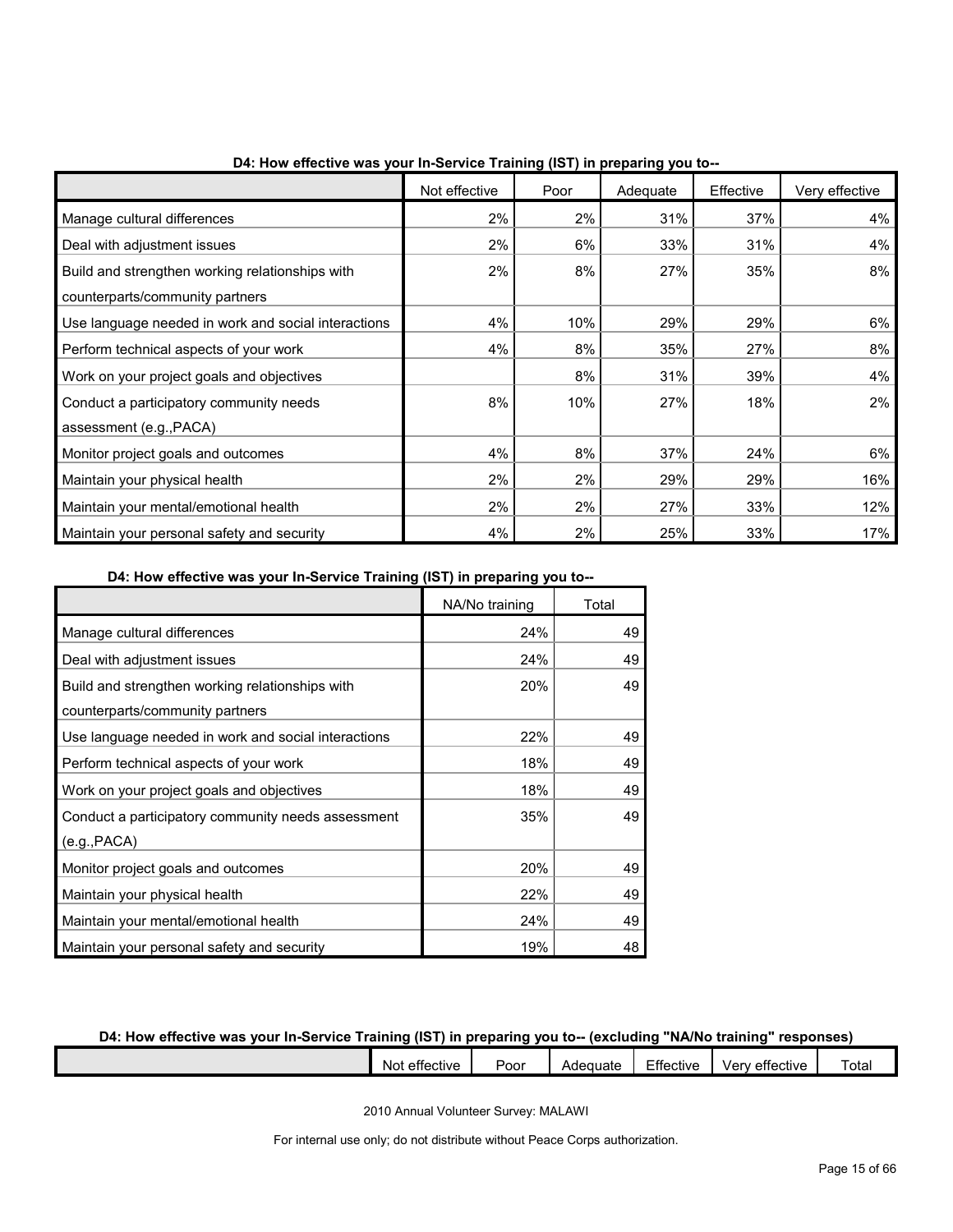| Manage cultural differences                     | 3%  | 3%  | 41% | 49% | 5%  | 37 |
|-------------------------------------------------|-----|-----|-----|-----|-----|----|
| Deal with adjustment issues                     | 3%  | 8%  | 43% | 41% | 5%  | 37 |
| Build and strengthen working relationships with | 3%  | 10% | 33% | 44% | 10% | 39 |
| counterparts/community partners                 |     |     |     |     |     |    |
| Use language needed in work and social          | 5%  | 13% | 37% | 37% | 8%  | 38 |
| interactions                                    |     |     |     |     |     |    |
| Perform technical aspects of your work          | 5%  | 10% | 43% | 33% | 10% | 40 |
| Work on your project goals and objectives       |     | 10% | 38% | 48% | 5%  | 40 |
| Conduct a participatory community needs         | 13% | 16% | 41% | 28% | 3%  | 32 |
| assessment (e.g., PACA)                         |     |     |     |     |     |    |
| Monitor project goals and outcomes              | 5%  | 10% | 46% | 31% | 8%  | 39 |
| Maintain your physical health                   | 3%  | 3%  | 37% | 37% | 21% | 38 |
| Maintain your mental/emotional health           | 3%  | 3%  | 35% | 43% | 16% | 37 |
| Maintain your personal safety and security      | 5%  | 3%  | 31% | 41% | 21% | 39 |

#### **D5: Please list other types of training you have had that were sponsored by someone other than PC**

|  | Percent<br>____ | Number |  |
|--|-----------------|--------|--|
|--|-----------------|--------|--|

Open-ended results. Not responsive to request.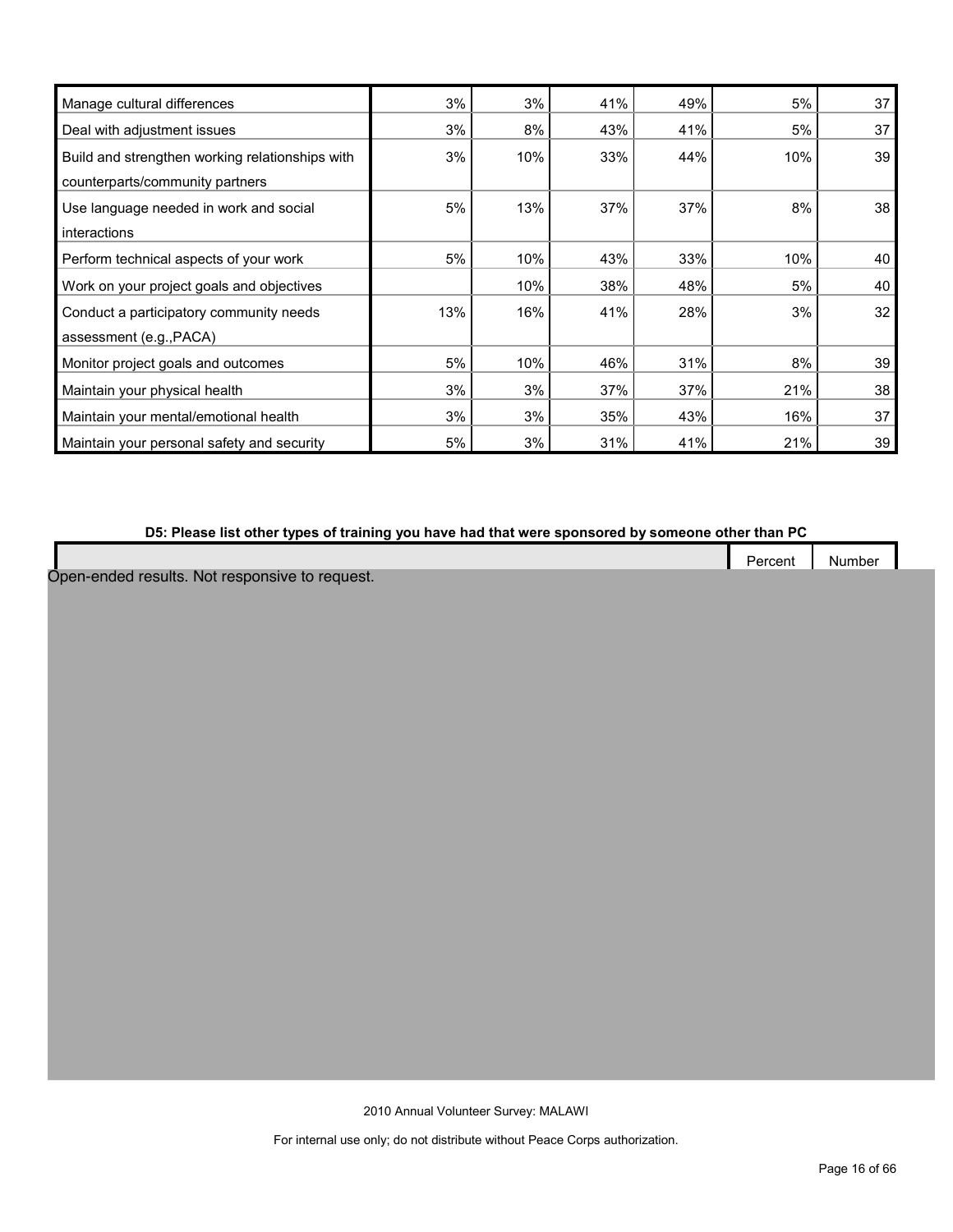| <b>Total</b> | $00\%$ | ৴ |
|--------------|--------|---|
|              |        |   |

#### **D6: How well can you communicate in the language used by most local people in your**

**community?**

|      | Not at all | Poorly | Adeauatelv | Well | Verv well | Total |
|------|------------|--------|------------|------|-----------|-------|
| I D6 |            | 22%    | 44%        | 30%  | 4%        | 50    |

| Local language proficiency (D6) by Time in Country (A2) |
|---------------------------------------------------------|
|                                                         |
|                                                         |

|                   | Not at all | Poorly | Adequately | Well | Very well |                 |
|-------------------|------------|--------|------------|------|-----------|-----------------|
| 6 months or less  |            | 20%    | 50%        | 30%  |           | 10              |
| 7 to 12 months    |            | 20%    | 50%        | 20%  | 10%       | 10 <sup>°</sup> |
| 13 to 20 months   |            | 20%    | 45%        | 30%  | 5%        | 20              |
| 21 to 27 months   |            | 30%    | 30%        | 40%  |           | 10 <sup>°</sup> |
| 28 months or more |            |        |            |      |           |                 |
| Total             |            | 22%    | 44%        | 30%  | 4%        | 50              |

## <span id="page-16-0"></span>**E. Volunteer Assignment Goals and Impact**

This section reports Volunteers' self-assessments of their impact on the individuals and organizations in the communities in which they serve. The results address the extent to which Volunteers' work and other community interaction have achieved the following three goals:

Goal 1: To help the people of interested countries in meeting their need for trained men and women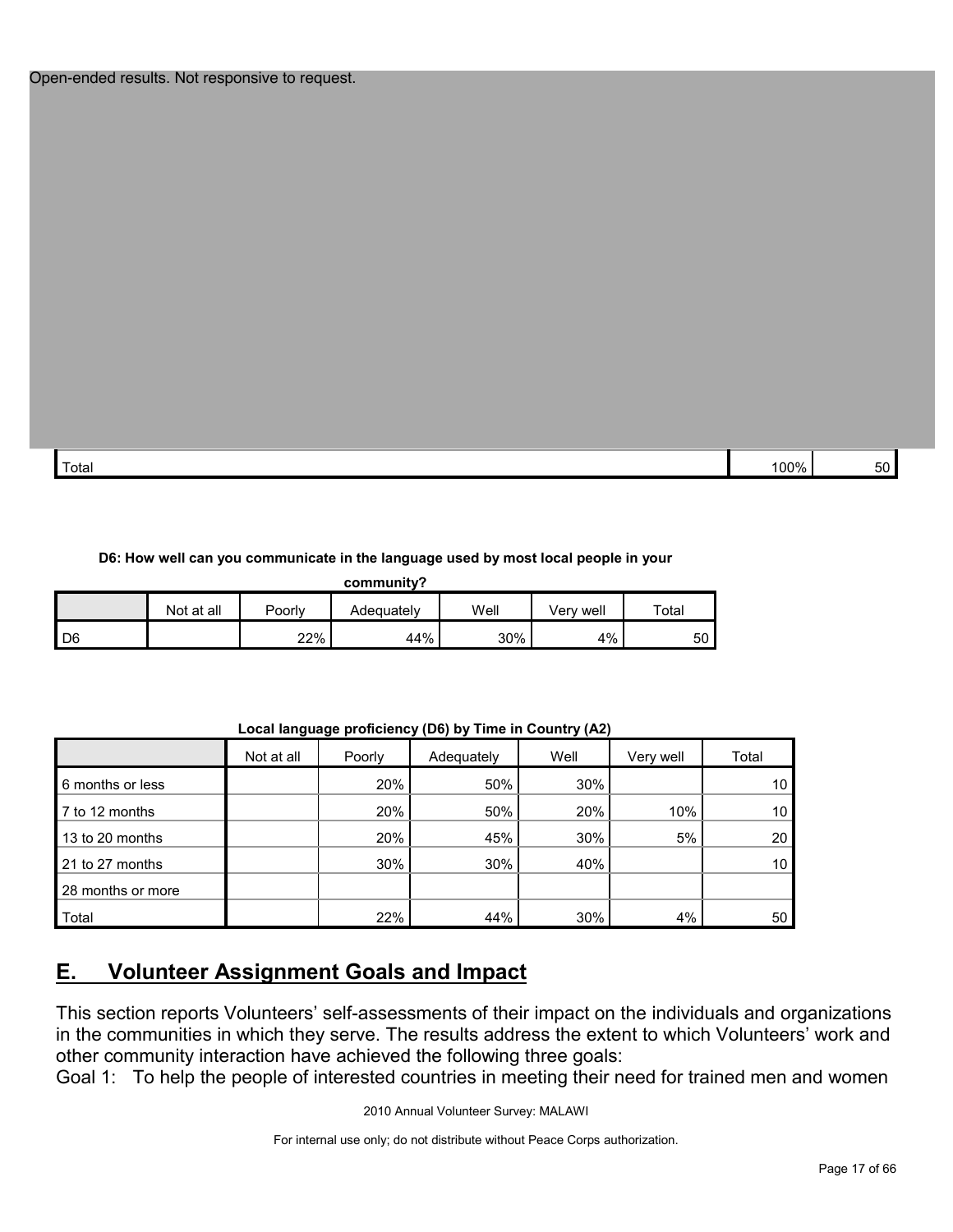by transferring skills to, and building capacity of, host country partners

Goal 2: To help promote a better understanding of Americans on the part of the peoples served

Goal 3: To help Americans understand the people and cultures of other countries

|                                                    | Not at all | Minimally | Adequately | Considerably | Exceptionally |
|----------------------------------------------------|------------|-----------|------------|--------------|---------------|
| Meets the objectives of the project plan           |            | 8%        | 43%        | 33%          | 12%           |
| Builds local capacity for sustainability (goal 1)  | 2%         | 22%       | 27%        | 39%          | 10%           |
| Involves local people in planning and implementing |            | 12%       | 27%        | 47%          | 14%           |
| activities                                         |            |           |            |              |               |
| Complements other local development activities     |            | 20%       | 37%        | 27%          | 8%            |
| Transfers skills to host country individuals and   | 2%         | 15%       | 25%        | 44%          | 15%           |
| organizations (goal 1)                             |            |           |            |              |               |
| Mobilizes host country individuals to volunteer    | 15%        | 19%       | 30%        | 26%          |               |
| Helps promote a better understanding of Americans  |            | 6%        | 27%        | 49%          | 18%           |
| on the part of the peoples served (goal 2)         |            |           |            |              |               |
| Helps promote a better understanding of other      | 2%         | 4%        | 31%        | 47%          | 16%           |
| peoples on the part of Americans (goal 3)          |            |           |            |              |               |

#### **E1: To what extent does your Volunteer work assignment address the following?**

#### **E1: To what extent does your Volunteer work assignment address the following?**

|                                                       | <b>NA</b> | Total |
|-------------------------------------------------------|-----------|-------|
| Meets the objectives of the project plan              | 4%        | 49    |
| Builds local capacity for sustainability (goal 1)     |           | 49    |
| Involves local people in planning and implementing    |           | 49    |
| activities                                            |           |       |
| Complements other local development activities        | 8%        | 49    |
| Transfers skills to host country individuals and      |           | 48    |
| organizations (goal 1)                                |           |       |
| Mobilizes host country individuals to volunteer       | 11%       | 47    |
| Helps promote a better understanding of Americans on  |           | 49    |
| the part of the peoples served (goal 2)               |           |       |
| Helps promote a better understanding of other peoples |           | 49    |
| on the part of Americans (goal 3)                     |           |       |

#### **E1: To what extent does your Volunteer work assignment address the following? (excluding "NA" responses)**

| all<br>$\sim$<br>NOt<br>αı | <br>Minimally | uequately.<br>au m | i i a mai al a me ter<br>יי<br>sıder |
|----------------------------|---------------|--------------------|--------------------------------------|
|                            |               |                    |                                      |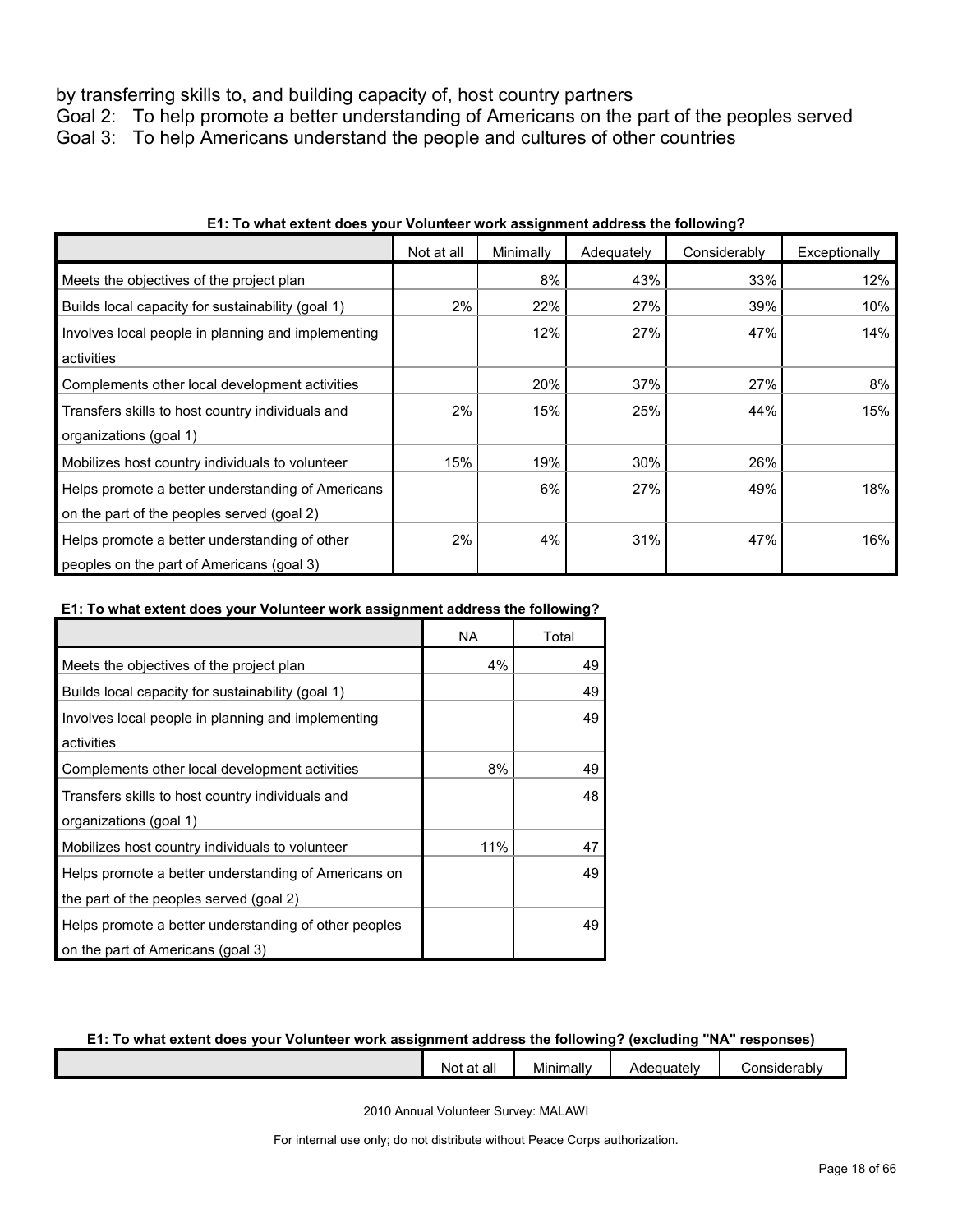| Meets the objectives of the project plan              |     | 9%  | 45% | 34% |
|-------------------------------------------------------|-----|-----|-----|-----|
| Builds local capacity for sustainability (goal 1)     | 2%  | 22% | 27% | 39% |
| Involves local people in planning and implementing    |     | 12% | 27% | 47% |
| activities                                            |     |     |     |     |
| Complements other local development activities        |     | 22% | 40% | 29% |
| Transfers skills to host country individuals and      | 2%  | 15% | 25% | 44% |
| organizations (goal 1)                                |     |     |     |     |
| Mobilizes host country individuals to volunteer       | 17% | 21% | 33% | 29% |
| Helps promote a better understanding of Americans on  |     | 6%  | 27% | 49% |
| the part of the peoples served (goal 2)               |     |     |     |     |
| Helps promote a better understanding of other peoples | 2%  | 4%  | 31% | 47% |
| on the part of Americans (goal 3)                     |     |     |     |     |

#### **E1: To what extent does your Volunteer work assignment address the following?**

|                                                       | Exceptionally | Total |
|-------------------------------------------------------|---------------|-------|
| Meets the objectives of the project plan              | 13%           | 47    |
| Builds local capacity for sustainability (goal 1)     | 10%           | 49    |
| Involves local people in planning and implementing    | 14%           | 49    |
| activities                                            |               |       |
| Complements other local development activities        | 9%            | 45    |
| Transfers skills to host country individuals and      | 15%           | 48    |
| organizations (goal 1)                                |               |       |
| Mobilizes host country individuals to volunteer       |               | 42    |
| Helps promote a better understanding of Americans on  | 18%           | 49    |
| the part of the peoples served (goal 2)               |               |       |
| Helps promote a better understanding of other peoples | 16%           | 49    |
| on the part of Americans (goal 3)                     |               |       |

**(excluding "NA" responses)**

#### **E2: How effective have you been in transferring knowledge and skills to help the following persons or groups build their**

| capacities?                                      |            |           |            |              |               |  |  |  |  |
|--------------------------------------------------|------------|-----------|------------|--------------|---------------|--|--|--|--|
|                                                  | Not at all | Minimally | Adequately | Considerably | Exceptionally |  |  |  |  |
| Your counterpart/community partner               | 2%         | 10%       | 31%        | 41%          | $12\%$        |  |  |  |  |
| An organization other than your host institution | 6%         | 16%       | 40%        | 16%          | 4%            |  |  |  |  |
| Members of your host community                   |            | 18%       | 42%        | 34%          | $6\%$         |  |  |  |  |
| Other Peace Corps Volunteers                     | 4%         | 6%        | 44%        | 28%          | 12%           |  |  |  |  |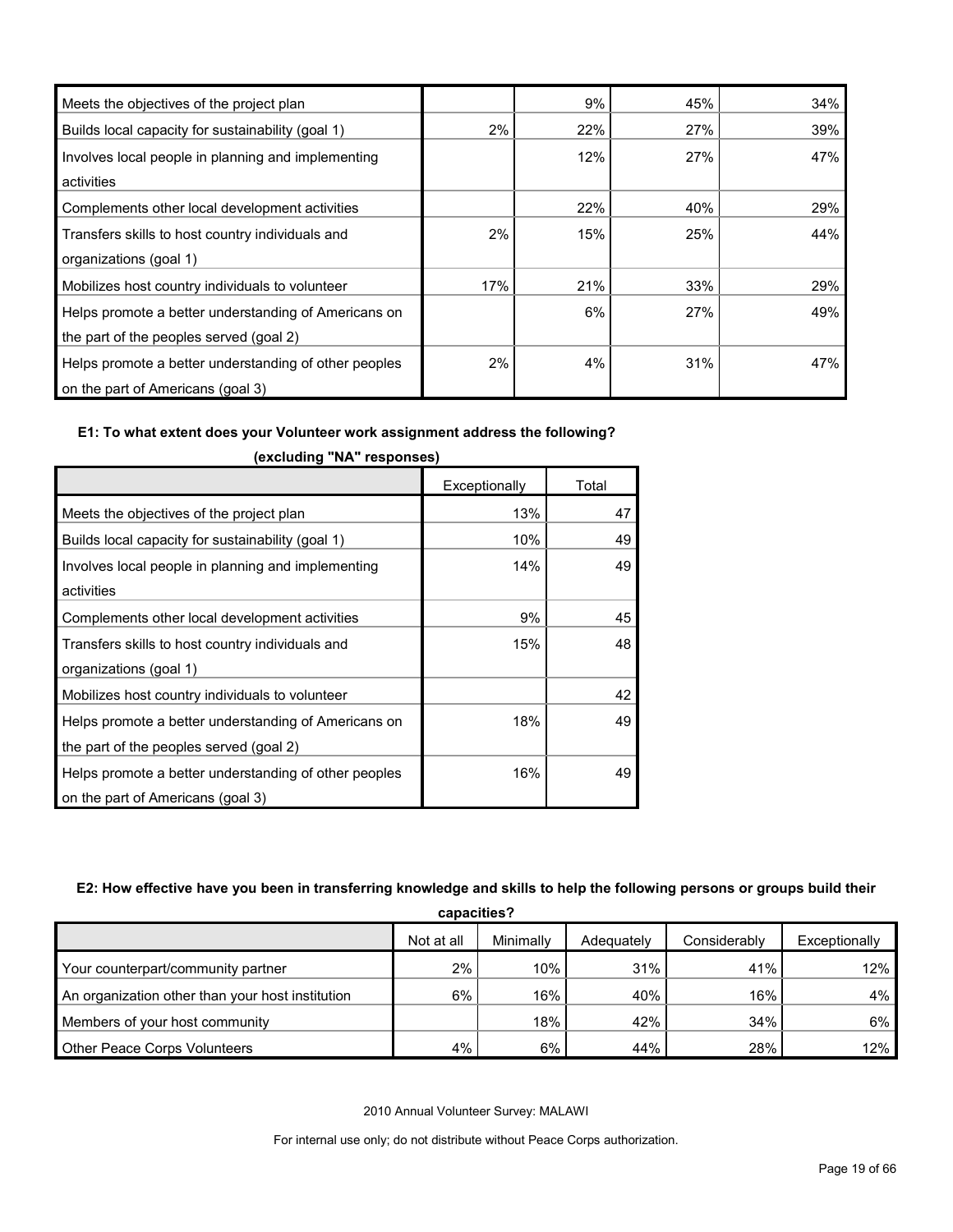#### **E2: How effective have you been in transferring knowledge and skills to help the**

#### **following persons or groups build their capacities?**

|                                                  | ΝA  | Total |
|--------------------------------------------------|-----|-------|
| Your counterpart/community partner               | 4%  | 49    |
| An organization other than your host institution | 18% | 50    |
| Members of your host community                   |     | 50    |
| <b>Other Peace Corps Volunteers</b>              | 6%  | 50    |

#### **E2: How effective have you been in transferring knowledge and skills to help the following persons or groups build**

| their capacities? (excluding "NA" responses)     |            |           |            |              |  |  |  |  |
|--------------------------------------------------|------------|-----------|------------|--------------|--|--|--|--|
|                                                  | Not at all | Minimally | Adequately | Considerably |  |  |  |  |
| Your counterpart/community partner               | 2%         | 11%       | 32%        | 43%          |  |  |  |  |
| An organization other than your host institution | 7%         | 20%       | 49%        | <b>20%</b>   |  |  |  |  |
| Members of your host community                   |            | 18%       | 42%        | 34%          |  |  |  |  |
| <b>Other Peace Corps Volunteers</b>              | 4%         | 6%        | 47%        | 30%          |  |  |  |  |

#### **E2: How effective have you been in transferring knowledge and skills to help the**

|                                                  | Exceptionally | Total |
|--------------------------------------------------|---------------|-------|
| Your counterpart/community partner               | 13%           |       |
| An organization other than your host institution | 5%            |       |
| Members of your host community                   | 6%            | 50    |
| <b>Other Peace Corps Volunteers</b>              | 13%           |       |

#### **following persons or groups build their capacities? (excluding "NA" responses)**

#### **E2.TEXT: Description of others to whom**

**you are transferring skills to help build their** 

**capacities**

|       | Column N % | Count |  |  |  |
|-------|------------|-------|--|--|--|
|       | 100%       | 50    |  |  |  |
| Total | 100%       | 50    |  |  |  |

### **E3: Based on your contact with host country nationals, to what extent have they gained a better understanding of Americans?**

2010 Annual Volunteer Survey: MALAWI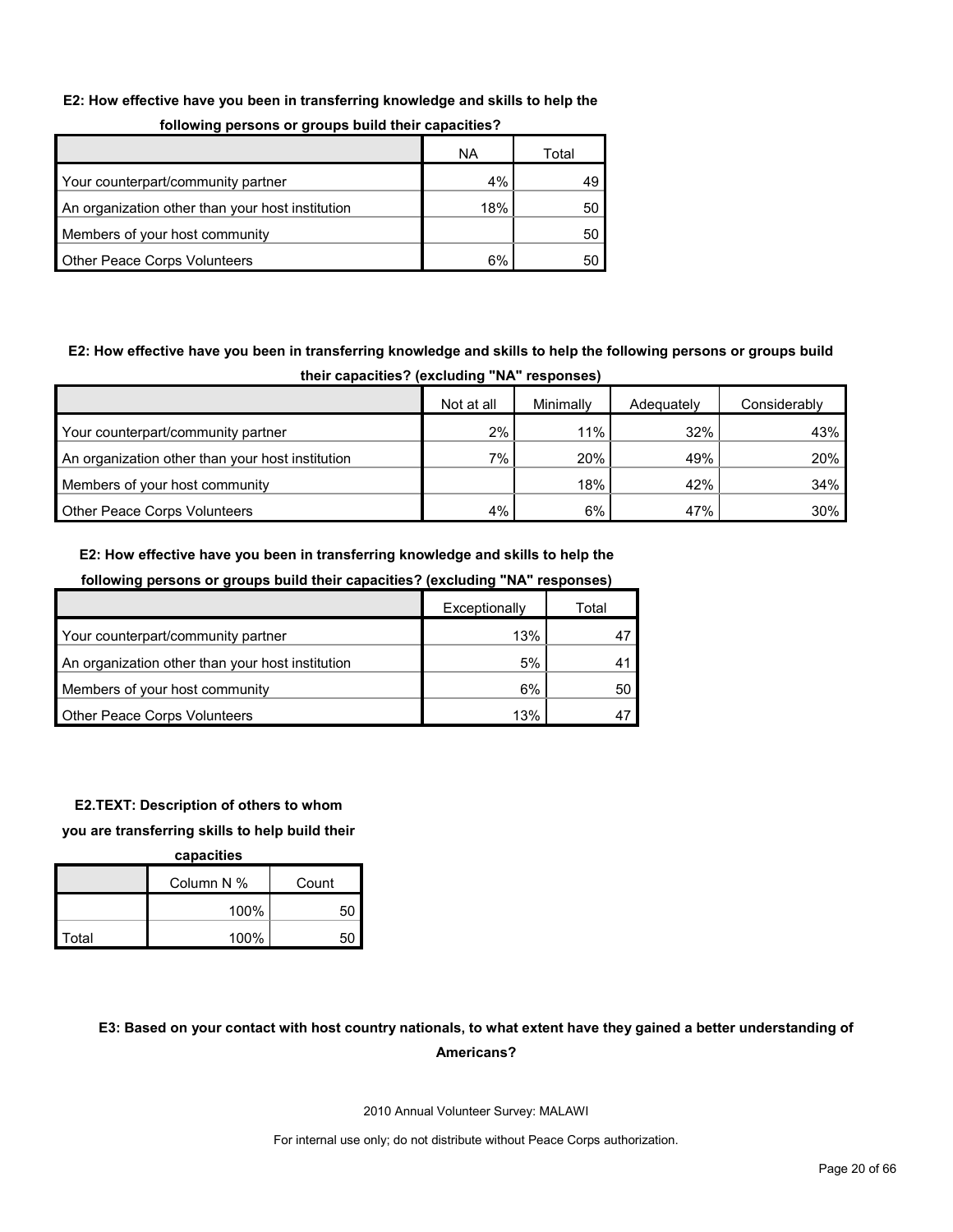|                | at all<br>Not | Minimally | Adequately | <i></i> onsiderablv≓ | Exceptionally | to tell<br>Гоо<br>⊦earlv | Total |
|----------------|---------------|-----------|------------|----------------------|---------------|--------------------------|-------|
| E <sub>3</sub> | 2%            | 4%        | 15%        | 52%                  | 23%           | 4%                       | 48 I  |

#### **E3: Based on your contact with host country nationals, to what extent have they gained a better**

#### **understanding of Americans? (excluding "Too early to tell" responses)**

|    | Not at all | Minimally | Adequatelv | considerablv: | Exceptionally | Total |
|----|------------|-----------|------------|---------------|---------------|-------|
| E3 | 2%         | 4%        | 15%        | 54%           | 24%           | 46    |

#### **E4: In which of the following third goal activities have you participated during your PC service? Mark all that**

| apply.                                                |               |              |                                 |  |  |  |  |  |
|-------------------------------------------------------|---------------|--------------|---------------------------------|--|--|--|--|--|
|                                                       | PCV Responses | % Doing This | <b>Total PCVs</b><br>Responding |  |  |  |  |  |
| Electronic updates                                    | 45            | 94%          |                                 |  |  |  |  |  |
| Personal website or blog                              | 30            | 63%          |                                 |  |  |  |  |  |
| Hosting American visitors                             | 26            | 54%          |                                 |  |  |  |  |  |
| Hard copy/paper update                                | 24            | 50%          |                                 |  |  |  |  |  |
| Enrollment in the CWWS/CMS program                    | 21            | 44%          |                                 |  |  |  |  |  |
| Pen pal program/letter exchange                       | 9             | 19%          |                                 |  |  |  |  |  |
| While on home leave, spoke at a school or community   | 2             | 4%           |                                 |  |  |  |  |  |
| group                                                 |               |              |                                 |  |  |  |  |  |
| Podcasted/created a slide show or video posted online | 1             | 2%           |                                 |  |  |  |  |  |
| Other please specify                                  |               | 2%           |                                 |  |  |  |  |  |
| Peace Corps Week activities                           |               |              |                                 |  |  |  |  |  |
| Posted to PC Digital Library                          |               |              |                                 |  |  |  |  |  |
| Total                                                 |               |              | 48                              |  |  |  |  |  |

Percents may total to more than 100% since Volunteers were asked to "Mark all that apply."

#### **E4.TEXT: Description of "others" third goal activities**

|                                                | Column N % | Count |  |
|------------------------------------------------|------------|-------|--|
| Open-ended results. Not responsive to request. |            |       |  |
|                                                |            |       |  |
|                                                |            |       |  |
| otal                                           | 100%       | 50    |  |

2010 Annual Volunteer Survey: MALAWI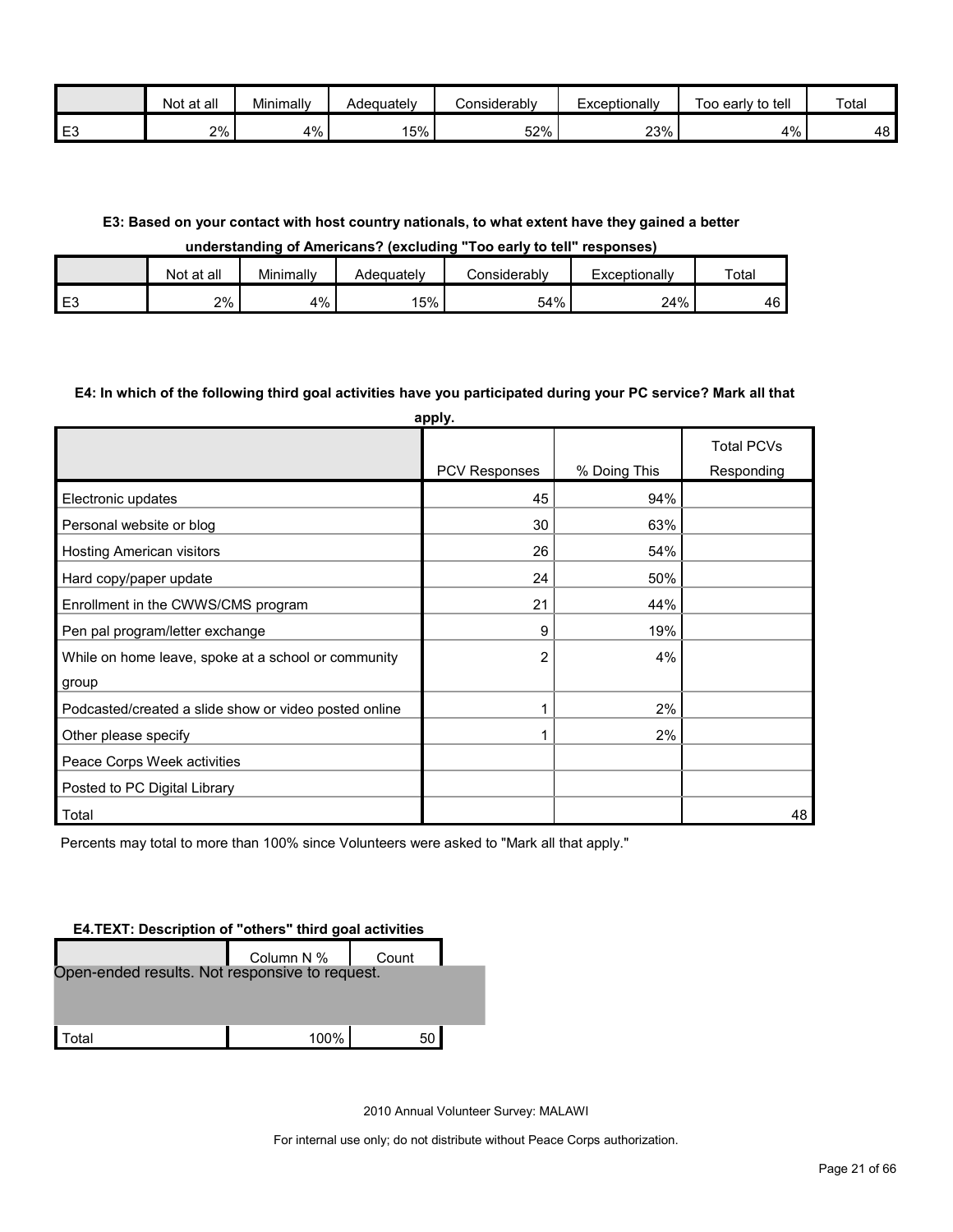#### **E4: When asked about third goal activities, Volunteer answered "No**

|                      |     | No third goal |       |
|----------------------|-----|---------------|-------|
|                      | NA  | activities    | Total |
| No Goal 3 activities | 98% | 2%            |       |

#### **involvement in third goal activities."**

#### **E5: Based on your contact with Americans, to what extent have they gained a better understanding of host country nationals?**

|                | <b>Not</b><br>at all | Minimally | Adequatelv | Considerably | Exceptionally | to tell<br>Too early | Total |
|----------------|----------------------|-----------|------------|--------------|---------------|----------------------|-------|
| E <sub>5</sub> |                      | 2%        | 36%        | 34%          | 22%           | 6%                   | 50    |

**E5: Based on your contact with Americans, to what extent have they gained a better understanding of host country nationals? (excluding "Too early to tell" responses)**

|                | ---------<br>-------------<br>--------<br>---------- |           |            |              |               |       |  |  |  |
|----------------|------------------------------------------------------|-----------|------------|--------------|---------------|-------|--|--|--|
|                | Not at all                                           | Minimally | Adequatelv | Considerablv | Exceptionally | Total |  |  |  |
| E <sub>5</sub> |                                                      | 2%        | 38%        | 36%          | 23%           | . .   |  |  |  |

### <span id="page-21-0"></span>**F. Peace Corps Support**

This section reports Volunteers' satisfaction with in-country Peace Corps staff support and how the Volunteers communicate with the post.

| F1: How prepared for your arrival were the host people with whom you would be working? |  |
|----------------------------------------------------------------------------------------|--|
|----------------------------------------------------------------------------------------|--|

|    | Not at all | Minimally | Adequately | Considerably | Exceptionally | Total |
|----|------------|-----------|------------|--------------|---------------|-------|
| г. | 2%         | 26%       | 40%        | 22%          | 10%           | 50    |

**F2: To what extent is your CD aware of Volunteer issues and concerns through interactions with PCVs?**

|       | Not at all | Minimally | Adequately | ≿onsiderablv | Exceptionally | Tota. |
|-------|------------|-----------|------------|--------------|---------------|-------|
| 1 EC. | 2%         | 24%       | 48%        | 24%          | 2%            | 50    |

#### **F3: How satisfied are you with the health care you received from your PCMO(s)?**

2010 Annual Volunteer Survey: MALAWI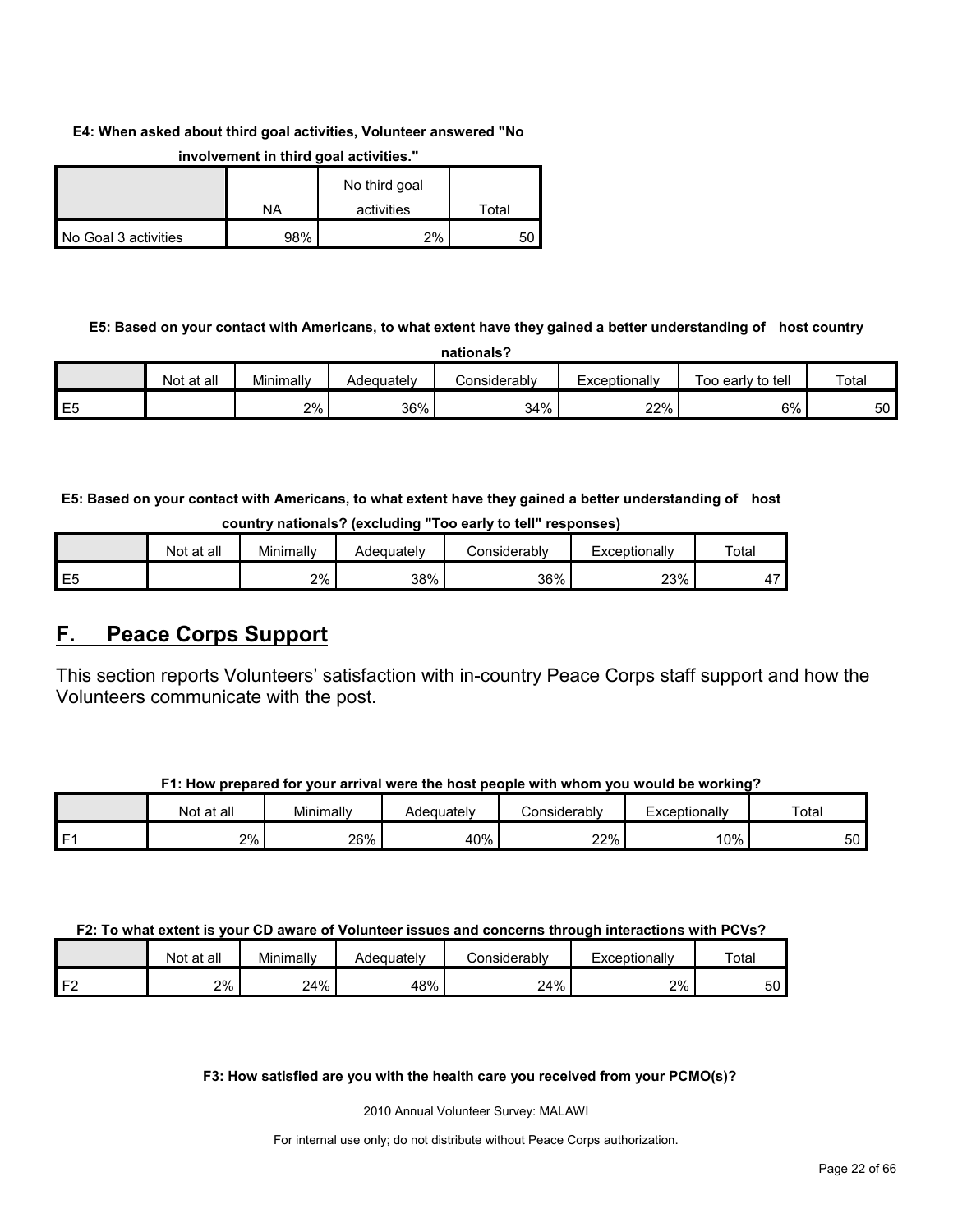|                 | Not at all | Minimally | Adequately | Considerably | Exceptionally | <b>Not Used</b> | Total |
|-----------------|------------|-----------|------------|--------------|---------------|-----------------|-------|
| $\mathsf{I}$ F3 |            |           | 6%         | 12%          | 82%           |                 | 50    |

#### **F3: How satisfied are you with the health care you received from your PCMO(s)?(excluding "Not used"**

| responses)                                                                      |  |  |    |     |     |    |  |  |
|---------------------------------------------------------------------------------|--|--|----|-----|-----|----|--|--|
| Total<br>Not at all<br>Minimally<br>Considerablv<br>Exceptionally<br>Adequately |  |  |    |     |     |    |  |  |
| F٩                                                                              |  |  | 6% | 12% | 82% | 50 |  |  |

#### **F4: How satisfied are you with the following support provided by in-country PC staff?**

|                             | Not at all | Minimally | Adequately | Considerably | Exceptionally | <b>NA</b> | Total |
|-----------------------------|------------|-----------|------------|--------------|---------------|-----------|-------|
| Administrative/logistical   | 4%         | 16%       | 50%        | 14%          | 16%           |           | 50    |
| Cross-cultural              |            | 4%        | 32%        | 46%          | 18%           |           | 50    |
| Emotional                   | 4%         | 14%       | 26%        | 30%          | 24%           | 2%        | 50    |
| Feedback on my work reports | 14%        | 24%       | 34%        | 6%           | 4%            | 18%       | 50    |
| Job assignment              | 6%         | 10%       | 58%        | 14%          | 10%           | 2%        | 50    |
| Language learning           |            | 8%        | 24%        | 32%          | 34%           | 2%        | 50    |
| Medical                     |            |           | 4%         | 24%          | 72%           |           | 50    |
| Safety and security         |            | 4%        | 10%        | 38%          | 48%           |           | 50    |
| Site selection/preparation  | 4%         | 20%       | 28%        | 30%          | 16%           | 2%        | 50    |
| <b>Technical skills</b>     | 2%         | 14%       | 48%        | 30%          | 4%            | 2%        | 50    |

#### **F4: How satisfied are you with the following support provided by in-country PC staff? (excluding "NA" responses)**

|                             | Not at all | Minimally | Adequately | Considerably | Exceptionally | Total |
|-----------------------------|------------|-----------|------------|--------------|---------------|-------|
| Administrative/logistical   | 4%         | 16%       | 50%        | 14%          | 16%           | 50    |
| Cross-cultural              |            | 4%        | 32%        | 46%          | 18%           | 50    |
| Emotional                   | 4%         | 14%       | 27%        | 31%          | 24%           | 49    |
| Feedback on my work reports | 17%        | 29%       | 41%        | 7%           | 5%            | 41    |
| Job assignment              | 6%         | 10%       | 59%        | 14%          | 10%           | 49    |
| Language learning           |            | 8%        | 24%        | 33%          | 35%           | 49    |
| Medical                     |            |           | 4%         | 24%          | 72%           | 50    |
| Safety and security         |            | 4%        | 10%        | 38%          | 48%           | 50    |
| Site selection/preparation  | 4%         | 20%       | 29%        | 31%          | 16%           | 49    |
| <b>Technical skills</b>     | 2%         | 14%       | 49%        | 31%          | 4%            | 49    |

2010 Annual Volunteer Survey: MALAWI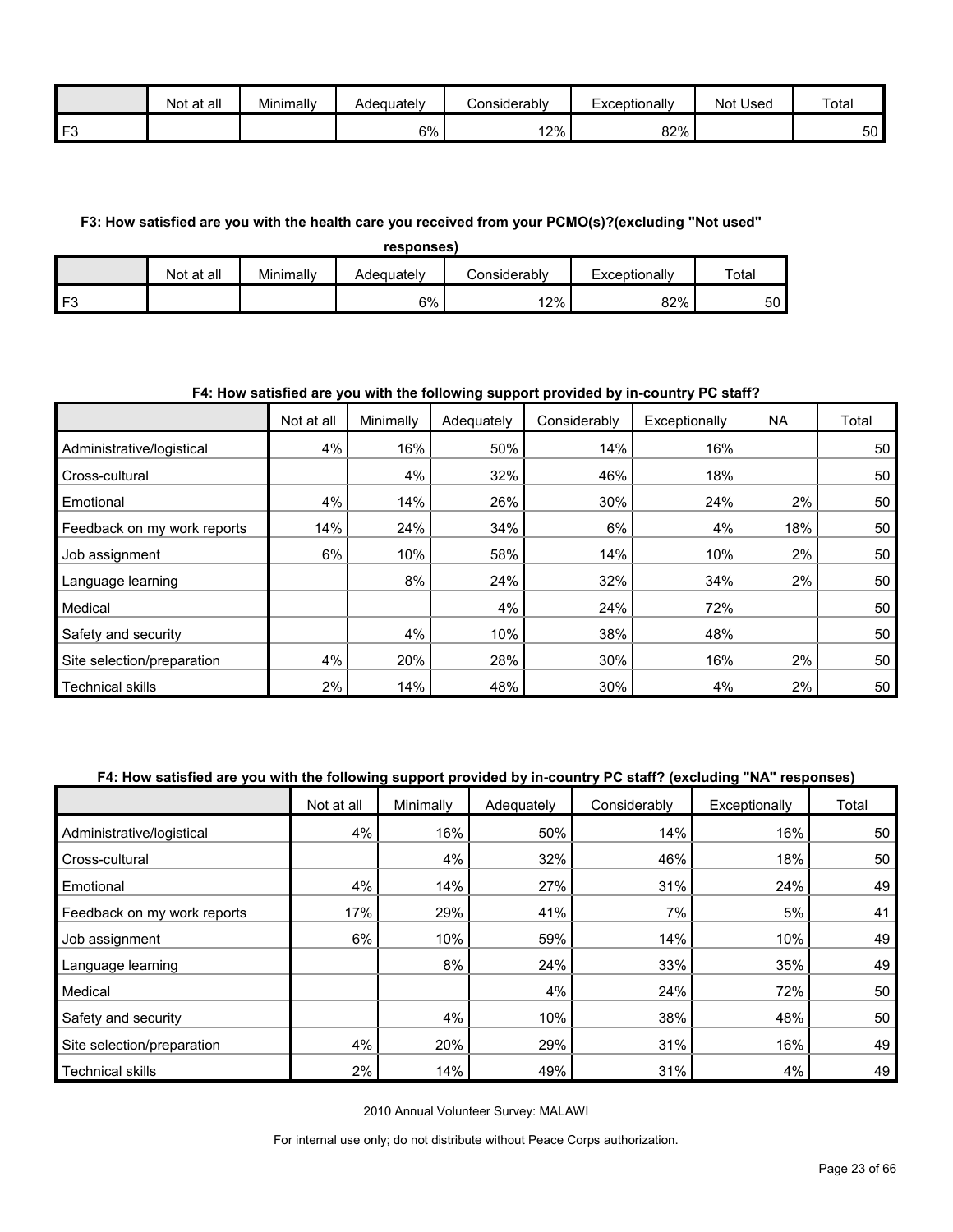#### **F5: What level of PC support have you received to help cope with stress from issues such as HIV/AIDS, food insecurity, etc. in your community? (Including PCVs w/no need for support)**

|    |            |                 | Adequate | Considerable | Exceptional | NA.<br>I have no |       |
|----|------------|-----------------|----------|--------------|-------------|------------------|-------|
|    | No support | Minimal support | support  | support      | support     | need for support | Total |
| F5 |            | 14%             | 33%      | 14%          | 10%         | 29%              | 49    |

#### **F5: What level of PC support have you received to help cope with stress from issues such as HIV/AIDS, food insecurity, etc. in your community? (excluding "NA/No need for support" responses)**

|           |            |                 |                  | Considerable | Exceptional |       |
|-----------|------------|-----------------|------------------|--------------|-------------|-------|
|           | No support | Minimal support | Adequate support | support      | support     | Total |
| <b>F5</b> |            | 20%             | 46%              | 20%          | 14%         | 35    |

#### **F6a: How would you rate your interaction with the Country Director (CD)**

| in terms of the following?      |     |     |    |  |  |  |  |  |
|---------------------------------|-----|-----|----|--|--|--|--|--|
| Inadequate<br>Adequate<br>Total |     |     |    |  |  |  |  |  |
| <b>CD Responsiveness</b>        | 18% | 82% | 49 |  |  |  |  |  |
| CD Informative content          | 18% | 82% | 50 |  |  |  |  |  |
| CD Comfort level                | 22% | 78% | 49 |  |  |  |  |  |
| <b>CD</b> Site visits           | 40% | 60% |    |  |  |  |  |  |

#### **F6b: How would you rate your interaction with the PTO in terms of --?**

|                           | Inadequate | Adequate | Total |
|---------------------------|------------|----------|-------|
| <b>PTO Responsiveness</b> | 27%        | 73%      | 44    |
| PTO Informative content   | 27%        | 73%      | 44    |
| <b>PTO Comfort level</b>  | 34%        | 66%      | 44    |
| <b>PTO Site visits</b>    | 46%        | 54%      |       |

#### **F6c: How would you rate your interaction with the APCD/Program Manager in**

#### **terms of --?**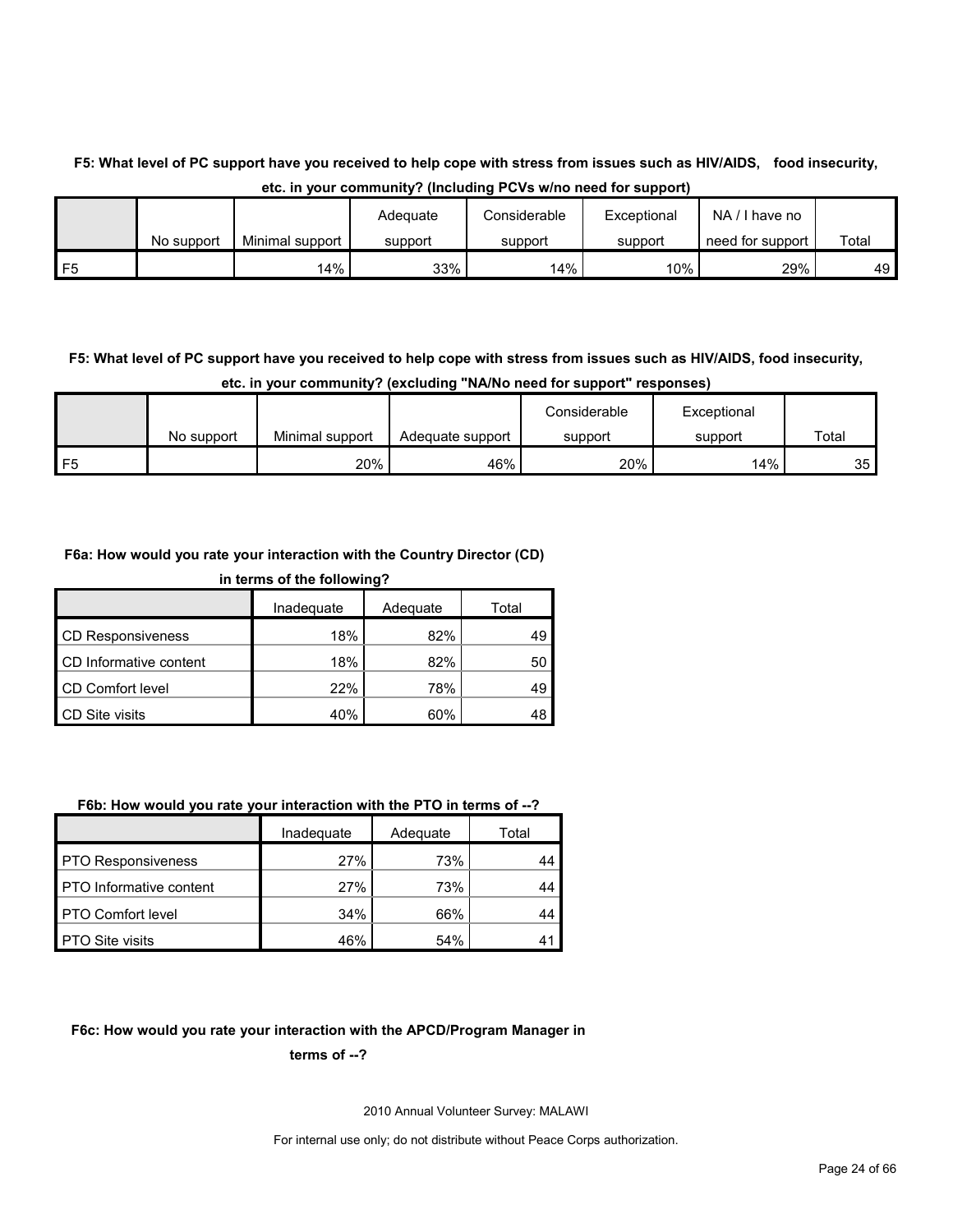|                                    | Inadequate | Adequate | Total |
|------------------------------------|------------|----------|-------|
| <b>APCD/PM Responsiveness</b>      | 10%        | 90%      | 50    |
| <b>APCD/PM Informative content</b> | 18%        | 82%      | 50    |
| APCD/PM Comfort level              | 10%        | 90%      | 50    |
| <b>APCD/PM Site visits</b>         | 10%        | 90%      |       |

#### **F6d: How would you rate your interaction with the PCMO in terms of --?**

|                                 | Inadeguate | Adequate | Total |  |
|---------------------------------|------------|----------|-------|--|
| <b>PCMO Responsiveness</b>      | 2%         | 98%      | 49    |  |
| <b>PCMO</b> Informative content | 0%         | 100%     | 49    |  |
| <b>PCMO Comfort level</b>       | 2%         | 98%      | 49    |  |
| <b>PCMO Site visits</b>         | 13%        | 87%      |       |  |

#### **F6e: How would you rate your interaction with the Safety and Security**

| Coordinator (SSC) in terms of --? |       |     |    |  |  |  |  |
|-----------------------------------|-------|-----|----|--|--|--|--|
| Inadequate<br>Adequate<br>Total   |       |     |    |  |  |  |  |
| <b>SSC Responsiveness</b>         | 4%    | 96% |    |  |  |  |  |
| SSC Informative content           | 4%    | 96% |    |  |  |  |  |
| <b>SSC Comfort level</b>          | $4\%$ | 96% |    |  |  |  |  |
| SSC Site visits                   | 27%   | 73% | 45 |  |  |  |  |

#### **F6f: How would you rate your interaction with the Training Manager in terms**

| of $-2$                      |            |          |       |  |  |
|------------------------------|------------|----------|-------|--|--|
|                              | Inadequate | Adequate | Total |  |  |
| <b>TrMngr Responsiveness</b> | 26%        | 74%      | 47    |  |  |
| TrMngr Informative content   | 28%        | 72%      | 47    |  |  |
| <b>TrMngr Comfort level</b>  | 27%        | 73%      | 48    |  |  |
| <b>TrMngr Site visits</b>    | 40%        | 60%      | 45    |  |  |

#### **F6g: How would you rate your interaction with administrative staff in terms**

**of --?**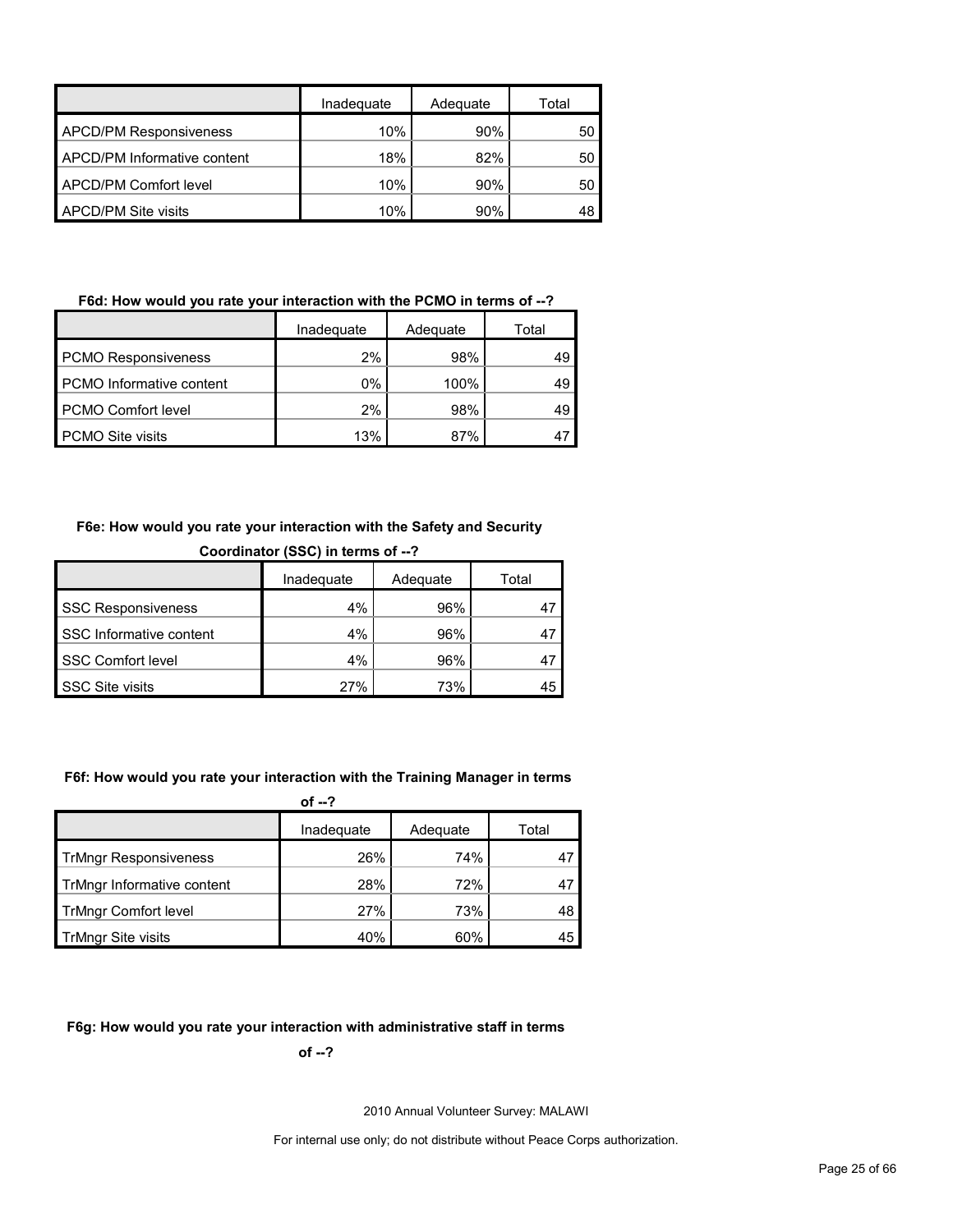|                           | Inadeguate | Adequate | Total |
|---------------------------|------------|----------|-------|
| Admin Responsiveness      | 13%        | 87%      | 46    |
| Admin Informative content | 9%         | 91%      |       |
| Admin Comfort level       | 9%         | 91%      |       |
| Admin Site visits         | 31%        | 69%      |       |

#### **F7: What is the best method for you to communicate with your Peace**

| <b>Corps office?</b>               |         |        |  |  |
|------------------------------------|---------|--------|--|--|
|                                    | Percent | Number |  |  |
| Cell phone                         | 62%     | 31     |  |  |
| Text messaging (SMS)               | 30%     | 15     |  |  |
| Email                              | 6%      | 3      |  |  |
| In-person visits                   | 2%      |        |  |  |
| Other: Please specify below        |         |        |  |  |
| Telephone not at residence or work |         |        |  |  |
| Telephone at residence or work     |         |        |  |  |
| Letters/postal service             |         |        |  |  |
| Fax                                |         |        |  |  |
| Total                              | 100%    | 50     |  |  |

#### **F7.OTHER: Description of "other" best**

#### **method to communicate with post**

|       | <b>PERCENT</b> | <b>NUMBER</b> |
|-------|----------------|---------------|
|       | 100%           | 50            |
| Total | 100%           | 50            |

**F8: In general, how do you rate the effectiveness of your communication resources for contacting your** 

#### **PC staff in-country?**

|                | Not effective | Poor | Adeɑuate | Effective | effective<br>Verv | Total |
|----------------|---------------|------|----------|-----------|-------------------|-------|
| F <sub>8</sub> |               | 16%  | 37%      | 39%       | 8%                | 49    |

### <span id="page-25-0"></span>**G. Your Safety and Security**

2010 Annual Volunteer Survey: MALAWI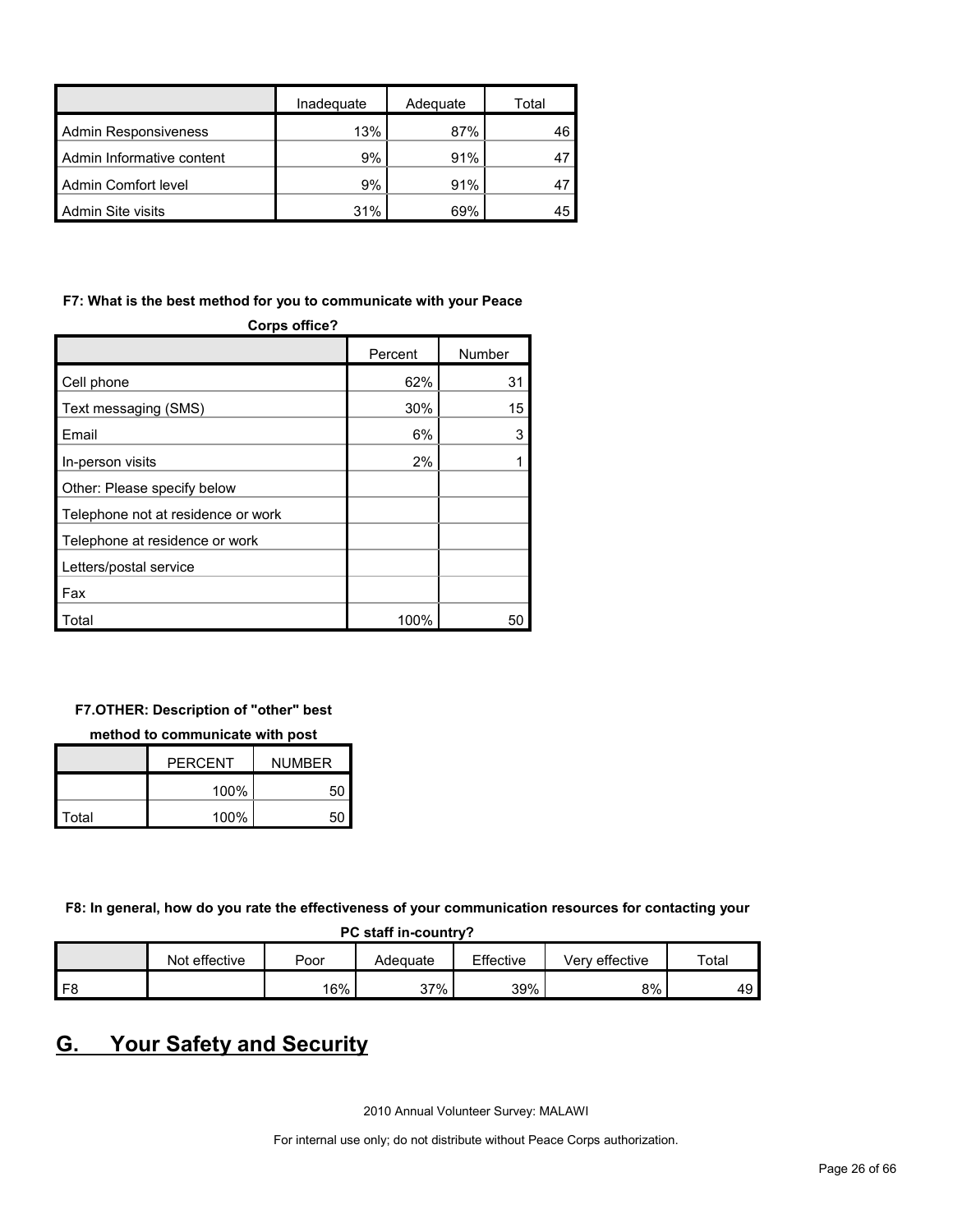This section reports on how safe Volunteers feel. Volunteers' experiences with various types of insensitive remarks or behaviors, harassment or discrimination, and crime are summarized, as well as whether harassment and crime events were reported to Peace Corps.

#### **G1: How safe do you feel...?**

|                                    | Not at All Safe | Often Unsafe | Adequately Safe | Usually Safe | Very Safe | Total           |
|------------------------------------|-----------------|--------------|-----------------|--------------|-----------|-----------------|
| Where you live                     |                 | 4%           | 6%              | 26%          | 64%       | 50 <sup>1</sup> |
| Where you work                     |                 | $2\%$        | 6%              | 22%          | 70%       | 50 <sub>1</sub> |
| When you travel in-country         |                 | 12%          | 40%             | 34%          | 14%       | 50              |
| City where main Peace Corps office |                 | 6%           | 46%             | 34%          | 14%       | 50              |
| is located                         |                 |              |                 |              |           |                 |

**G2: Have you encountered insensitive comments or behavior toward you based on your race, ethnicity, age, gender, or sexual orientation from any of the following sources?**

|                         | Yes | No  | <b>NA</b> | Total |
|-------------------------|-----|-----|-----------|-------|
| Host/home stay family   | 8%  | 92% |           | 48    |
| Community members       | 66% | 34% |           | 50    |
| <b>Other Volunteers</b> | 14% | 84% | 2%        | 50    |
| PC in-country staff     | 8%  | 88% | 4%        | 49    |
| Other                   | 9%  | 27% | 64%       |       |

**G2: Have you encountered insensitive comments or behavior toward you based on your race, ethnicity, age, gender, or sexual orientation from any of** 

|  |  | the following sources? (excluding "NA" responses) |  |
|--|--|---------------------------------------------------|--|
|  |  |                                                   |  |

|                         | Yes | No  | Total |
|-------------------------|-----|-----|-------|
| Host/home stay family   | 8%  | 92% | 48    |
| Community members       | 66% | 34% | 50    |
| <b>Other Volunteers</b> | 14% | 86% | 49    |
| PC in-country staff     | 9%  | 91% | 41    |
| Other                   | 25% | 75% |       |

2010 Annual Volunteer Survey: MALAWI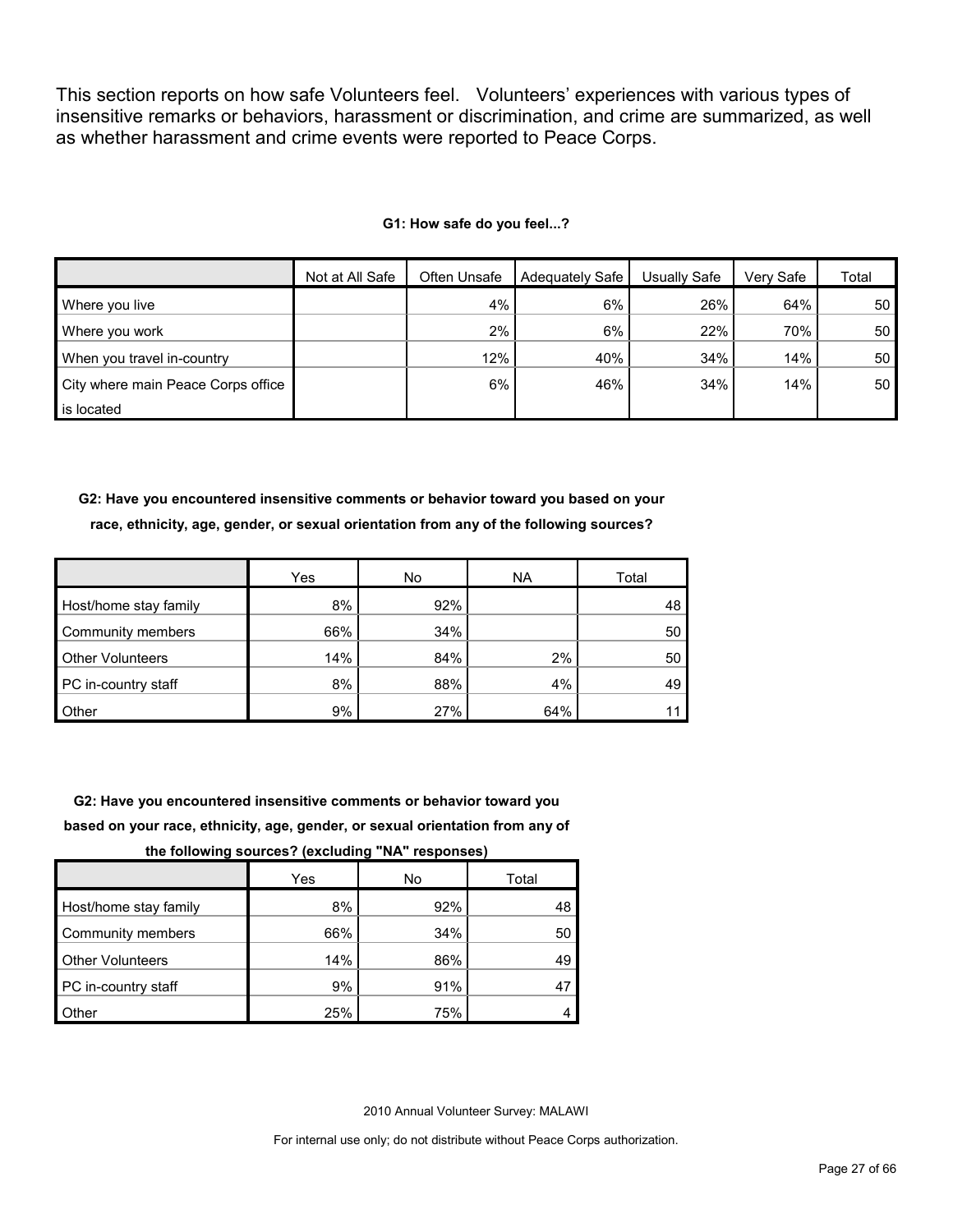#### **G2.OTHER: Description of "other" sources of insensitive comments/behavior**

|                                                | <b>PERCENT</b> | <b>NUMBER</b> |  |
|------------------------------------------------|----------------|---------------|--|
| Open-ended results. Not responsive to request. |                |               |  |
|                                                |                |               |  |
|                                                |                |               |  |
| Total                                          | 100%           | 50            |  |

NOTE: See Open-Ended Responses Report for comments Volunteers wrote in response

to Question G3 to explain their harassment/discrimination answers.

#### **G3: Please indicate the number of times you experienced the following types of discrimination/harassment: PERCENTAGES**

|                              | None | Once  | 2-5 times | 6-10 times | 11-25 times | 26+ times | Total |
|------------------------------|------|-------|-----------|------------|-------------|-----------|-------|
| Age H/D                      | 82%  | 4%    | 2%        | 4%         | 4%          | 2%        | 45    |
| Anti-American H/D            | 70%  | 7%    | 20%       |            |             | 2%        | 44    |
| Disability H/D               | 100% |       |           |            |             |           | 44    |
| Gender H/D                   | 64%  | 4%    | 7%        | 7%         | 4%          | 13%       | 45    |
| Racial/color H/D             | 58%  | 2%    | 13%       | 2%         | 4%          | 20%       | 45    |
| Religious H/D                | 89%  | 5%    | 2%        |            | 2%          | 2%        | 44    |
| Sexual orientation H/D       | 93%  |       | 2%        |            |             | 5%        | 43    |
| Sexual harassment (physical) | 93%  | $2\%$ | 2%        |            |             | 2%        | 43    |
| Sexual harassment (verbal)   | 64%  | 9%    | 16%       | 2%         |             | 9%        | 44    |

#### **G3: Please indicate the number of times you experienced the following types of discrimination/harassment: NUMBERS**

|                              | None | Once | 2-5 times | 6-10 times | 11-25 times | 26+ times | Total |
|------------------------------|------|------|-----------|------------|-------------|-----------|-------|
| Age H/D                      | 37   |      |           |            |             |           | 45    |
| Anti-American H/D            | 31   | 3    | 9         |            |             |           | 44    |
| Disability H/D               | 44   |      |           |            |             |           | 44    |
| Gender H/D                   | 29   |      |           |            |             | 6         | 45    |
| Racial/color H/D             | 26   |      | 6         |            | ົ           | 9         | 45    |
| Religious H/D                | 39   |      |           |            |             |           | 44    |
| Sexual orientation H/D       | 40   |      |           |            |             | n         | 43    |
| Sexual harassment (physical) | 40   |      |           |            |             |           | 43    |
| Sexual harassment (verbal)   | 28   |      |           |            |             | 4         | 44    |

2010 Annual Volunteer Survey: MALAWI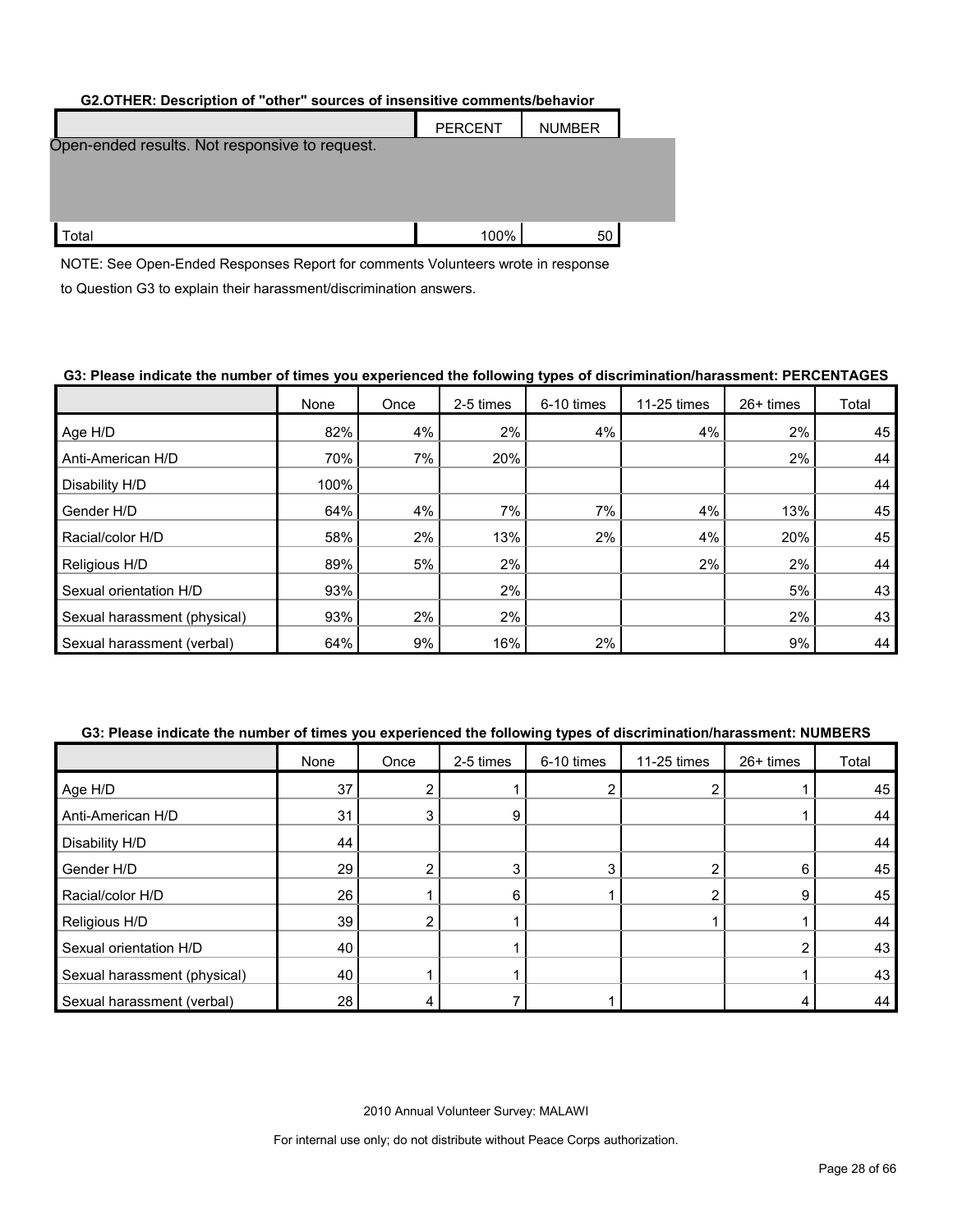|         |             |               | Reported Age H/D |           |            |             |           |                |  |  |  |
|---------|-------------|---------------|------------------|-----------|------------|-------------|-----------|----------------|--|--|--|
|         |             | Never         | Once             | 2-5 times | 6-10 times | 11-25 times | 26+ times | Total          |  |  |  |
| Age H/D | Once        |               |                  |           |            |             |           | $\overline{2}$ |  |  |  |
|         | 2-5 times   |               |                  |           |            |             |           |                |  |  |  |
|         | 6-10 times  |               |                  |           |            |             |           |                |  |  |  |
|         | 11-25 times | ົ<br><u> </u> |                  |           |            |             |           | $\overline{2}$ |  |  |  |
|         | 26+ times   |               |                  |           |            |             |           |                |  |  |  |
|         | Total       |               |                  |           |            |             |           |                |  |  |  |

#### **G3: Volunteers experiencing AGE discrimination/harassment: Events by Number of Reports to PC**

NOTE: Some PCVs provided the number of events without answering how many times they reported the event/s.

#### **G3: Volunteers experiencing AGE discrimination/harassment: Events by Person Responsible**

|         |                   | Stranger       | Someone you<br>know | Counterpart,<br>supervisor,<br>co-worker | Peace Corps<br>Volunteer | Peace Corps staff |
|---------|-------------------|----------------|---------------------|------------------------------------------|--------------------------|-------------------|
|         |                   | Responsible    | Responsible         | Responsible                              | Responsible              | Responsible       |
| Age H/D | Once              |                |                     |                                          |                          |                   |
|         | 2-5 times         |                |                     |                                          |                          |                   |
|         | 6-10 times        |                |                     |                                          |                          |                   |
|         | 11-25 times       | $\overline{2}$ |                     |                                          |                          |                   |
|         | $26+$ times       |                |                     |                                          |                          |                   |
|         | <b>Total PCVs</b> | 6              |                     | 3                                        |                          |                   |

NOTE: Some PCVs provided the number of events without answering who was responsible.

#### **G3: Volunteers experiencing AGE discrimination/harassment:**

#### **Events by Person Responsible**

|         |                   | Host country family<br>member | Other       |
|---------|-------------------|-------------------------------|-------------|
|         |                   | Responsible                   | Responsible |
| Age H/D | Once              |                               |             |
|         | 2-5 times         |                               |             |
|         | 6-10 times        |                               |             |
|         | 11-25 times       |                               |             |
|         | $26+$ times       |                               |             |
|         | <b>Total PCVs</b> |                               |             |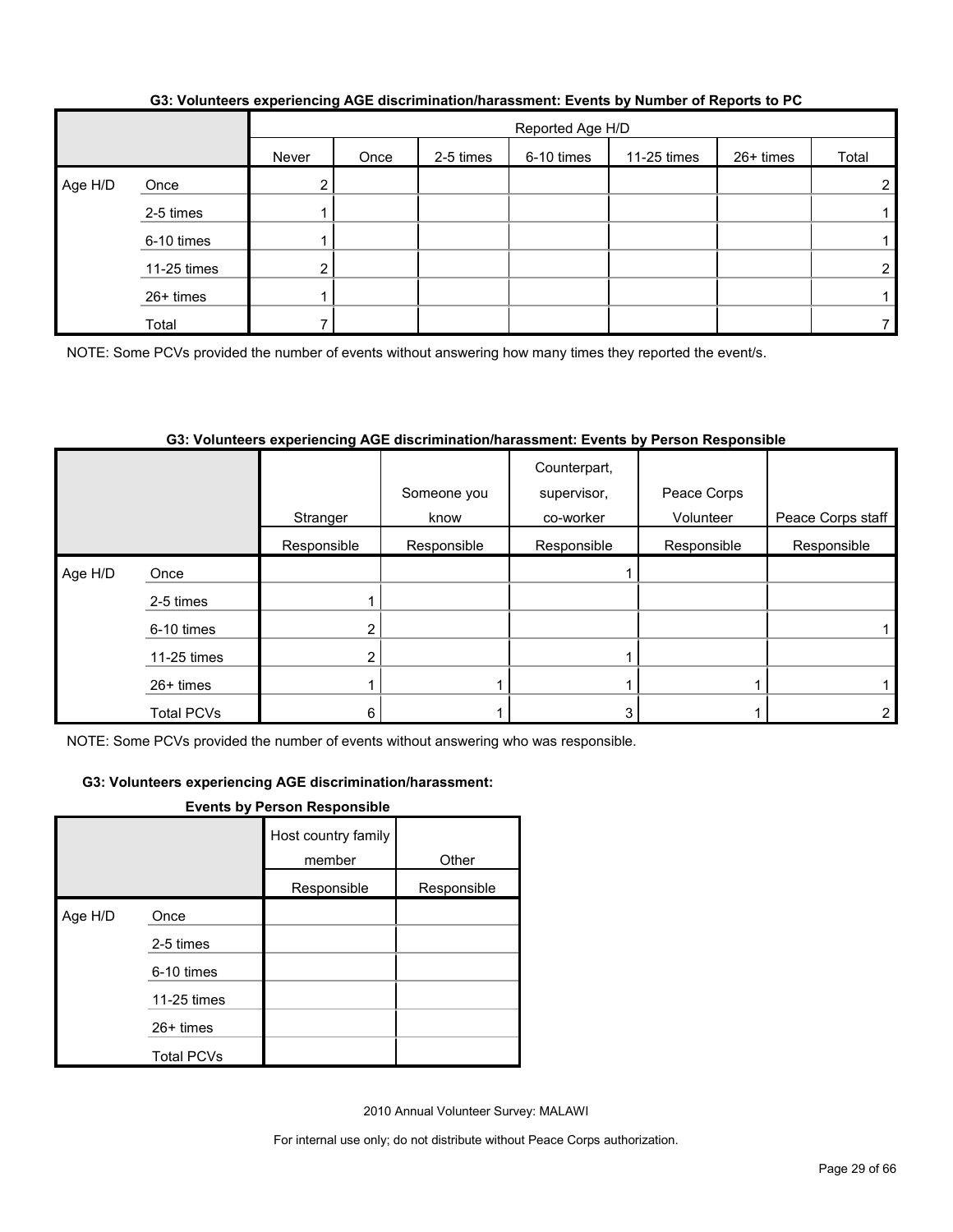#### **G3: Volunteers experiencing AGE discrimination/harassment:**

|         |                   | Host country family<br>member | Other       |
|---------|-------------------|-------------------------------|-------------|
|         |                   | Responsible                   | Responsible |
| Age H/D | Once              |                               |             |
|         | 2-5 times         |                               |             |
|         | 6-10 times        |                               |             |
|         | 11-25 times       |                               |             |
|         | 26+ times         |                               |             |
|         | <b>Total PCVs</b> |                               |             |

#### **Events by Person Responsible**

NOTE: Some PCVs provided the number of events without answering who was responsible.

#### **G3: Volunteers experiencing ANTI-AMERICAN discrimination/harassment: Events by Number of Reports to PC**

|                   |             | Reported Anti-American H/D |      |           |            |             |           |                 |
|-------------------|-------------|----------------------------|------|-----------|------------|-------------|-----------|-----------------|
|                   |             | Never                      | Once | 2-5 times | 6-10 times | 11-25 times | 26+ times | Total           |
| Anti-American H/D | Once        | ⌒                          |      |           |            |             |           |                 |
|                   | 2-5 times   | 9                          |      |           |            |             |           | 9               |
|                   | 6-10 times  |                            |      |           |            |             |           |                 |
|                   | 11-25 times |                            |      |           |            |             |           |                 |
|                   | 26+ times   |                            |      |           |            |             |           |                 |
|                   | Total       | 12                         |      |           |            |             |           | 12 <sub>1</sub> |

NOTE: Some PCVs provided the number of events without answering how many times they reported the event/s .

#### **G3: Volunteers experiencing ANTI-AMERICAN discrimination/harassment: Events by Person Responsible**

|                   |             | Stranger    | Someone you<br>know | Counterpart,<br>supervisor,<br>co-worker | Peace Corps<br>Volunteer | Peace Corps<br>staff |
|-------------------|-------------|-------------|---------------------|------------------------------------------|--------------------------|----------------------|
|                   |             |             |                     |                                          |                          |                      |
|                   |             | Responsible | Responsible         | Responsible                              | Responsible              | Responsible          |
| Anti-American H/D | Once        | 3           |                     |                                          |                          |                      |
|                   | 2-5 times   | 8           |                     |                                          |                          |                      |
|                   | 6-10 times  |             |                     |                                          |                          |                      |
|                   | 11-25 times |             |                     |                                          |                          |                      |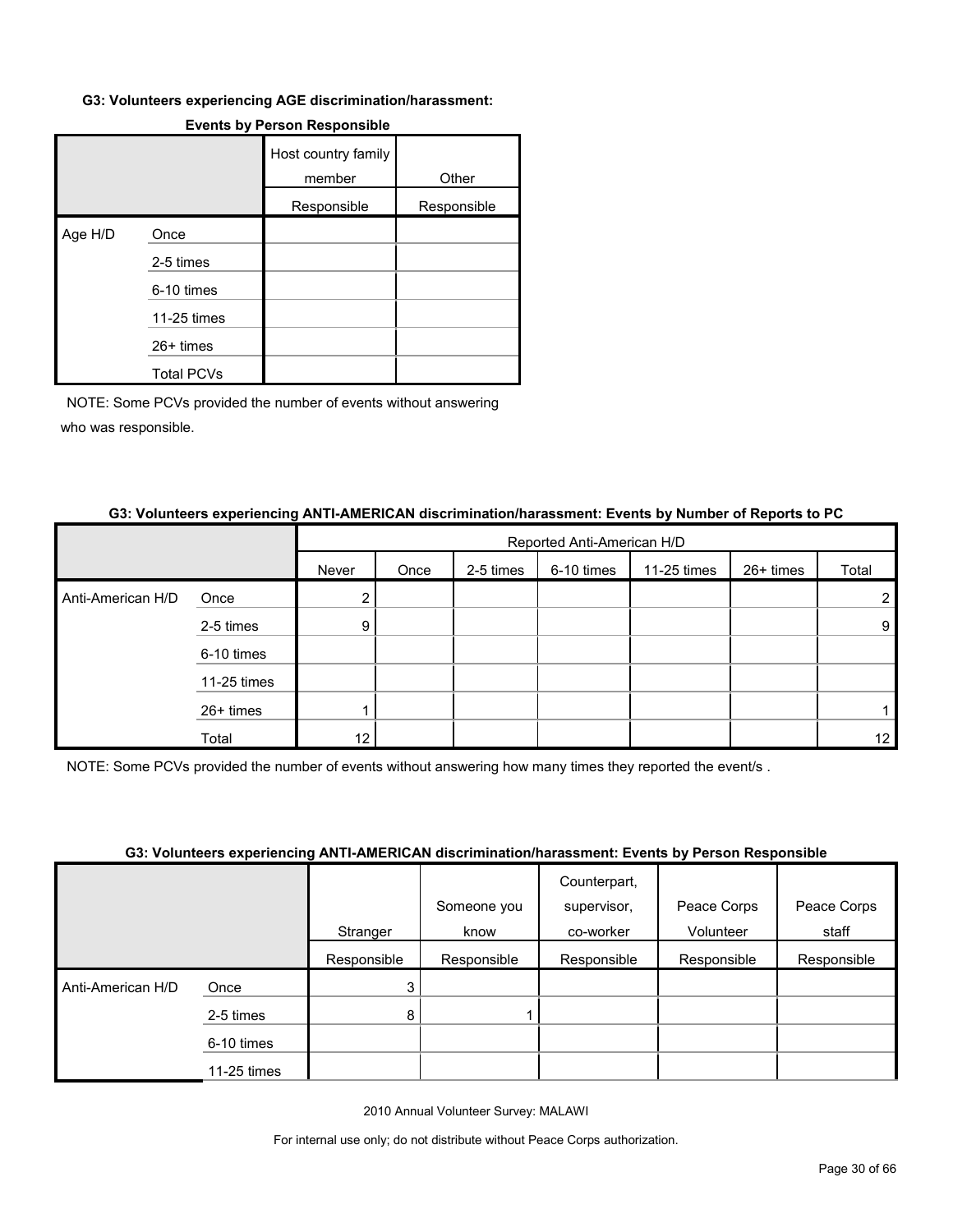| 26+ times  |  |  |  |
|------------|--|--|--|
| Total PCVs |  |  |  |

#### **G3: Volunteers experiencing ANTI-AMERICAN discrimination/harassment:**

#### **Events by Person Responsible**

|                   |             | Host country family<br>member | Other       |  |
|-------------------|-------------|-------------------------------|-------------|--|
|                   |             | Responsible                   | Responsible |  |
| Anti-American H/D | Once        |                               |             |  |
|                   | 2-5 times   |                               |             |  |
|                   | 6-10 times  |                               |             |  |
|                   | 11-25 times |                               |             |  |
|                   | $26+$ times |                               |             |  |
|                   | Total PCVs  |                               |             |  |

NOTE: Some PCVs provided the number of events without answering who was responsible.

#### **G3: Volunteers experiencing DISABILITY discrimination/harassment: Events by Number of Reports to PC**

|                |             |       | Reported Disability H/D |           |            |             |           |       |  |  |
|----------------|-------------|-------|-------------------------|-----------|------------|-------------|-----------|-------|--|--|
|                |             | Never | Once                    | 2-5 times | 6-10 times | 11-25 times | 26+ times | Total |  |  |
| Disability H/D | Once        |       |                         |           |            |             |           |       |  |  |
|                | 2-5 times   |       |                         |           |            |             |           |       |  |  |
|                | 6-10 times  |       |                         |           |            |             |           |       |  |  |
|                | 11-25 times |       |                         |           |            |             |           |       |  |  |
|                | 26+ times   |       |                         |           |            |             |           |       |  |  |
|                | Total       |       |                         |           |            |             |           |       |  |  |

NOTE: Some PCVs provided the number of events without answering how many times they reported the event/s.

#### **G3: Volunteers experiencing DISABILITY discrimination/harassment: Events by Person Responsible**

|             |             | Counterpart, |             |                   |
|-------------|-------------|--------------|-------------|-------------------|
|             | Someone you | supervisor,  | Peace Corps |                   |
| Stranger    | know        | co-worker    | Volunteer   | Peace Corps staff |
| Responsible | Responsible | Responsible  | Responsible | Responsible       |

2010 Annual Volunteer Survey: MALAWI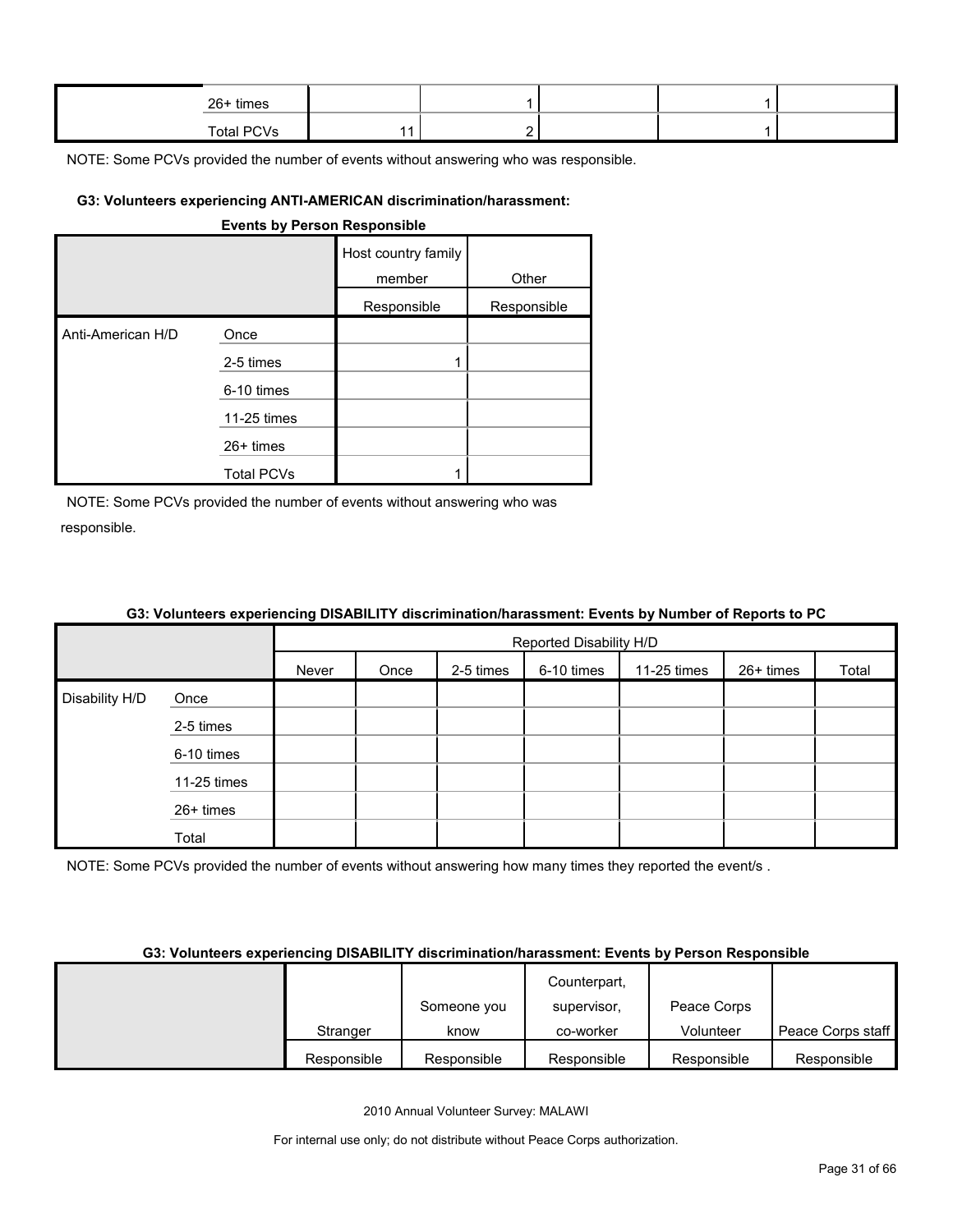| Disability H/D | Once              |  |  |  |
|----------------|-------------------|--|--|--|
|                | 2-5 times         |  |  |  |
|                | 6-10 times        |  |  |  |
|                | 11-25 times       |  |  |  |
|                | 26+ times         |  |  |  |
|                | <b>Total PCVs</b> |  |  |  |

#### **G3: Volunteers experiencing DISABILITY discrimination/harassment:**

#### **Events by Person Responsible**

|                |                   | Host country family<br>member | Other       |
|----------------|-------------------|-------------------------------|-------------|
|                |                   | Responsible                   | Responsible |
| Disability H/D | Once              |                               |             |
|                | 2-5 times         |                               |             |
|                | 6-10 times        |                               |             |
|                | 11-25 times       |                               |             |
|                | 26+ times         |                               |             |
|                | <b>Total PCVs</b> |                               |             |

NOTE: Some PCVs provided the number of events without answering who was responsible.

#### **G3: Volunteers experiencing GENDER discrimination/harassment: Events by Number of Reports to PC**

|            |             | Reported Gender H/D |      |           |            |             |           |                 |
|------------|-------------|---------------------|------|-----------|------------|-------------|-----------|-----------------|
|            |             | Never               | Once | 2-5 times | 6-10 times | 11-25 times | 26+ times | Total           |
| Gender H/D | Once        |                     |      |           |            |             |           | 2               |
|            | 2-5 times   |                     |      |           |            |             |           | $\overline{2}$  |
|            | 6-10 times  |                     |      |           |            |             |           | 2               |
|            | 11-25 times |                     |      |           |            |             |           |                 |
|            | 26+ times   | 5                   |      |           |            |             |           | $5\phantom{.0}$ |
|            | Total       | 11                  |      |           |            |             |           | 12 <sub>1</sub> |

NOTE: Some PCVs provided the number of events without answering how many times they reported the event/s.

#### **G3: Volunteers experiencing GENDER discrimination/harassment: Events by Person Responsible**

2010 Annual Volunteer Survey: MALAWI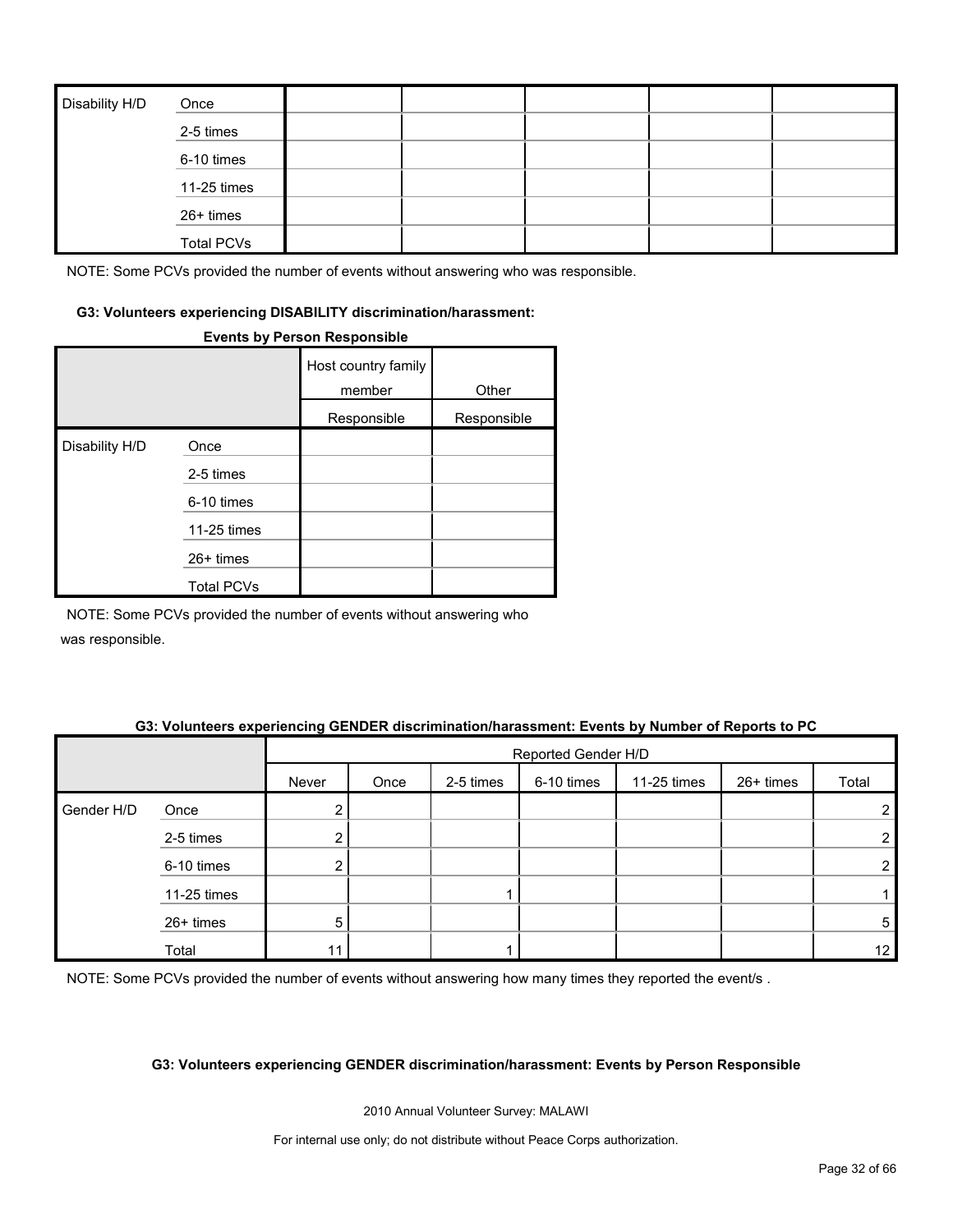|            |                   | Stranger    | Someone you<br>know | Counterpart,<br>supervisor,<br>co-worker | Peace Corps<br>Volunteer | Peace Corps staff |
|------------|-------------------|-------------|---------------------|------------------------------------------|--------------------------|-------------------|
|            |                   | Responsible | Responsible         | Responsible                              | Responsible              | Responsible       |
| Gender H/D | Once              |             | 2                   |                                          |                          |                   |
|            | 2-5 times         | 3           |                     |                                          |                          |                   |
|            | 6-10 times        | 2           |                     |                                          |                          |                   |
|            | 11-25 times       | 2           | 2                   |                                          |                          |                   |
|            | 26+ times         | 6           | 3                   | 3                                        | 2                        |                   |
|            | <b>Total PCVs</b> | 13          |                     | 5                                        |                          |                   |

#### **G3: Volunteers experiencing GENDER discrimination/harassment:**

|            |                   | Host country family<br>member | Other       |
|------------|-------------------|-------------------------------|-------------|
|            |                   | Responsible                   | Responsible |
| Gender H/D | Once              |                               |             |
|            | 2-5 times         |                               |             |
|            | 6-10 times        |                               |             |
|            | 11-25 times       |                               |             |
|            | $26+$ times       |                               |             |
|            | <b>Total PCVs</b> | 2                             |             |

#### **Events by Person Responsible**

NOTE: Some PCVs provided the number of events without answering who

was responsible.

#### **G3: Volunteers experiencing RACIAL/COLOR discrimination/harassment: Events by Number of Reports to PC**

|                  |             |       | Reported Racial/color H/D |           |            |             |           |       |
|------------------|-------------|-------|---------------------------|-----------|------------|-------------|-----------|-------|
|                  |             | Never | Once                      | 2-5 times | 6-10 times | 11-25 times | 26+ times | Total |
| Racial/color H/D | Once        |       |                           |           |            |             |           |       |
|                  | 2-5 times   | 6     |                           |           |            |             |           | 6     |
|                  | 6-10 times  |       |                           |           |            |             |           |       |
|                  | 11-25 times |       |                           |           |            |             |           |       |
|                  | 26+ times   |       |                           |           |            |             |           |       |
|                  | Total       | 15    |                           |           |            |             |           | 15    |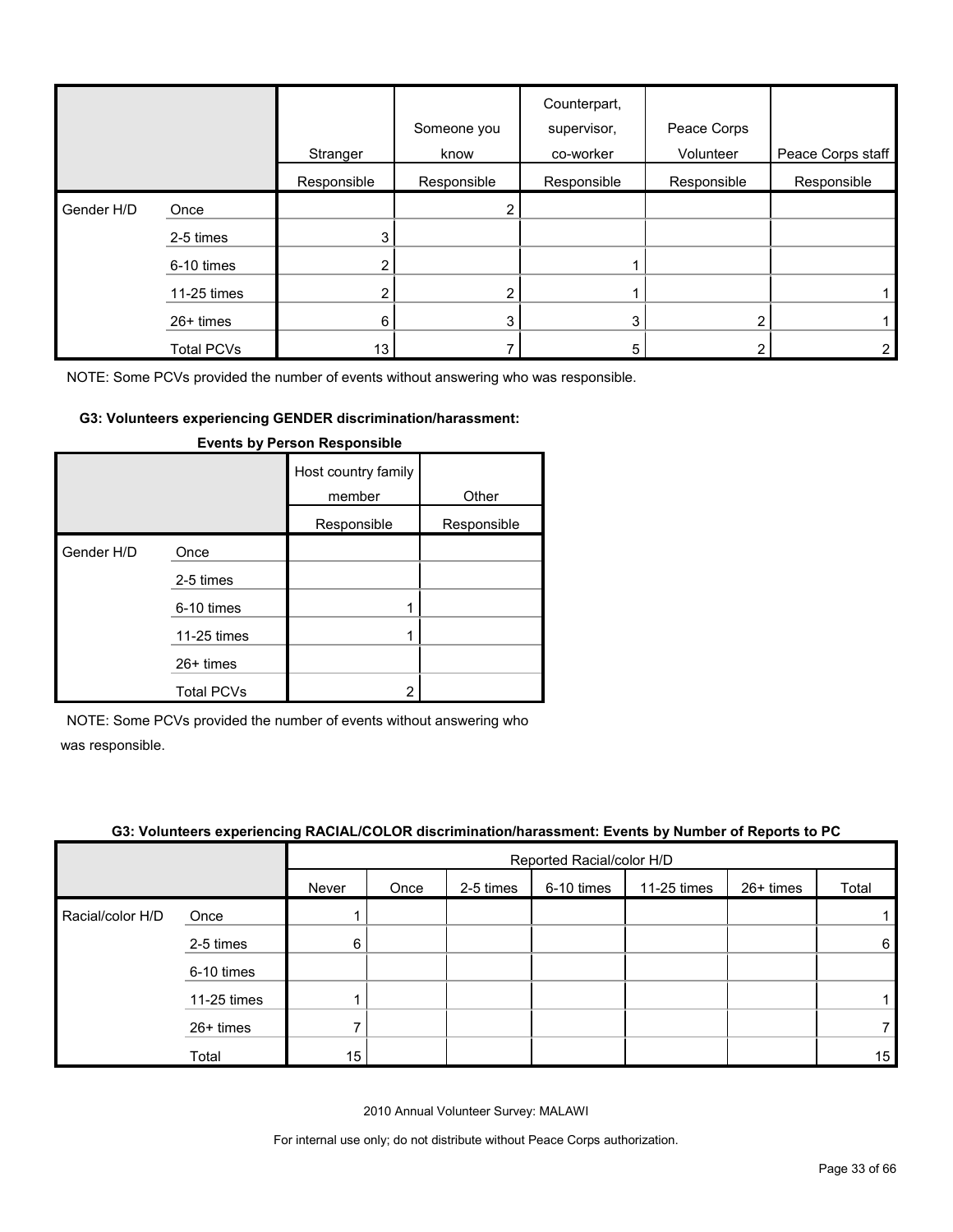| G3: Volunteers experiencing RACIAL/COLOR discrimination/harassment: Events by Number of Reports to PC |  |
|-------------------------------------------------------------------------------------------------------|--|
|                                                                                                       |  |

|                  |             | Reported Racial/color H/D |      |           |            |             |           |       |  |
|------------------|-------------|---------------------------|------|-----------|------------|-------------|-----------|-------|--|
|                  |             | Never                     | Once | 2-5 times | 6-10 times | 11-25 times | 26+ times | Total |  |
| Racial/color H/D | Once        |                           |      |           |            |             |           |       |  |
|                  | 2-5 times   | 6                         |      |           |            |             |           | 6     |  |
|                  | 6-10 times  |                           |      |           |            |             |           |       |  |
|                  | 11-25 times |                           |      |           |            |             |           |       |  |
|                  | 26+ times   |                           |      |           |            |             |           |       |  |
|                  | Total       | 15                        |      |           |            |             |           | 15    |  |

NOTE: Some PCVs provided the number of events without answering how many times they reported the event/s .

#### **G3: Volunteers experiencing RACIAL/COLOR discrimination/harassment: Events by Person Responsible**

|                  |                   | Stranger    | Someone you<br>know | Counterpart,<br>supervisor,<br>co-worker | Peace Corps<br>Volunteer | Peace Corps<br>staff |
|------------------|-------------------|-------------|---------------------|------------------------------------------|--------------------------|----------------------|
|                  |                   | Responsible | Responsible         | Responsible                              | Responsible              | Responsible          |
| Racial/color H/D | Once              |             |                     |                                          |                          |                      |
|                  | 2-5 times         | 6           |                     |                                          |                          |                      |
|                  | 6-10 times        |             |                     |                                          |                          |                      |
|                  | 11-25 times       |             |                     |                                          |                          |                      |
|                  | $26+$ times       | 9           | 5                   | 3                                        |                          |                      |
|                  | <b>Total PCVs</b> | 18          | 6                   | 4                                        |                          |                      |

NOTE: Some PCVs provided the number of events without answering who was responsible.

#### **G3: Volunteers experiencing RACIAL/COLOR discrimination/harassment:**

#### **Events by Person Responsible**

|                  |                   | Host country family<br>member | Other       |
|------------------|-------------------|-------------------------------|-------------|
|                  |                   | Responsible                   | Responsible |
| Racial/color H/D | Once              |                               |             |
|                  | 2-5 times         |                               |             |
|                  | 6-10 times        |                               |             |
|                  | 11-25 times       |                               |             |
|                  | $26+$ times       |                               |             |
|                  | <b>Total PCVs</b> |                               |             |

2010 Annual Volunteer Survey: MALAWI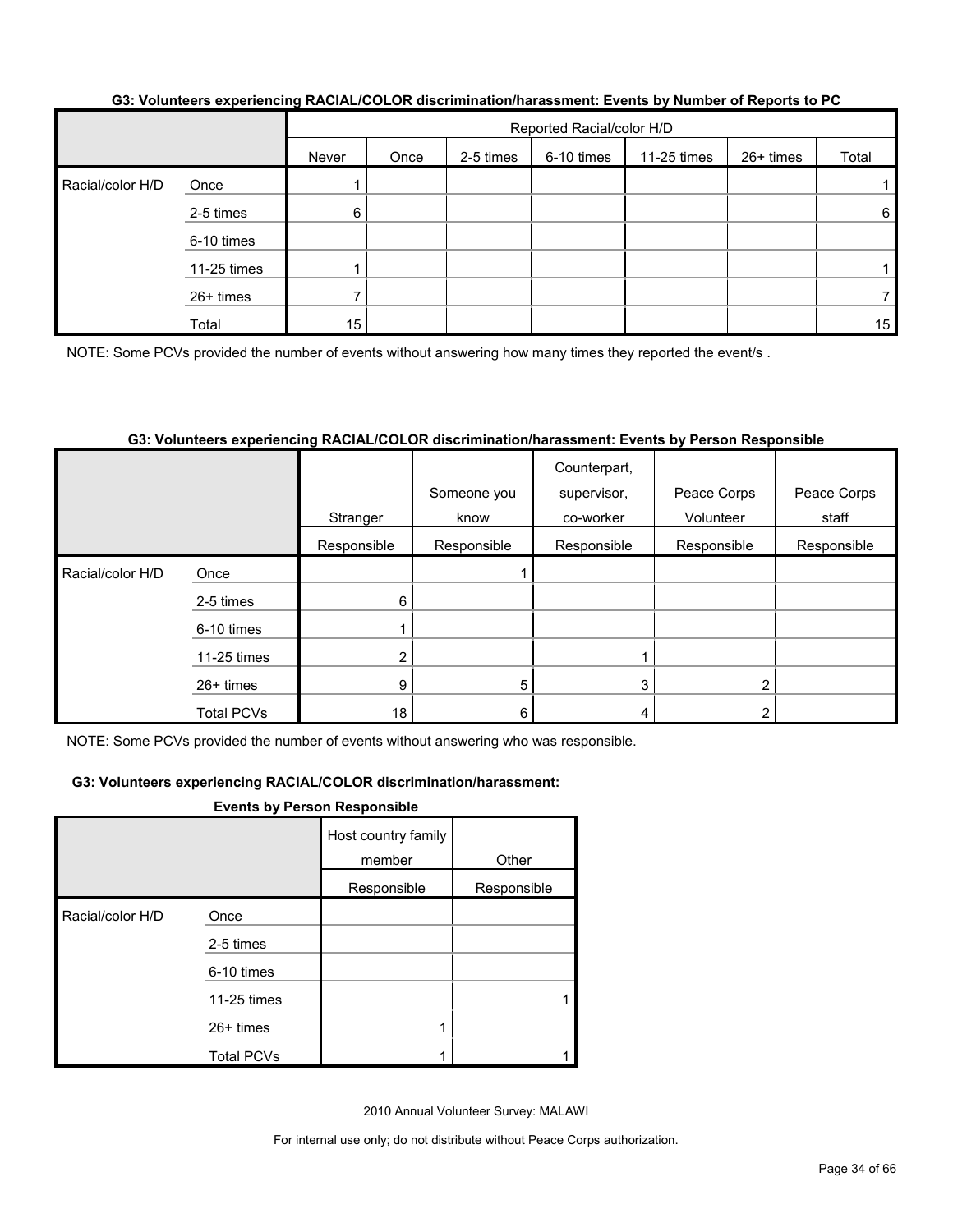#### **G3: Volunteers experiencing RACIAL/COLOR discrimination/harassment:**

|                  |                   | Host country family<br>member | Other       |
|------------------|-------------------|-------------------------------|-------------|
|                  |                   | Responsible                   | Responsible |
| Racial/color H/D | Once              |                               |             |
|                  | 2-5 times         |                               |             |
|                  | 6-10 times        |                               |             |
|                  | 11-25 times       |                               |             |
|                  | 26+ times         |                               |             |
|                  | <b>Total PCVs</b> |                               |             |

#### **Events by Person Responsible**

NOTE: Some PCVs provided the number of events without answering who was responsible.

#### **G3: Volunteers experiencing RELIGIOUS discrimination/harassment: Events by Number of Reports to PC**

|               |             |       | Reported Religious H/D |           |            |             |           |       |
|---------------|-------------|-------|------------------------|-----------|------------|-------------|-----------|-------|
|               |             | Never | Once                   | 2-5 times | 6-10 times | 11-25 times | 26+ times | Total |
| Religious H/D | Once        |       |                        |           |            |             |           |       |
|               | 2-5 times   |       |                        |           |            |             |           |       |
|               | 6-10 times  |       |                        |           |            |             |           |       |
|               | 11-25 times |       |                        |           |            |             |           |       |
|               | 26+ times   |       |                        |           |            |             |           |       |
|               | Total       | 3     |                        |           |            |             |           | 3     |

NOTE: Some PCVs provided the number of events without answering how many times they reported the event/s .

#### **G3: Volunteers experiencing RELIGIOUS discrimination/harassment: Events by Person Responsible**

|                    |             |             |             | Counterpart, |             |                   |
|--------------------|-------------|-------------|-------------|--------------|-------------|-------------------|
|                    |             |             | Someone you | supervisor,  | Peace Corps |                   |
|                    |             | Stranger    | know        | co-worker    | Volunteer   | Peace Corps staff |
|                    |             | Responsible | Responsible | Responsible  | Responsible | Responsible       |
| Religious H/D<br>I | Once        |             |             |              |             |                   |
|                    | 2-5 times   |             |             |              |             |                   |
|                    | 6-10 times  |             |             |              |             |                   |
|                    | 11-25 times |             |             |              |             |                   |

2010 Annual Volunteer Survey: MALAWI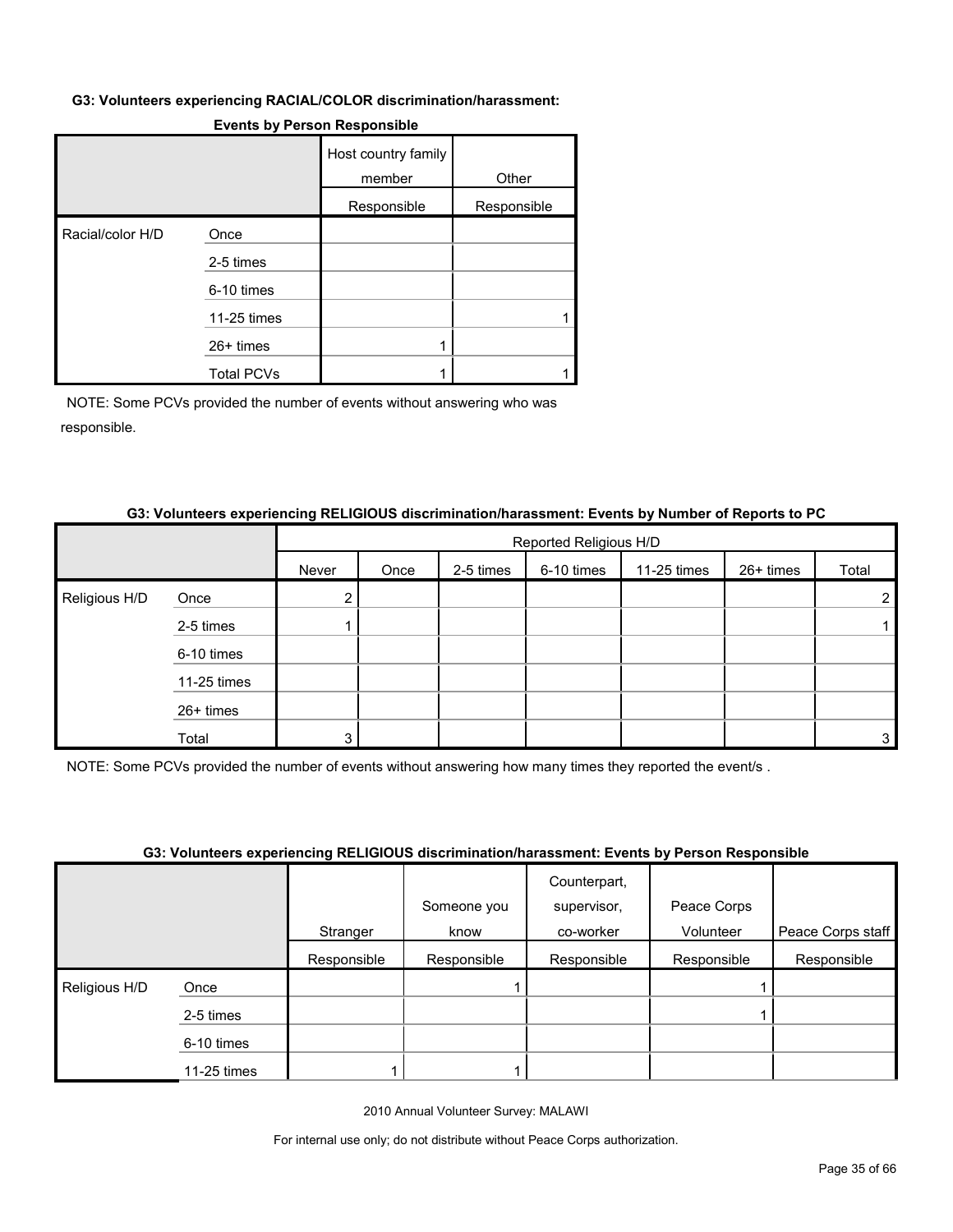| 26+ times  |  |  |  |
|------------|--|--|--|
| Total PCVs |  |  |  |

#### **G3: Volunteers experiencing RELIGIOUS discrimination/harassment:**

| <b>Events by Person Responsible</b> |                   |                               |             |  |  |  |  |
|-------------------------------------|-------------------|-------------------------------|-------------|--|--|--|--|
|                                     |                   | Host country family<br>member | Other       |  |  |  |  |
|                                     |                   | Responsible                   | Responsible |  |  |  |  |
| Religious H/D                       | Once              |                               |             |  |  |  |  |
|                                     | 2-5 times         |                               |             |  |  |  |  |
|                                     | 6-10 times        |                               |             |  |  |  |  |
|                                     | 11-25 times       |                               |             |  |  |  |  |
|                                     | $26+$ times       |                               |             |  |  |  |  |
|                                     | <b>Total PCVs</b> |                               |             |  |  |  |  |

NOTE: Some PCVs provided the number of events without answering who was responsible.

#### **G3: Volunteers experiencing SEXUAL ORIENTATION discrimination/harassment: Events by Number of Reports to PC**

|                        |             | Reported Sexual orientation H/D |      |           |            |             |  |
|------------------------|-------------|---------------------------------|------|-----------|------------|-------------|--|
|                        |             | Never                           | Once | 2-5 times | 6-10 times | 11-25 times |  |
| Sexual orientation H/D | Once        |                                 |      |           |            |             |  |
|                        | 2-5 times   |                                 |      |           |            |             |  |
|                        | 6-10 times  |                                 |      |           |            |             |  |
|                        | 11-25 times |                                 |      |           |            |             |  |
|                        | 26+ times   |                                 |      |           |            |             |  |
|                        | Total       |                                 |      |           |            |             |  |

NOTE: Some PCVs provided the number of events without answering how many times they reported the event/s.

#### **G3: Volunteers experiencing SEXUAL ORIENTATION discrimination/harassment:**

#### **Events by Number of Reports to PC**

|                        |            | Reported Sexual orientation H/D |       |  |  |
|------------------------|------------|---------------------------------|-------|--|--|
|                        |            | $26+$ times                     | Total |  |  |
| Sexual orientation H/D | Once       |                                 |       |  |  |
|                        | 2-5 times  |                                 |       |  |  |
|                        | 6-10 times |                                 |       |  |  |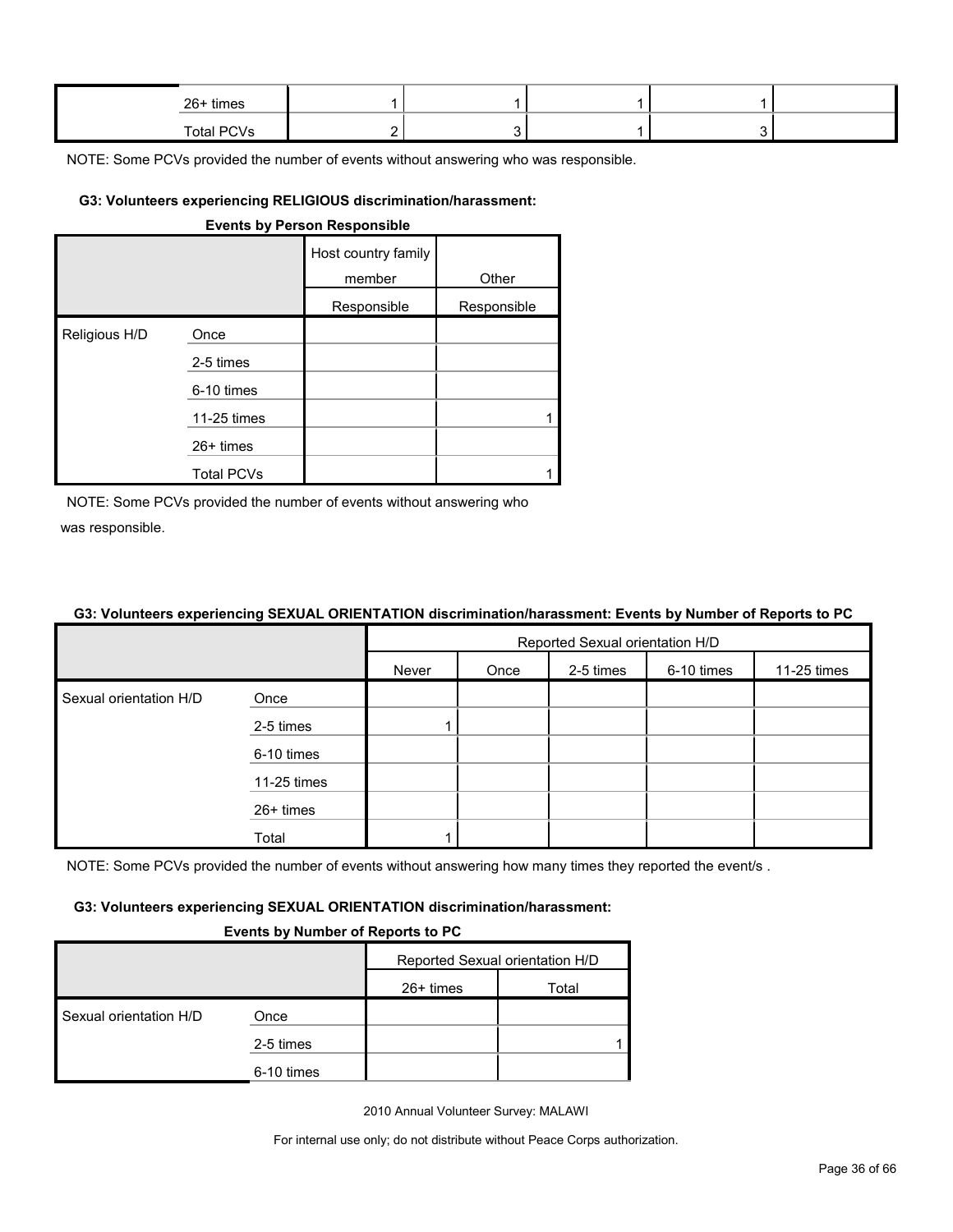| 11-25 times |  |
|-------------|--|
| 26+ times   |  |
| Total       |  |

NOTE: Some PCVs provided the number of events without answering how many times they reported the event/s .

#### **G3: Volunteers experiencing SEXUAL ORIENTATION discrimination/harassment: Events by Person Responsible**

|                        |                   |             |             | Counterpart, |             |             |
|------------------------|-------------------|-------------|-------------|--------------|-------------|-------------|
|                        |                   |             | Someone you | supervisor,  | Peace Corps | Peace Corps |
|                        |                   | Stranger    | know        | co-worker    | Volunteer   | staff       |
|                        |                   | Responsible | Responsible | Responsible  | Responsible | Responsible |
| Sexual orientation H/D | Once              |             |             |              |             |             |
|                        | 2-5 times         |             |             |              |             |             |
|                        | 6-10 times        |             |             |              |             |             |
|                        | 11-25 times       |             |             |              |             |             |
|                        | $26+$ times       |             |             |              |             |             |
|                        | <b>Total PCVs</b> |             |             |              |             | 2.          |

NOTE: Some PCVs provided the number of events without answering who was responsible.

#### **G3: Volunteers experiencing SEXUAL ORIENTATION discrimination/harassment:**

#### **Events by Person Responsible**

|                        |                   | Host country family<br>member | Other       |
|------------------------|-------------------|-------------------------------|-------------|
|                        |                   | Responsible                   | Responsible |
| Sexual orientation H/D | Once              |                               |             |
|                        | 2-5 times         |                               |             |
|                        | 6-10 times        |                               |             |
|                        | 11-25 times       |                               |             |
|                        | $26+$ times       |                               |             |
|                        | <b>Total PCVs</b> |                               |             |

NOTE: Some PCVs provided the number of events without answering who was responsible.

#### **G3: Volunteers experiencing PHYSICAL SEXUAL harassment: Events by Number of Reports to PC**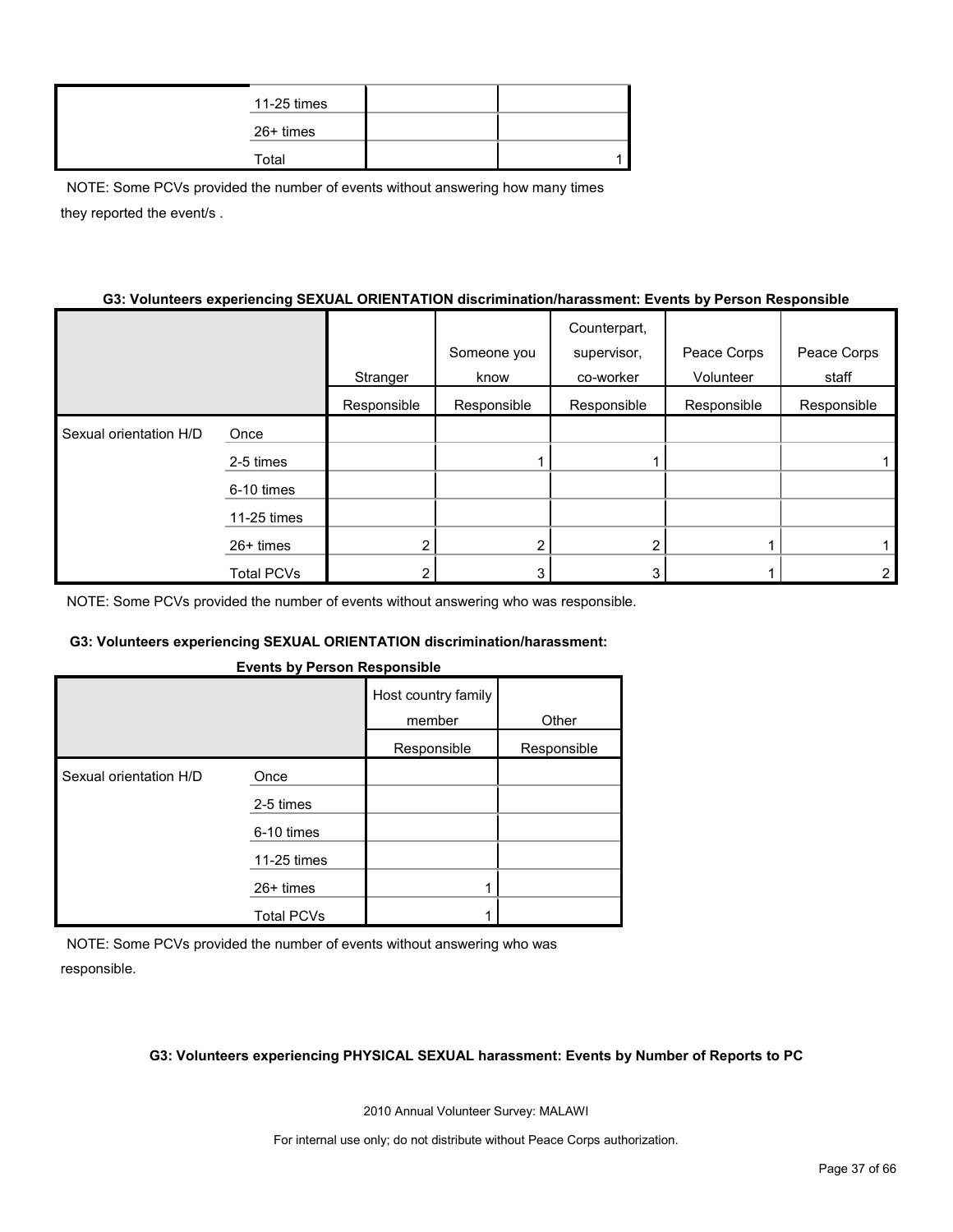|                              |             | Reported Sexual harassment (physical) |      |           |            |             |
|------------------------------|-------------|---------------------------------------|------|-----------|------------|-------------|
|                              |             | Never                                 | Once | 2-5 times | 6-10 times | 11-25 times |
| Sexual harassment (physical) | Once        |                                       |      |           |            |             |
|                              | 2-5 times   |                                       |      |           |            |             |
|                              | 6-10 times  |                                       |      |           |            |             |
|                              | 11-25 times |                                       |      |           |            |             |
|                              | 26+ times   |                                       |      |           |            |             |
|                              | Total       | ◠                                     |      |           |            |             |

NOTE: Some PCVs provided the number of events without answering how many times they reported the event/s.

#### **G3: Volunteers experiencing PHYSICAL SEXUAL harassment: Events by Number of Reports**

|                              | to PC       |           |                                       |
|------------------------------|-------------|-----------|---------------------------------------|
|                              |             |           | Reported Sexual harassment (physical) |
|                              |             | 26+ times | Total                                 |
| Sexual harassment (physical) | Once        |           |                                       |
|                              | 2-5 times   |           |                                       |
|                              | 6-10 times  |           |                                       |
|                              | 11-25 times |           |                                       |
|                              | $26+$ times |           |                                       |
|                              | Total       |           |                                       |

NOTE: Some PCVs provided the number of events without answering how many times they reported the event/s .

#### **G3: Volunteers experiencing PHYSICAL SEXUAL harassment: Events by Person Responsible**

|                              |                   | Stranger    | Someone you<br>know | Counterpart,<br>supervisor,<br>co-worker | Peace Corps<br>Volunteer |
|------------------------------|-------------------|-------------|---------------------|------------------------------------------|--------------------------|
|                              |                   | Responsible | Responsible         | Responsible                              | Responsible              |
| Sexual harassment (physical) | Once              |             |                     |                                          |                          |
|                              | 2-5 times         |             |                     |                                          |                          |
|                              | 6-10 times        |             |                     |                                          |                          |
|                              | 11-25 times       |             |                     |                                          |                          |
|                              | 26+ times         |             |                     |                                          |                          |
|                              | <b>Total PCVs</b> | 3           |                     |                                          |                          |

NOTE: Some PCVs provided the number of events without answering who was responsible.

2010 Annual Volunteer Survey: MALAWI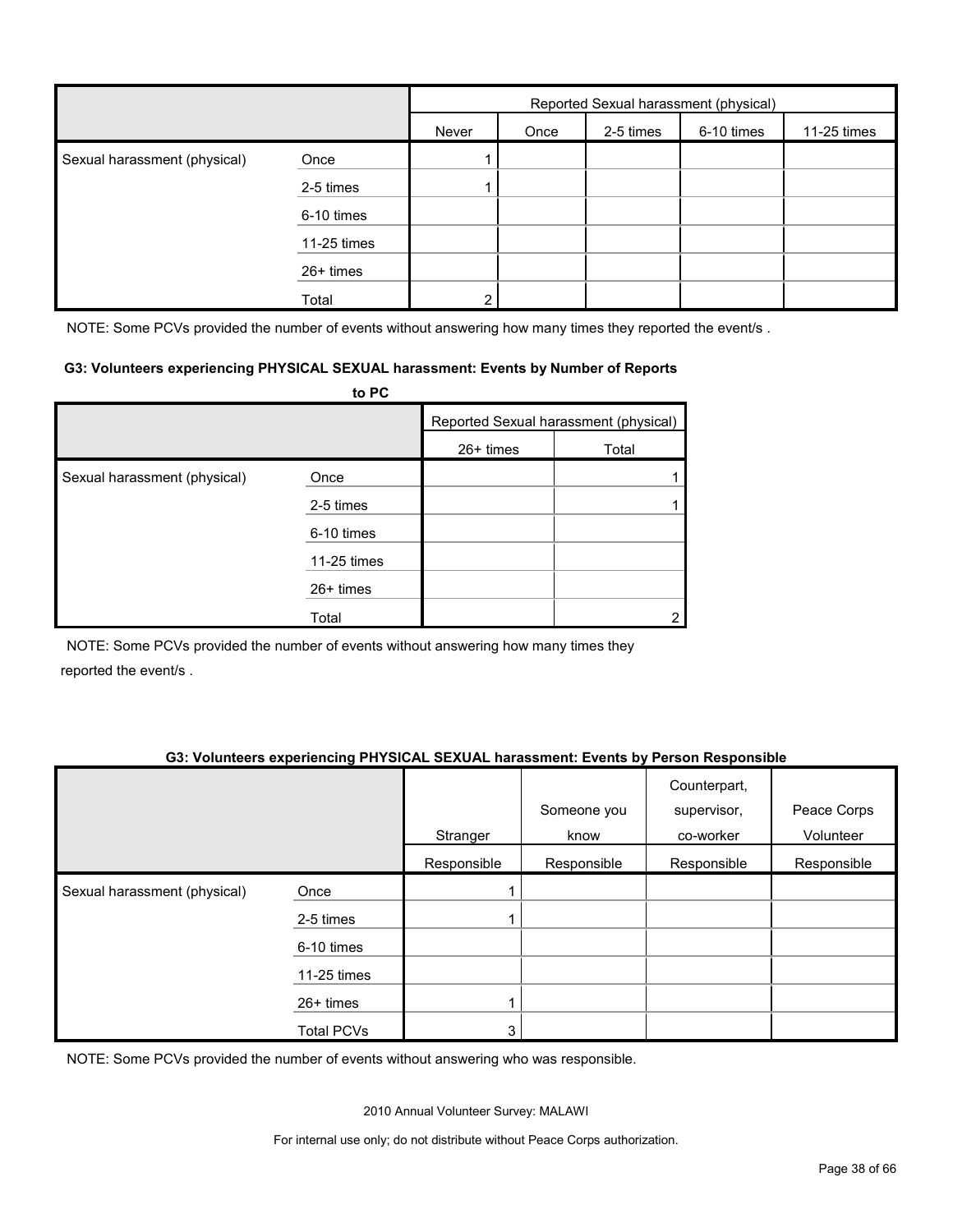#### **G3: Volunteers experiencing PHYSICAL SEXUAL harassment: Events by Person Responsible**

|                              |                   | Peace Corps staff | Host country family<br>member | Other       |
|------------------------------|-------------------|-------------------|-------------------------------|-------------|
|                              |                   | Responsible       | Responsible                   | Responsible |
| Sexual harassment (physical) | Once              |                   |                               |             |
|                              | 2-5 times         |                   |                               |             |
|                              | 6-10 times        |                   |                               |             |
|                              | 11-25 times       |                   |                               |             |
|                              | 26+ times         |                   |                               |             |
|                              | <b>Total PCVs</b> |                   |                               |             |

NOTE: Some PCVs provided the number of events without answering who was responsible.

#### **G3: Volunteers experiencing VERBAL SEXUAL harassment: Events by Number of Reports to PC**

|                            |             | Reported Sexual harassment (verbal) |      |           |            |             |
|----------------------------|-------------|-------------------------------------|------|-----------|------------|-------------|
|                            |             | Never                               | Once | 2-5 times | 6-10 times | 11-25 times |
| Sexual harassment (verbal) | Once        | 3                                   |      |           |            |             |
|                            | 2-5 times   | 5 <sup>1</sup>                      |      |           |            |             |
|                            | 6-10 times  |                                     |      |           |            |             |
|                            | 11-25 times |                                     |      |           |            |             |
|                            | 26+ times   | $\overline{2}$                      |      |           |            |             |
|                            | Total       | 10 <sup>°</sup>                     |      |           |            |             |

NOTE: Some PCVs provided the number of events without answering how many times they reported the event/s.

#### **G3: Volunteers experiencing VERBAL SEXUAL harassment: Events by Number of Reports**

|                            | to PC       |           |                                     |
|----------------------------|-------------|-----------|-------------------------------------|
|                            |             |           | Reported Sexual harassment (verbal) |
|                            |             | 26+ times | Total                               |
| Sexual harassment (verbal) | Once        |           |                                     |
|                            | 2-5 times   |           | 5                                   |
|                            | 6-10 times  |           |                                     |
|                            | 11-25 times |           |                                     |
|                            | 26+ times   |           | 3                                   |
|                            | Total       |           | 12                                  |

NOTE: Some PCVs provided the number of events without answering how many times they reported the event/s .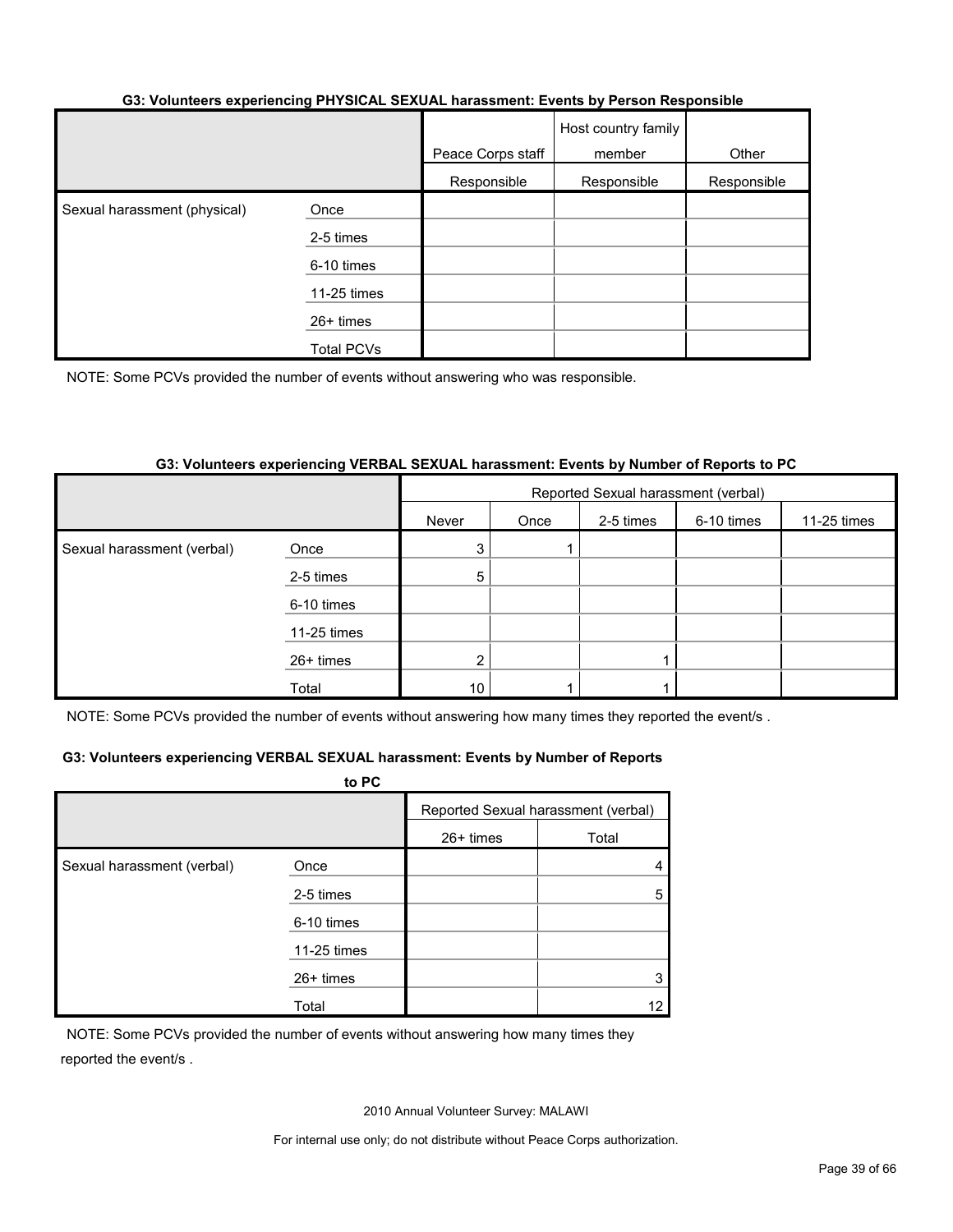|                            | $\tilde{\phantom{a}}$ | Stranger        | Someone you<br>know | Counterpart,<br>supervisor,<br>co-worker | Peace Corps<br>Volunteer |
|----------------------------|-----------------------|-----------------|---------------------|------------------------------------------|--------------------------|
|                            |                       | Responsible     | Responsible         | Responsible                              | Responsible              |
| Sexual harassment (verbal) | Once                  | $\overline{2}$  |                     |                                          |                          |
|                            | 2-5 times             | 6               |                     |                                          |                          |
|                            | 6-10 times            |                 |                     |                                          |                          |
|                            | 11-25 times           |                 |                     |                                          |                          |
|                            | $26+$ times           | 4               | 3                   | 3                                        |                          |
|                            | <b>Total PCVs</b>     | 13 <sub>1</sub> |                     |                                          |                          |

#### **G3: Volunteers experiencing VERBAL SEXUAL harassment: Events by Person Responsible**

NOTE: Some PCVs provided the number of events without answering who was responsible.

#### **G3: Volunteers experiencing VERBAL SEXUAL harassment: Events by Person Responsible**

|                            |             | Peace Corps staff | Host country family<br>member | Other       |
|----------------------------|-------------|-------------------|-------------------------------|-------------|
|                            |             | Responsible       | Responsible                   | Responsible |
| Sexual harassment (verbal) | Once        |                   |                               |             |
|                            | 2-5 times   |                   |                               |             |
|                            | 6-10 times  |                   |                               |             |
|                            | 11-25 times |                   |                               |             |
|                            | 26+ times   | $\overline{2}$    |                               |             |
|                            | Total PCVs  | 2                 |                               |             |

NOTE: Some PCVs provided the number of events without answering who was responsible.

|  |  |  | G4: Please indicate the number of times you experienced the following types of crimes: PERCENTAGES |
|--|--|--|----------------------------------------------------------------------------------------------------|
|  |  |  |                                                                                                    |

|                    | None | Once | 2-5 times | 6-10 times | 11-25 times | 26+ times | Total |
|--------------------|------|------|-----------|------------|-------------|-----------|-------|
| <b>Buglary</b>     | 73%  | 20%  | 4%        | 2%         |             |           | 45    |
| Theft              | 64%  | 19%  | 14%       | 2%         |             |           | 42    |
| Robbery            | 95%  | 5%   |           |            |             |           | 43    |
| Physical assault   | 98%  | 2%   |           |            |             |           | 43    |
| Aggravated assault | 95%  | 5%   |           |            |             |           | 43    |
| Sexual assault     | 98%  | 2%   |           |            |             |           | 43    |

2010 Annual Volunteer Survey: MALAWI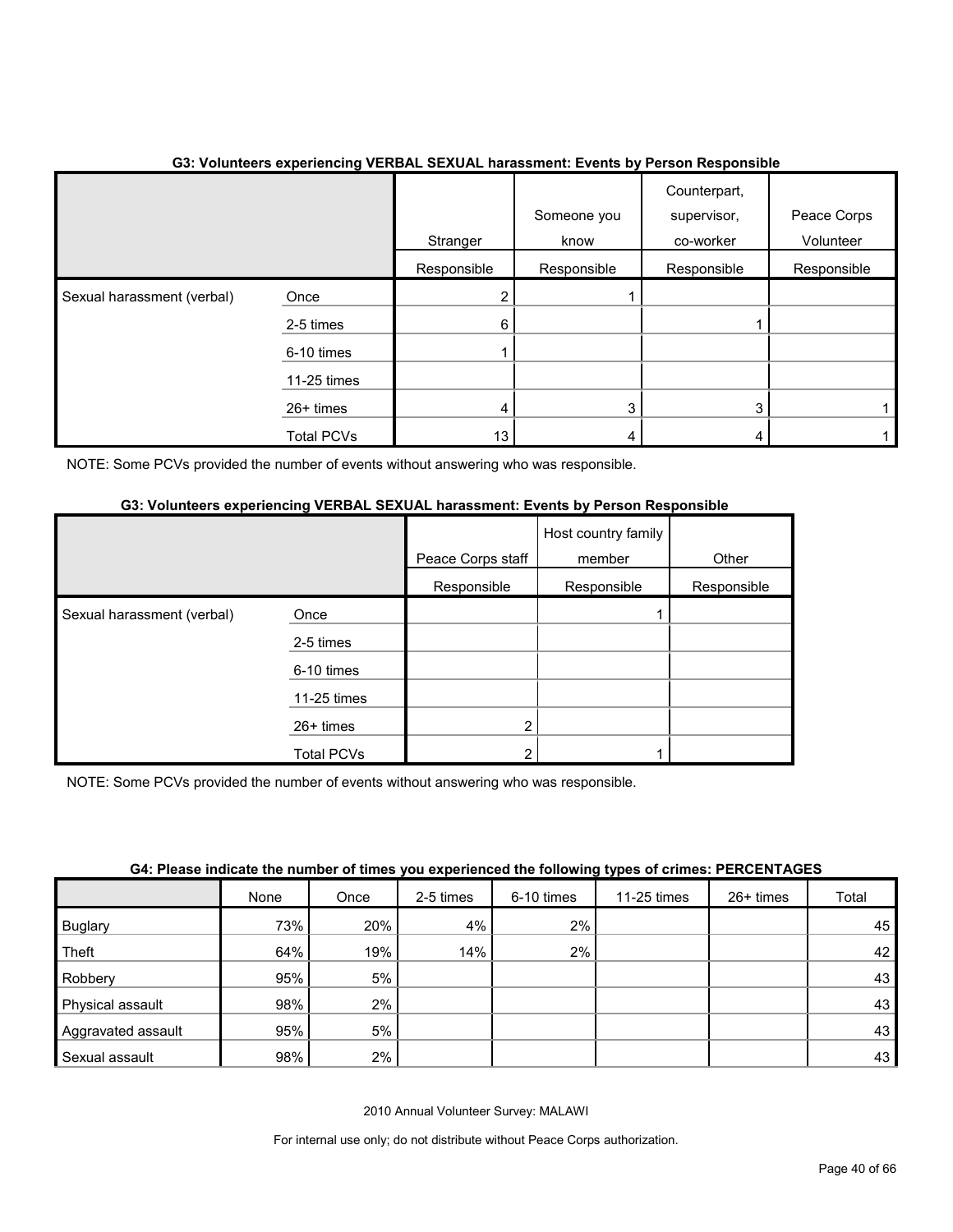|                    | None | Once | 2-5 times | 6-10 times | 11-25 times | $26+$ times | Total |
|--------------------|------|------|-----------|------------|-------------|-------------|-------|
| <b>Buglary</b>     | 73%  | 20%  | 4%        | 2%         |             |             | 45    |
| Theft              | 64%  | 19%  | 14%       | 2%         |             |             | 42    |
| Robbery            | 95%  | 5%   |           |            |             |             | 43    |
| Physical assault   | 98%  | 2%   |           |            |             |             | 43    |
| Aggravated assault | 95%  | 5%   |           |            |             |             | 43    |
| Sexual assault     | 98%  | 2%   |           |            |             |             | 43    |
| Rape               | 100% |      |           |            |             |             | 43    |

#### **G4: Please indicate the number of times you experienced the following types of crimes: PERCENTAGES**

#### **G4: Please indicate the number of times you experienced the following types of crimes: NUMBERS**

|                    | None | Once | 2-5 times | 6-10 times | 11-25 times | 26+ times | Total |
|--------------------|------|------|-----------|------------|-------------|-----------|-------|
| <b>Buglary</b>     | 33   | 9    |           |            |             |           | 45    |
| Theft              | 27   | 8    | 6         |            |             |           | 42    |
| Robbery            | 41   |      |           |            |             |           | 43    |
| Physical assault   | 42   |      |           |            |             |           | 43    |
| Aggravated assault | 41   | ◠    |           |            |             |           | 43    |
| Sexual assault     | 42   |      |           |            |             |           | 43    |
| Rape               | 43   |      |           |            |             |           | 43    |
| Attempted rape     | 43   |      |           |            |             |           | 43    |

#### **G4: Volunteers experiencing BURGLARY: Events by Number of Reports to PC**

|                |             |                 | <b>Buglary Reported</b> |           |            |             |           |       |
|----------------|-------------|-----------------|-------------------------|-----------|------------|-------------|-----------|-------|
|                |             | Never           | Once                    | 2-5 times | 6-10 times | 11-25 times | 26+ times | Total |
| <b>Buglary</b> | Once        | ົ<br>$\epsilon$ | 6                       |           |            |             |           | 8     |
|                | 2-5 times   |                 |                         |           |            |             |           | 2     |
|                | 6-10 times  |                 |                         |           |            |             |           |       |
|                | 11-25 times |                 |                         |           |            |             |           |       |
|                | 26+ times   |                 |                         |           |            |             |           |       |
|                | Total       | 3               | 6                       | ◠         |            |             |           | 11    |

NOTE: Some PCVs provided the number of events without answering how many times they reported the event/s.

#### **G4: Volunteers experiencing BURGLARY: Events by Person Responsible**

2010 Annual Volunteer Survey: MALAWI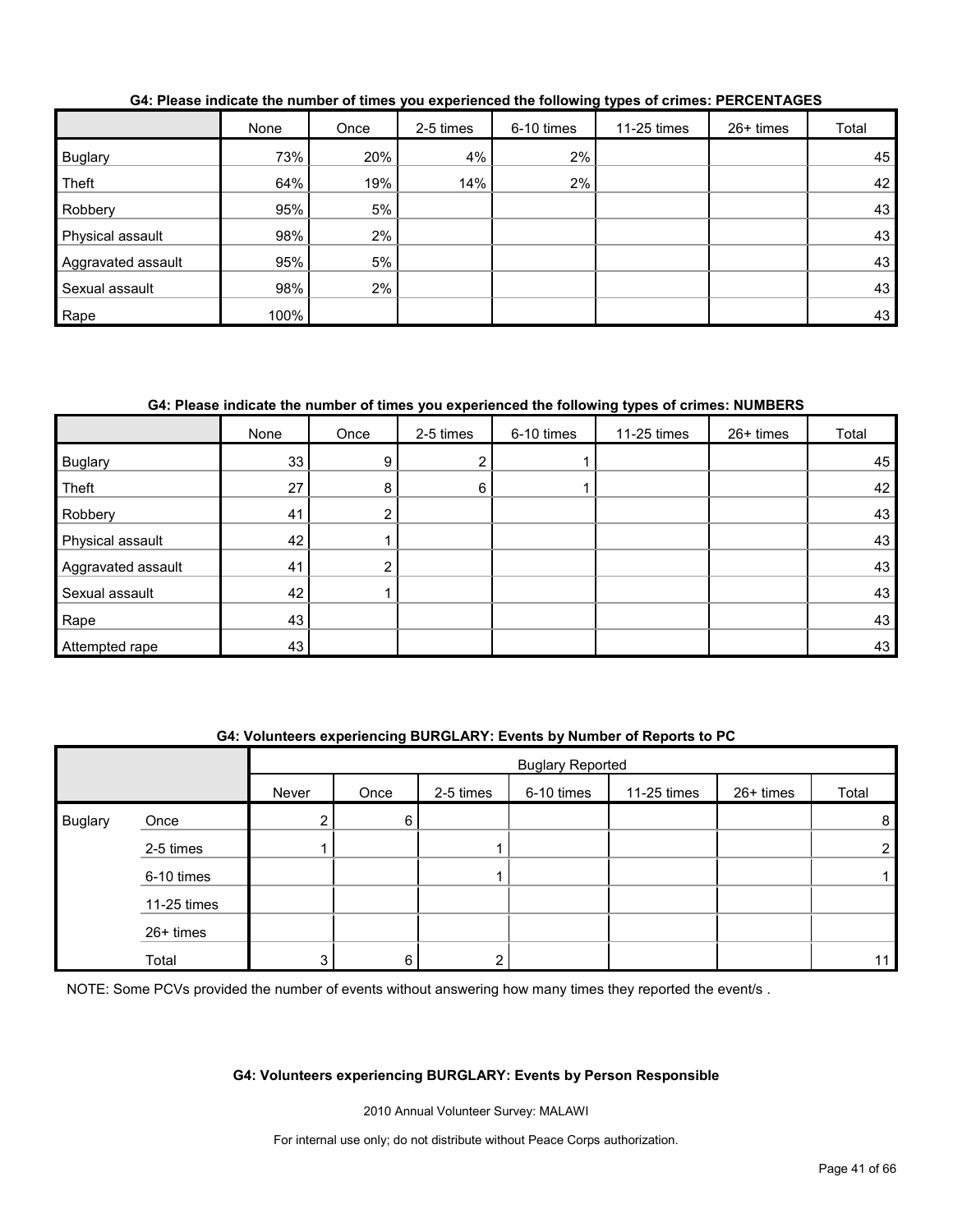|                |                   | Stranger       | Someone you<br>know | Counterpart,<br>supervisor,<br>co-worker | Peace Corps<br>Volunteer | Peace Corps staff |
|----------------|-------------------|----------------|---------------------|------------------------------------------|--------------------------|-------------------|
|                |                   | Responsible    | Responsible         | Responsible                              | Responsible              | Responsible       |
| <b>Buglary</b> | Once              |                | 2                   |                                          |                          |                   |
|                | 2-5 times         | $\overline{2}$ |                     |                                          |                          |                   |
|                | 6-10 times        |                |                     |                                          |                          |                   |
|                | 11-25 times       |                |                     |                                          |                          |                   |
|                | $26+$ times       |                |                     |                                          |                          |                   |
|                | <b>Total PCVs</b> | 9              | 3                   |                                          |                          |                   |

#### **G4: Volunteers experiencing BURGLARY: Events by Person**

| Responsible    |                   |                               |             |  |  |  |
|----------------|-------------------|-------------------------------|-------------|--|--|--|
|                |                   | Host country family<br>member | Other       |  |  |  |
|                |                   | Responsible                   | Responsible |  |  |  |
| <b>Buglary</b> | Once              |                               |             |  |  |  |
|                | 2-5 times         |                               |             |  |  |  |
|                | 6-10 times        |                               |             |  |  |  |
|                | 11-25 times       |                               |             |  |  |  |
|                | $26+$ times       |                               |             |  |  |  |
|                | <b>Total PCVs</b> |                               |             |  |  |  |

NOTE: Some PCVs provided the number of events without answering

who was responsible.

|       | G4: Volunteers experiencing THEFT: Events by Number of Reports to PC |       |      |           |                |             |             |       |  |  |
|-------|----------------------------------------------------------------------|-------|------|-----------|----------------|-------------|-------------|-------|--|--|
|       |                                                                      |       |      |           | Theft Reported |             |             |       |  |  |
|       |                                                                      | Never | Once | 2-5 times | 6-10 times     | 11-25 times | $26+$ times | Total |  |  |
| Theft | Once                                                                 |       |      |           |                |             |             |       |  |  |
|       | 2-5 times                                                            | 3     | ົ    |           |                |             |             | 6     |  |  |
|       | 6-10 times                                                           |       |      |           |                |             |             |       |  |  |
|       | 11-25 times                                                          |       |      |           |                |             |             |       |  |  |
|       | $26+$ times                                                          |       |      |           |                |             |             |       |  |  |
|       | Total                                                                |       | 5    |           |                |             |             | 14    |  |  |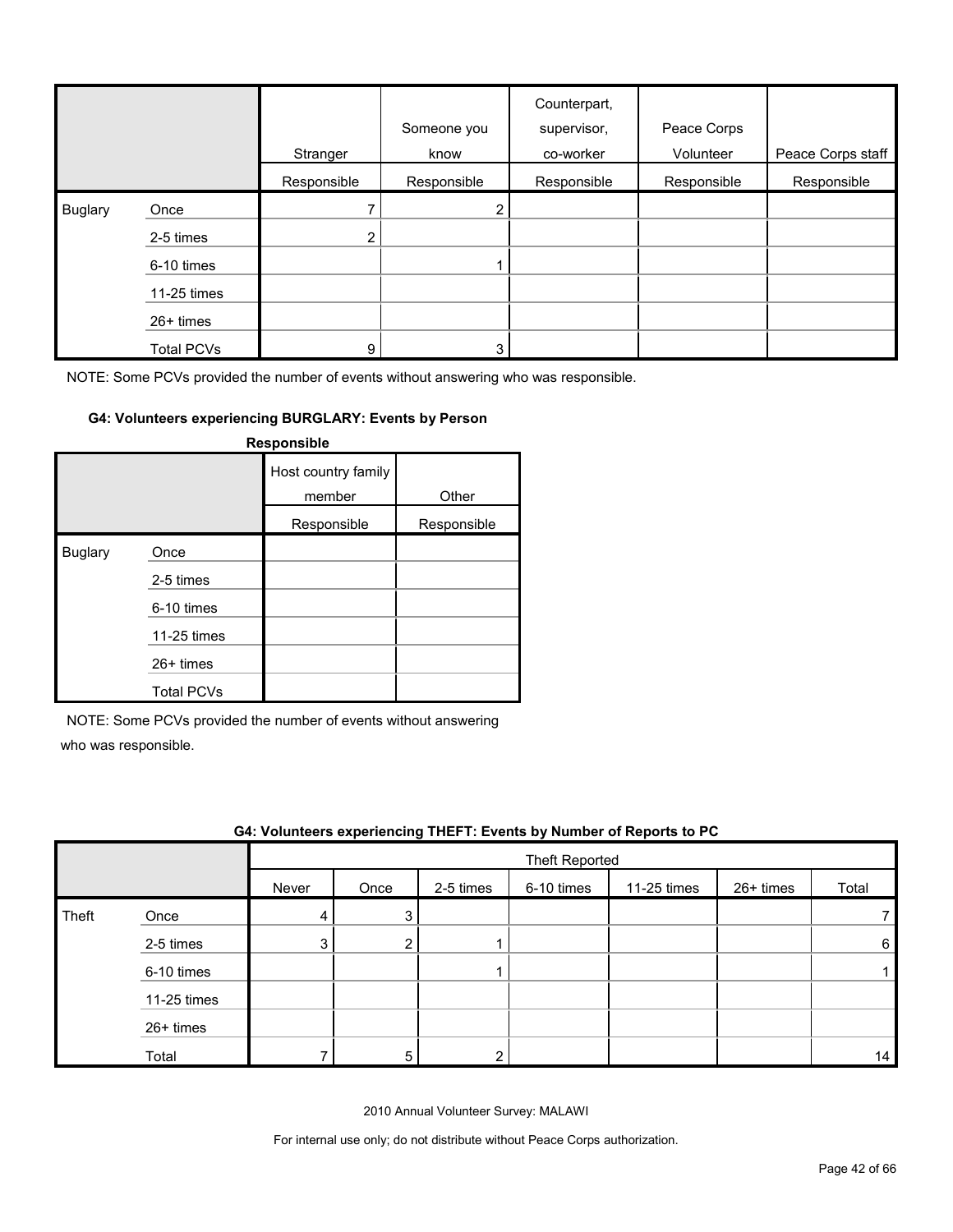| G4: Volunteers experiencing THEFT: Events by Number of Reports to PC |  |  |
|----------------------------------------------------------------------|--|--|
|                                                                      |  |  |

|       |             |       | Theft Reported |           |            |             |           |       |
|-------|-------------|-------|----------------|-----------|------------|-------------|-----------|-------|
|       |             | Never | Once           | 2-5 times | 6-10 times | 11-25 times | 26+ times | Total |
| Theft | Once        | 4     | 3              |           |            |             |           |       |
|       | 2-5 times   | 3     |                |           |            |             |           | 6     |
|       | 6-10 times  |       |                |           |            |             |           |       |
|       | 11-25 times |       |                |           |            |             |           |       |
|       | 26+ times   |       |                |           |            |             |           |       |
|       | Total       |       | 5              |           |            |             |           | 14    |

NOTE: Some PCVs provided the number of events without answering how many times they reported the event/s.

#### **G4: Volunteers experiencing THEFT: Events by Person Responsible**

|       |                   |             | Someone you | Counterpart,<br>supervisor, | Peace Corps |                   |
|-------|-------------------|-------------|-------------|-----------------------------|-------------|-------------------|
|       |                   | Stranger    | know        | co-worker                   | Volunteer   | Peace Corps staff |
|       |                   | Responsible | Responsible | Responsible                 | Responsible | Responsible       |
| Theft | Once              | 5.          |             |                             |             |                   |
|       | 2-5 times         | 5           |             |                             |             |                   |
|       | 6-10 times        |             |             |                             |             |                   |
|       | 11-25 times       |             |             |                             |             |                   |
|       | 26+ times         |             |             |                             |             |                   |
|       | <b>Total PCVs</b> | 10          |             |                             |             |                   |

NOTE: Some PCVs provided the number of events without answering who was responsible.

#### **G4: Volunteers experiencing THEFT: Events by Person Responsible**

|       |                   | Host country family<br>member | Other       |
|-------|-------------------|-------------------------------|-------------|
|       |                   | Responsible                   | Responsible |
| Theft | Once              |                               |             |
|       | 2-5 times         |                               |             |
|       | 6-10 times        |                               |             |
|       | 11-25 times       |                               |             |
|       | $26+$ times       |                               |             |
|       | <b>Total PCVs</b> |                               |             |

2010 Annual Volunteer Survey: MALAWI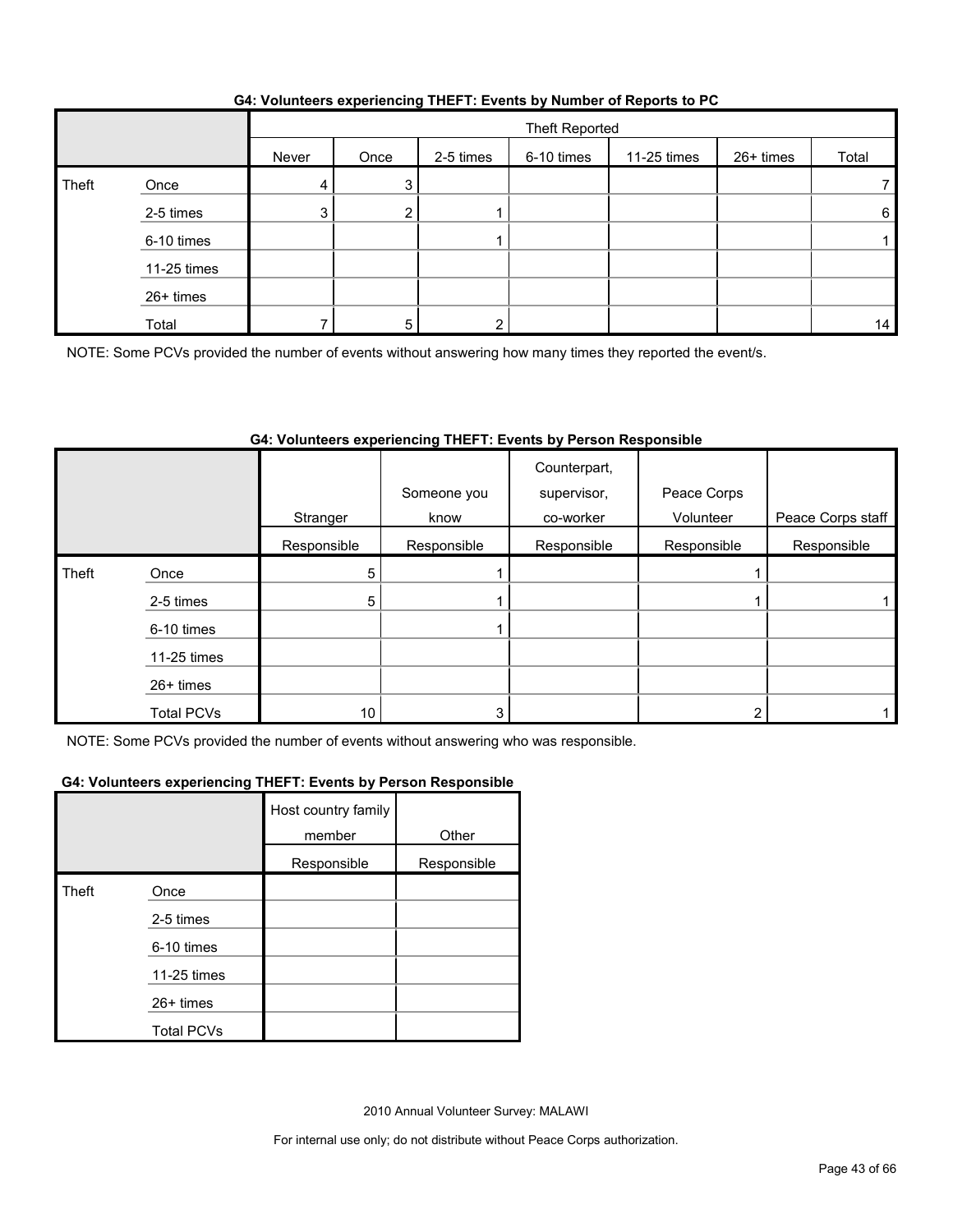#### **G4: Volunteers experiencing THEFT: Events by Person Responsible**

|       |                   | Host country family<br>member | Other       |
|-------|-------------------|-------------------------------|-------------|
|       |                   | Responsible                   | Responsible |
| Theft | Once              |                               |             |
|       | 2-5 times         |                               |             |
|       | 6-10 times        |                               |             |
|       | 11-25 times       |                               |             |
|       | 26+ times         |                               |             |
|       | <b>Total PCVs</b> |                               |             |

NOTE: Some PCVs provided the number of events without answering who was responsible.

|         |             |       | Robbery Reported |           |            |             |           |                |  |  |
|---------|-------------|-------|------------------|-----------|------------|-------------|-----------|----------------|--|--|
|         |             | Never | Once             | 2-5 times | 6-10 times | 11-25 times | 26+ times | Total          |  |  |
| Robbery | Once        |       | ◠                |           |            |             |           | $2 \,$         |  |  |
|         | 2-5 times   |       |                  |           |            |             |           |                |  |  |
|         | 6-10 times  |       |                  |           |            |             |           |                |  |  |
|         | 11-25 times |       |                  |           |            |             |           |                |  |  |
|         | 26+ times   |       |                  |           |            |             |           |                |  |  |
|         | Total       |       | ◠                |           |            |             |           | 2 <sub>1</sub> |  |  |

#### **G4: Volunteers experiencing ROBBERY: Events by Number of Reports to PC**

NOTE: Some PCVs provided the number of events without answering how many times they reported the event/s.

#### **G4: Volunteers experiencing ROBBERY: Events by Person Responsible**

|         |             | Stranger    | Someone you<br>know | Counterpart,<br>supervisor,<br>co-worker | Peace Corps<br>Volunteer | Peace Corps staff |
|---------|-------------|-------------|---------------------|------------------------------------------|--------------------------|-------------------|
|         |             | Responsible | Responsible         | Responsible                              | Responsible              | Responsible       |
| Robbery | Once        |             |                     |                                          |                          |                   |
|         | 2-5 times   |             |                     |                                          |                          |                   |
|         | 6-10 times  |             |                     |                                          |                          |                   |
|         | 11-25 times |             |                     |                                          |                          |                   |
|         | $26+$ times |             |                     |                                          |                          |                   |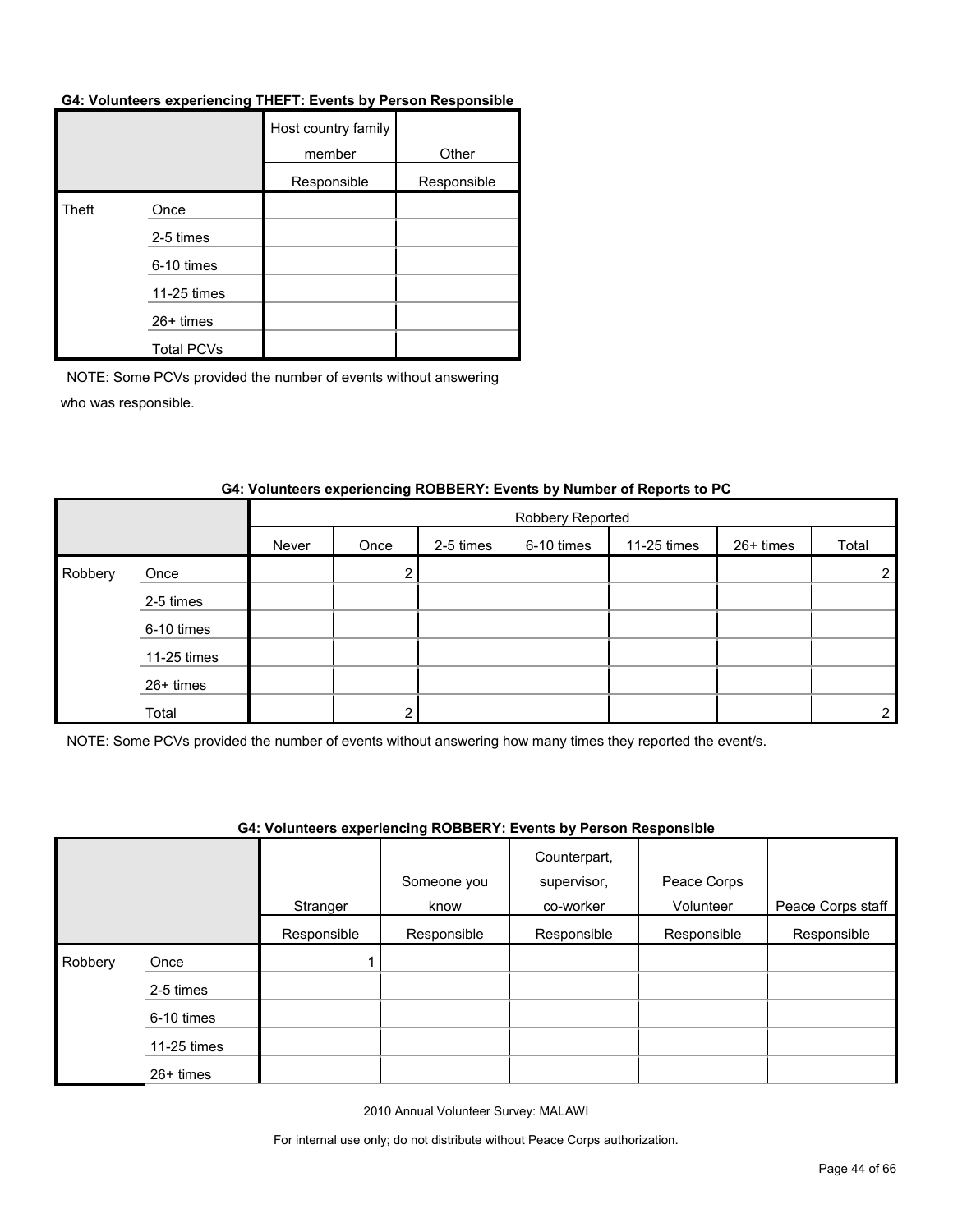| Total.<br>. .<br>$\cdot$ |  |  |  |
|--------------------------|--|--|--|
|                          |  |  |  |

#### **G4: Volunteers experiencing ROBBERY: Events by Person**

| <b>Responsible</b> |                   |                               |             |  |  |  |  |
|--------------------|-------------------|-------------------------------|-------------|--|--|--|--|
|                    |                   | Host country family<br>member | Other       |  |  |  |  |
|                    |                   | Responsible                   | Responsible |  |  |  |  |
| Robbery            | Once              |                               |             |  |  |  |  |
|                    | 2-5 times         |                               |             |  |  |  |  |
|                    | 6-10 times        |                               |             |  |  |  |  |
|                    | 11-25 times       |                               |             |  |  |  |  |
|                    | $26+$ times       |                               |             |  |  |  |  |
|                    | <b>Total PCVs</b> |                               |             |  |  |  |  |

NOTE: Some PCVs provided the number of events without answering who was responsible.

|                  |             | <b>Offer the common order of the common contract of the common of the contract of the contract of the contract of </b> |                           |           |            |             |           |       |  |
|------------------|-------------|------------------------------------------------------------------------------------------------------------------------|---------------------------|-----------|------------|-------------|-----------|-------|--|
|                  |             |                                                                                                                        | Physical assault Reported |           |            |             |           |       |  |
|                  |             | Never                                                                                                                  | Once                      | 2-5 times | 6-10 times | 11-25 times | 26+ times | Total |  |
| Physical assault | Once        |                                                                                                                        |                           |           |            |             |           |       |  |
|                  | 2-5 times   |                                                                                                                        |                           |           |            |             |           |       |  |
|                  | 6-10 times  |                                                                                                                        |                           |           |            |             |           |       |  |
|                  | 11-25 times |                                                                                                                        |                           |           |            |             |           |       |  |
|                  | 26+ times   |                                                                                                                        |                           |           |            |             |           |       |  |
|                  | Total       |                                                                                                                        |                           |           |            |             |           |       |  |

#### **G4: Volunteers experiencing PHYSICAL ASSAULT: Events by Number of Reports to PC**

NOTE: Some PCVs provided the number of events without answering how many times they reported the event/s.

#### **G4: Volunteers experiencing PHYSICAL ASSAULT: Events by Person Responsible**

|                  |      |             |             | Counterpart, |             |             |
|------------------|------|-------------|-------------|--------------|-------------|-------------|
|                  |      |             | Someone you | supervisor,  | Peace Corps | Peace Corps |
|                  |      | Stranger    | know        | co-worker    | Volunteer   | staff       |
|                  |      | Responsible | Responsible | Responsible  | Responsible | Responsible |
| Physical assault | Once |             |             |              |             |             |

2010 Annual Volunteer Survey: MALAWI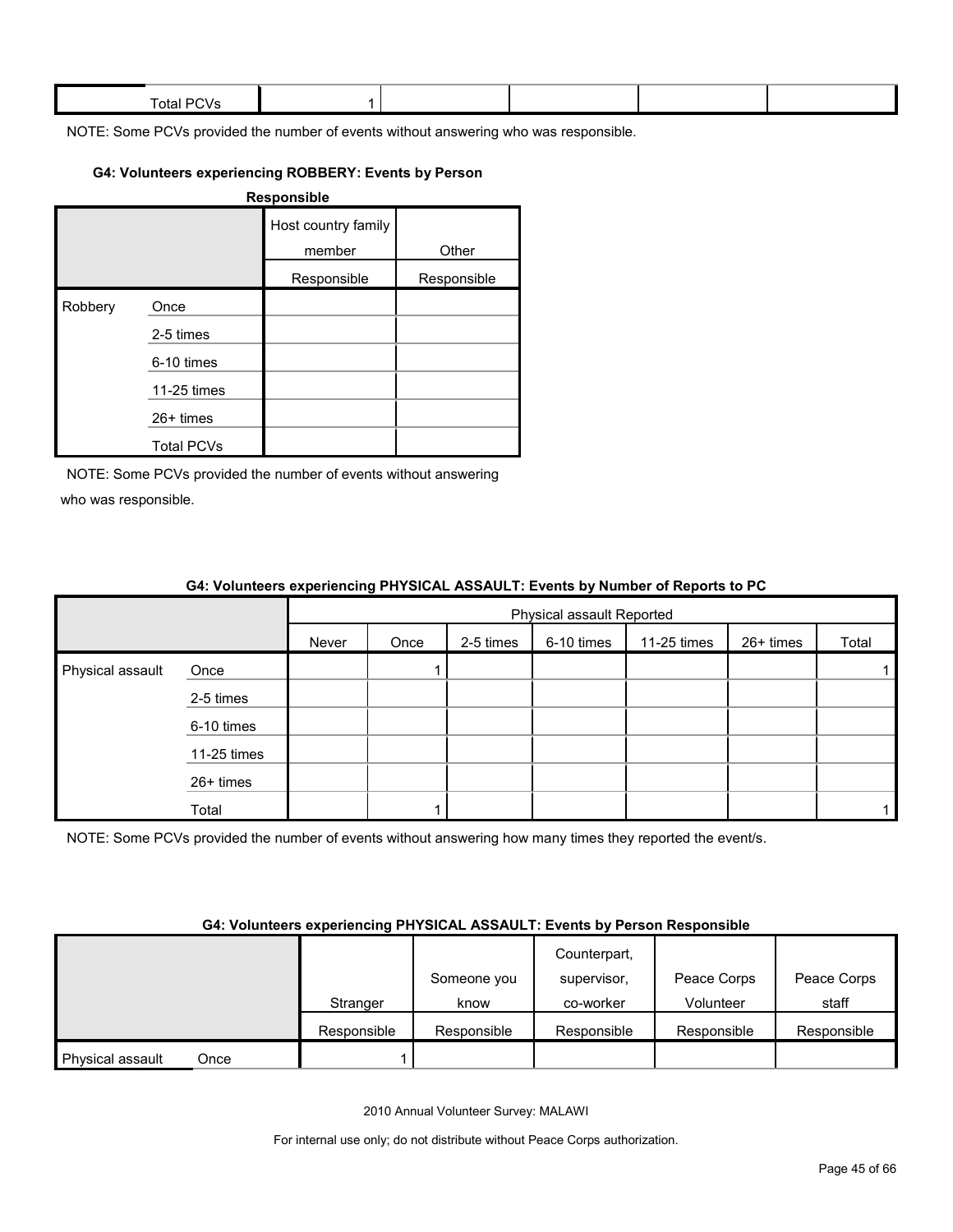| 2-5 times         |  |  |  |
|-------------------|--|--|--|
| 6-10 times        |  |  |  |
| 11-25 times       |  |  |  |
| 26+ times         |  |  |  |
| <b>Total PCVs</b> |  |  |  |

#### **G4: Volunteers experiencing PHYSICAL ASSAULT: Events by Person**

| <b>Responsible</b> |                                                                                    |                                              |                      |  |  |  |  |
|--------------------|------------------------------------------------------------------------------------|----------------------------------------------|----------------------|--|--|--|--|
|                    |                                                                                    | Host country family<br>member<br>Responsible | Other<br>Responsible |  |  |  |  |
| Physical assault   | Once<br>2-5 times<br>6-10 times<br>11-25 times<br>$26+$ times<br><b>Total PCVs</b> |                                              |                      |  |  |  |  |

NOTE: Some PCVs provided the number of events without answering who was responsible.

#### **G4: Volunteers experiencing AGGRAVATED ASSAULT: Events by Number of Reports to PC**

|                    |             | Aggravated assault Reported |      |           |            |             |  |  |
|--------------------|-------------|-----------------------------|------|-----------|------------|-------------|--|--|
|                    |             | Never                       | Once | 2-5 times | 6-10 times | 11-25 times |  |  |
| Aggravated assault | Once        |                             | っ    |           |            |             |  |  |
|                    | 2-5 times   |                             |      |           |            |             |  |  |
|                    | 6-10 times  |                             |      |           |            |             |  |  |
|                    | 11-25 times |                             |      |           |            |             |  |  |
|                    | 26+ times   |                             |      |           |            |             |  |  |
|                    | Total       |                             | ◠    |           |            |             |  |  |

NOTE: Some PCVs provided the number of events without answering how many times they reported the event/s.

#### **G4: Volunteers experiencing AGGRAVATED ASSAULT: Events by Number of**

| <b>Reports to PC</b> |             |                             |  |  |  |
|----------------------|-------------|-----------------------------|--|--|--|
|                      |             | Aggravated assault Reported |  |  |  |
|                      | $26+$ times | Гоtal                       |  |  |  |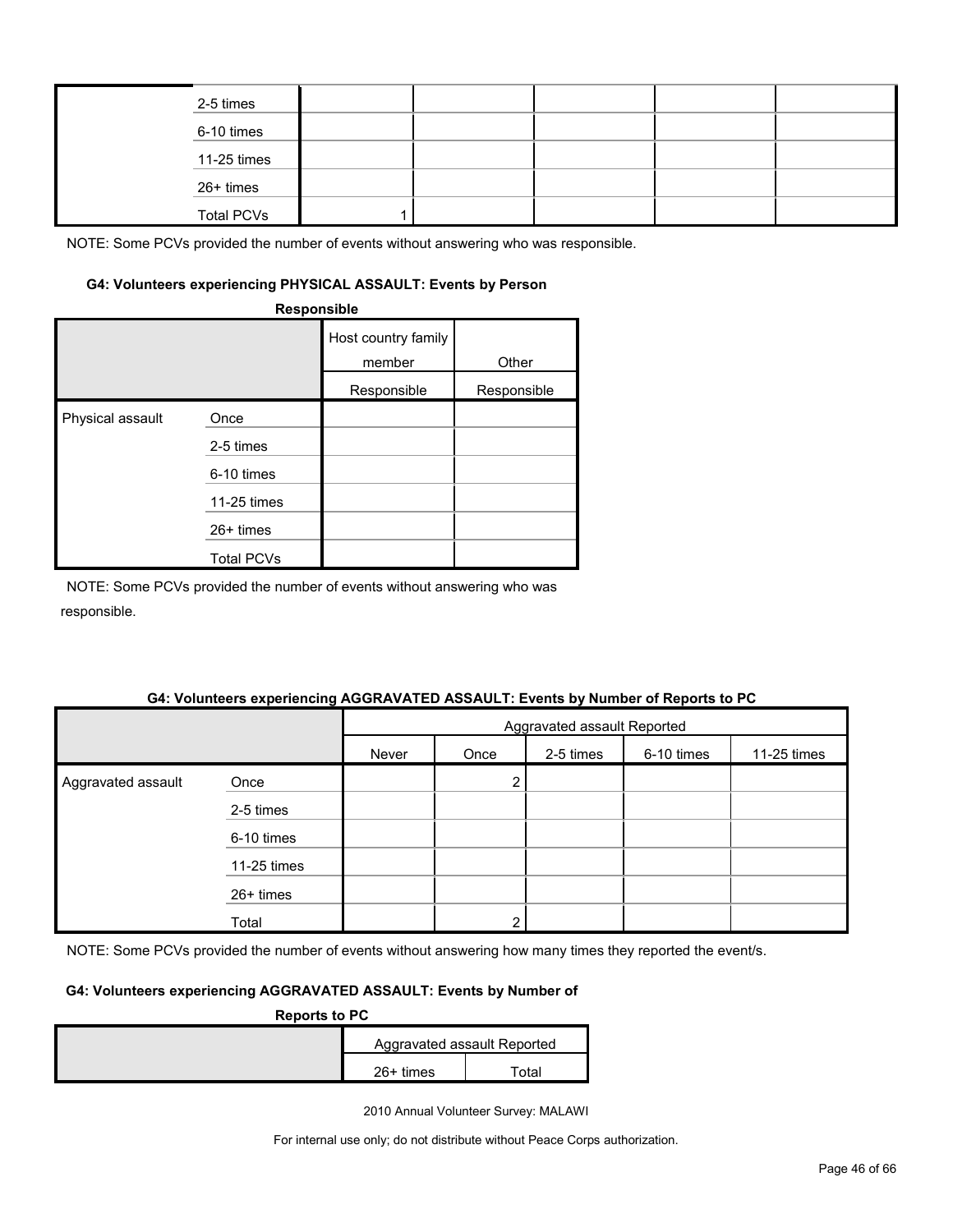| Aggravated assault | Once        |  |
|--------------------|-------------|--|
|                    | 2-5 times   |  |
|                    | 6-10 times  |  |
|                    | 11-25 times |  |
|                    | $26+$ times |  |
|                    | Total       |  |

NOTE: Some PCVs provided the number of events without answering how many times they reported the event/s.

#### **G4: Volunteers experiencing AGGRAVATED ASSAULT: Events by Person Responsible**

|                    |             | Stranger    | Someone you<br>know | Counterpart,<br>supervisor,<br>co-worker | Peace Corps<br>Volunteer | Peace Corps<br>staff |
|--------------------|-------------|-------------|---------------------|------------------------------------------|--------------------------|----------------------|
|                    |             | Responsible | Responsible         | Responsible                              | Responsible              | Responsible          |
| Aggravated assault | Once        |             |                     |                                          |                          |                      |
|                    | 2-5 times   |             |                     |                                          |                          |                      |
|                    | 6-10 times  |             |                     |                                          |                          |                      |
|                    | 11-25 times |             |                     |                                          |                          |                      |
|                    | $26+$ times |             |                     |                                          |                          |                      |
|                    | Total PCVs  |             |                     |                                          |                          |                      |

NOTE: Some PCVs provided the number of events without answering who was responsible.

#### **G4: Volunteers experiencing AGGRAVATED ASSAULT: Events by Person**

| <b>Responsible</b> |                                 |                               |             |  |  |  |
|--------------------|---------------------------------|-------------------------------|-------------|--|--|--|
|                    |                                 | Host country family<br>member | Other       |  |  |  |
|                    |                                 | Responsible                   | Responsible |  |  |  |
| Aggravated assault | Once<br>2-5 times<br>6-10 times |                               |             |  |  |  |
|                    | 11-25 times                     |                               |             |  |  |  |
|                    | $26+$ times                     |                               |             |  |  |  |
|                    | <b>Total PCVs</b>               |                               |             |  |  |  |

NOTE: Some PCVs provided the number of events without answering who was responsible.

2010 Annual Volunteer Survey: MALAWI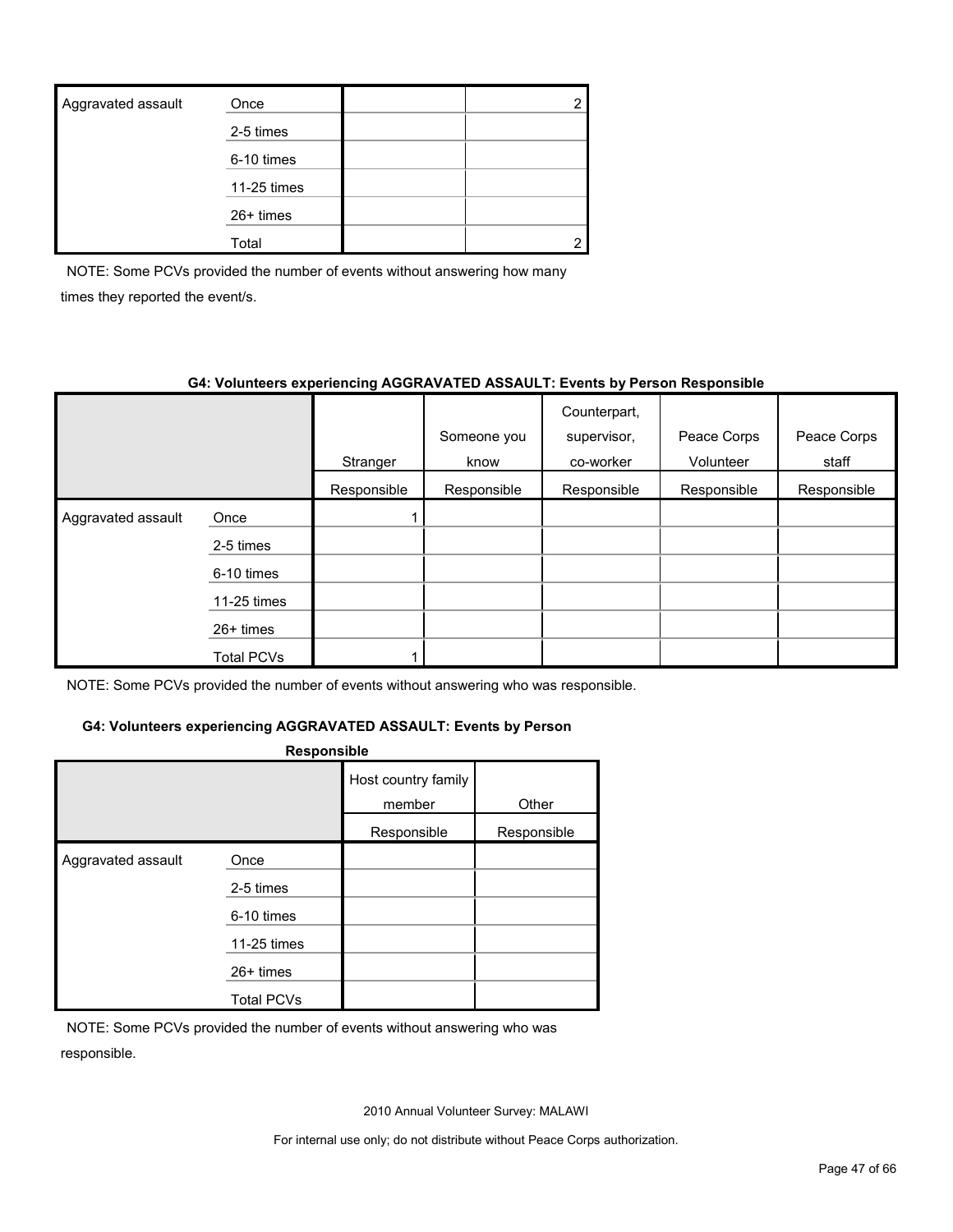|                |             |       | Sexual assault Reported |           |            |             |           |       |  |
|----------------|-------------|-------|-------------------------|-----------|------------|-------------|-----------|-------|--|
|                |             | Never | Once                    | 2-5 times | 6-10 times | 11-25 times | 26+ times | Total |  |
| Sexual assault | Once        |       |                         |           |            |             |           |       |  |
|                | 2-5 times   |       |                         |           |            |             |           |       |  |
|                | 6-10 times  |       |                         |           |            |             |           |       |  |
|                | 11-25 times |       |                         |           |            |             |           |       |  |
|                | 26+ times   |       |                         |           |            |             |           |       |  |
|                | Total       |       |                         |           |            |             |           |       |  |

#### **G4: Volunteers experiencing SEXUAL ASSAULT: Events by Number of Reports to PC**

NOTE: Some PCVs provided the number of events without answering how many times they reported the event/s.

#### **G4: Volunteers experiencing SEXUAL ASSAULT: Events by Person Responsible**

|                |                   | Stranger    | Someone you<br>know | Counterpart,<br>supervisor,<br>co-worker | Peace Corps<br>Volunteer | Peace Corps<br>staff |
|----------------|-------------------|-------------|---------------------|------------------------------------------|--------------------------|----------------------|
|                |                   | Responsible | Responsible         | Responsible                              | Responsible              | Responsible          |
| Sexual assault | Once              |             |                     |                                          |                          |                      |
|                | 2-5 times         |             |                     |                                          |                          |                      |
|                | 6-10 times        |             |                     |                                          |                          |                      |
|                | 11-25 times       |             |                     |                                          |                          |                      |
|                | $26+$ times       |             |                     |                                          |                          |                      |
|                | <b>Total PCVs</b> |             |                     |                                          |                          |                      |

NOTE: Some PCVs provided the number of events without answering who was responsible.

#### **G4: Volunteers experiencing SEXUAL ASSAULT: Events by Person**

**Responsible**

|                |             | Host country family |             |
|----------------|-------------|---------------------|-------------|
|                |             | member              | Other       |
|                |             | Responsible         | Responsible |
| Sexual assault | Once        |                     |             |
|                | 2-5 times   |                     |             |
|                | 6-10 times  |                     |             |
|                | 11-25 times |                     |             |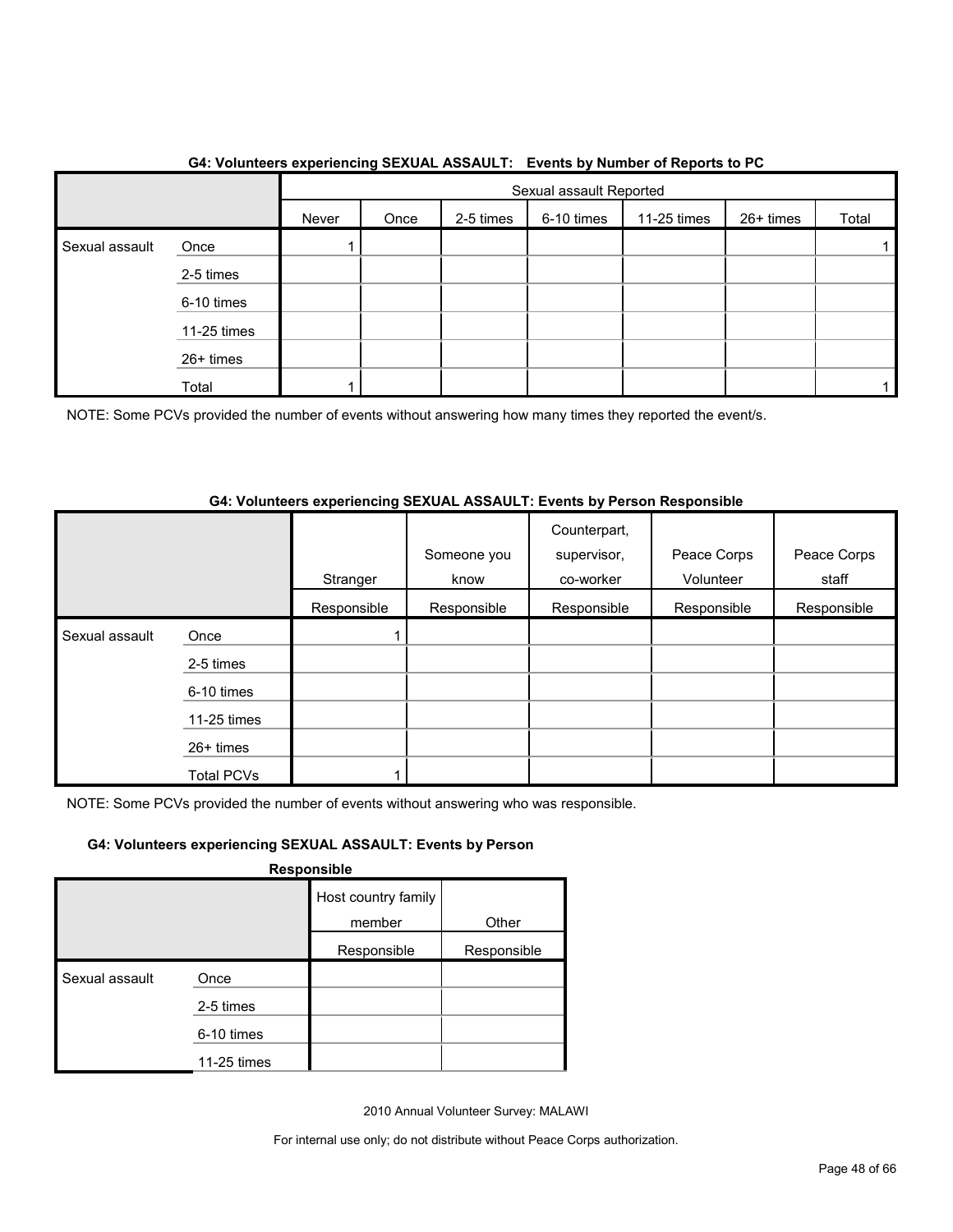| $26+$ times |  |
|-------------|--|
| Total PCVs  |  |

|      | G4: VOIUNTEER'S EXPERIENCING RAPE: EVENTS by NUMBER OF REPORTS TO PU |       |               |           |            |             |           |       |  |  |
|------|----------------------------------------------------------------------|-------|---------------|-----------|------------|-------------|-----------|-------|--|--|
|      |                                                                      |       | Rape Reported |           |            |             |           |       |  |  |
|      |                                                                      | Never | Once          | 2-5 times | 6-10 times | 11-25 times | 26+ times | Total |  |  |
| Rape | Once                                                                 |       |               |           |            |             |           |       |  |  |
|      | 2-5 times                                                            |       |               |           |            |             |           |       |  |  |
|      | 6-10 times                                                           |       |               |           |            |             |           |       |  |  |
|      | 11-25 times                                                          |       |               |           |            |             |           |       |  |  |
|      | 26+ times                                                            |       |               |           |            |             |           |       |  |  |
|      | Total                                                                |       |               |           |            |             |           |       |  |  |

### **Gynorionaing DADE: Events by Number of Bang**

NOTE: Some PCVs provided the number of events without answering how many times they reported the event/s .

|      |                   |             |             | Counterpart, |             |                   |
|------|-------------------|-------------|-------------|--------------|-------------|-------------------|
|      |                   |             | Someone you | supervisor,  | Peace Corps |                   |
|      |                   | Stranger    | know        | co-worker    | Volunteer   | Peace Corps staff |
|      |                   | Responsible | Responsible | Responsible  | Responsible | Responsible       |
| Rape | Once              |             |             |              |             |                   |
|      | 2-5 times         |             |             |              |             |                   |
|      | 6-10 times        |             |             |              |             |                   |
|      | 11-25 times       |             |             |              |             |                   |
|      | $26+$ times       |             |             |              |             |                   |
|      | <b>Total PCVs</b> |             |             |              |             |                   |

#### **G4: Volunteers experiencing RAPE: Events by Person Responsible**

NOTE: Some PCVs provided the number of events without answering who was responsible.

#### **G4: Volunteers experiencing RAPE: Events by Person Responsible**

|      |      | Host country family |             |
|------|------|---------------------|-------------|
|      |      | member              | Other       |
|      |      | Responsible         | Responsible |
| Rape | Once |                     |             |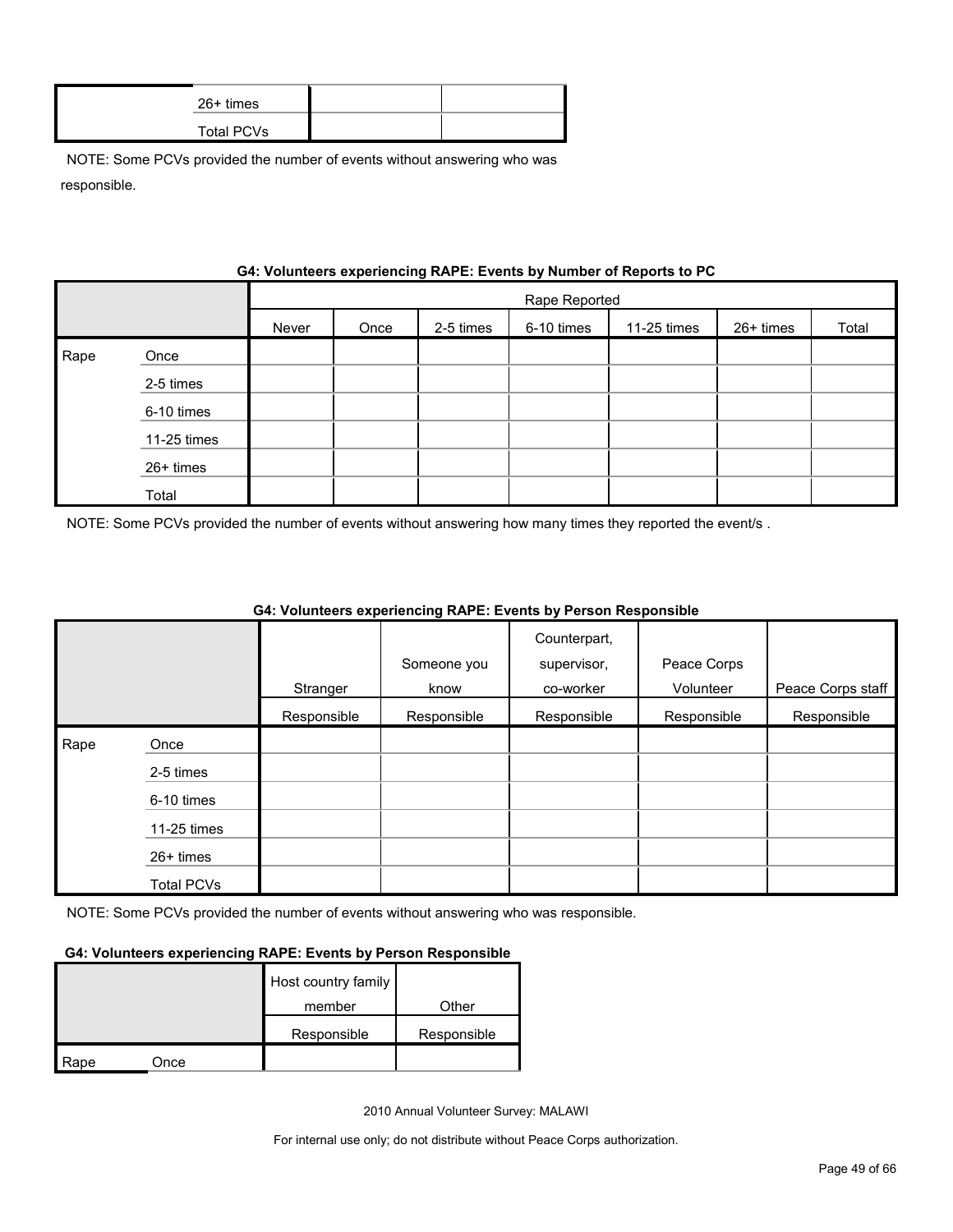| 2-5 times         |  |
|-------------------|--|
| 6-10 times        |  |
| 11-25 times       |  |
| 26+ times         |  |
| <b>Total PCVs</b> |  |

#### **G4: Volunteers experiencing ATTEMPTED RAPE: Events by Number of Reports to PC**

|                |             | Attempted rape Reported |      |           |            |             |           |       |
|----------------|-------------|-------------------------|------|-----------|------------|-------------|-----------|-------|
|                |             | Never                   | Once | 2-5 times | 6-10 times | 11-25 times | 26+ times | Total |
| Attempted rape | Once        |                         |      |           |            |             |           |       |
|                | 2-5 times   |                         |      |           |            |             |           |       |
|                | 6-10 times  |                         |      |           |            |             |           |       |
|                | 11-25 times |                         |      |           |            |             |           |       |
|                | 26+ times   |                         |      |           |            |             |           |       |
|                | Total       |                         |      |           |            |             |           |       |

NOTE: Some PCVs provided the number of events without answering how many times they reported the event/s.

#### **G4: Volunteers experiencing ATTEMPTED RAPE: Events by Person Responsible**

|                |                   | Stranger    | Someone you<br>know | Counterpart,<br>supervisor,<br>co-worker | Peace Corps<br>Volunteer | Peace Corps<br>staff |
|----------------|-------------------|-------------|---------------------|------------------------------------------|--------------------------|----------------------|
|                |                   | Responsible | Responsible         | Responsible                              | Responsible              | Responsible          |
| Attempted rape | Once              |             |                     |                                          |                          |                      |
|                | 2-5 times         |             |                     |                                          |                          |                      |
|                | 6-10 times        |             |                     |                                          |                          |                      |
|                | 11-25 times       |             |                     |                                          |                          |                      |
|                | 26+ times         |             |                     |                                          |                          |                      |
|                | <b>Total PCVs</b> |             |                     |                                          |                          |                      |

NOTE: Some PCVs provided the number of events without answering who was responsible.

#### **G4: Volunteers experiencing ATTEMPTED RAPE: Events by Person**

#### **Responsible**

2010 Annual Volunteer Survey: MALAWI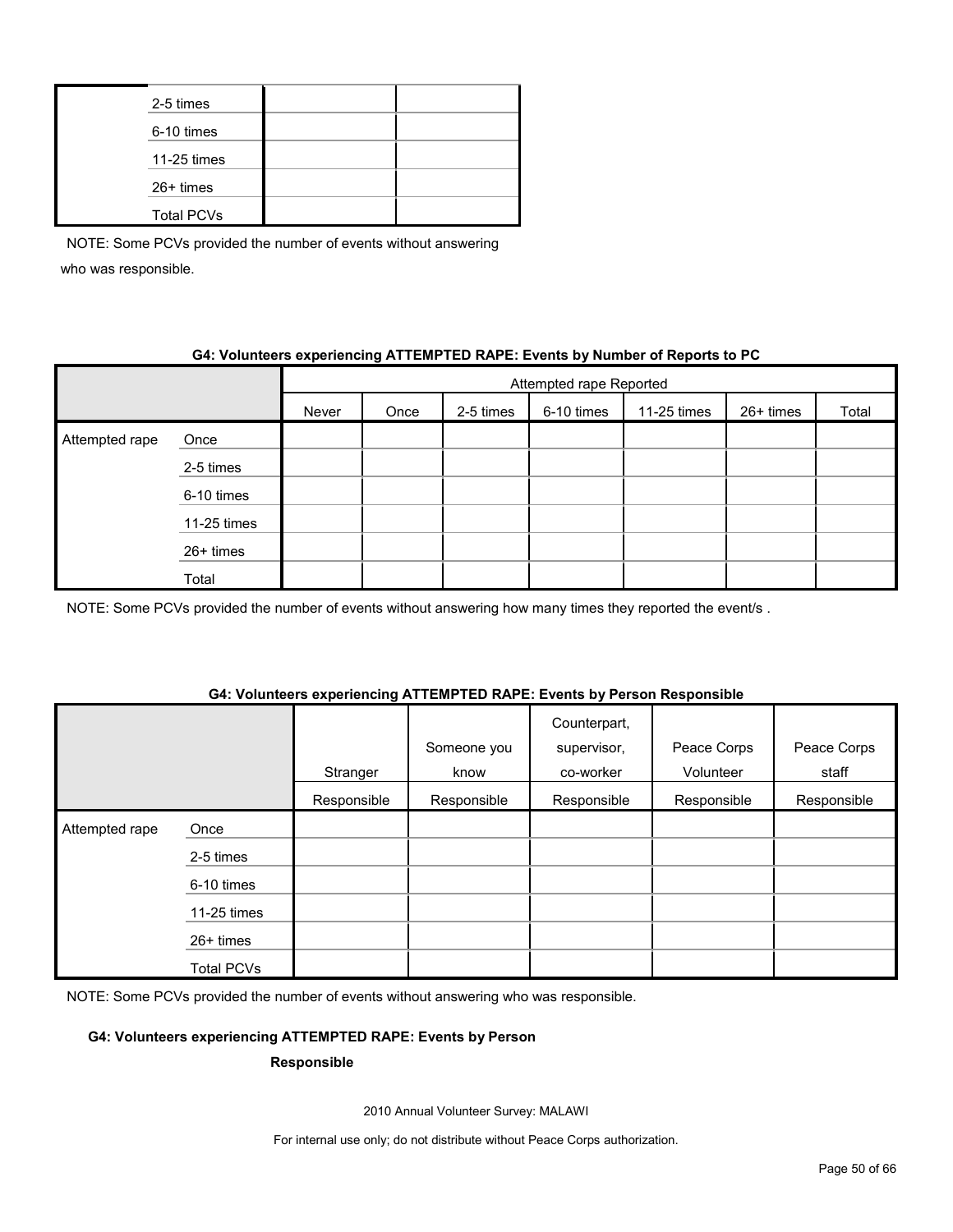|                |                   | Host country family<br>member | Other       |
|----------------|-------------------|-------------------------------|-------------|
|                |                   | Responsible                   | Responsible |
| Attempted rape | Once              |                               |             |
|                | 2-5 times         |                               |             |
|                | 6-10 times        |                               |             |
|                | 11-25 times       |                               |             |
|                | $26+$ times       |                               |             |
|                | <b>Total PCVs</b> |                               |             |

### <span id="page-50-0"></span>**H. Volunteers Working in HIV/AIDS**

This section reports Volunteers' level of involvement in HIV/AIDS work. It also reports Volunteers' assessment of their Peace Corps HIV/AIDS training and the perceived effectiveness of their HIV/AIDS work with host country individuals or groups.

#### **H1: Which of the following best describes your involvement in HIV/AIDS**

| activities?                                           |         |        |
|-------------------------------------------------------|---------|--------|
|                                                       | Percent | Number |
| HIV/AIDS work is my primary assignment.               | 19%     |        |
| HIV/AIDS work is part of my secondary activities.     | 28%     | 13     |
| My HIV/AIDS efforts are not part of primary/secondary | 36%     |        |
| actvities.                                            |         |        |
| I have not been involved in any HIV/AIDS activities.  | 17%     |        |
| Total                                                 | 100%    |        |

**H2: How effective was the PC training you received in preparing you to undertake your HIV/AIDS activities?**

|                | Not effective | Poor | Adequate | Effective | Very effective | <b>NA</b> | Total |
|----------------|---------------|------|----------|-----------|----------------|-----------|-------|
| H <sub>2</sub> |               | 20%  | 44%      | 32%       | 5%             |           |       |

### **H2: How effective was the PC training you received in preparing you to undertake your HIV/AIDS**

#### **activities? (excluding the "NA" responses)**

2010 Annual Volunteer Survey: MALAWI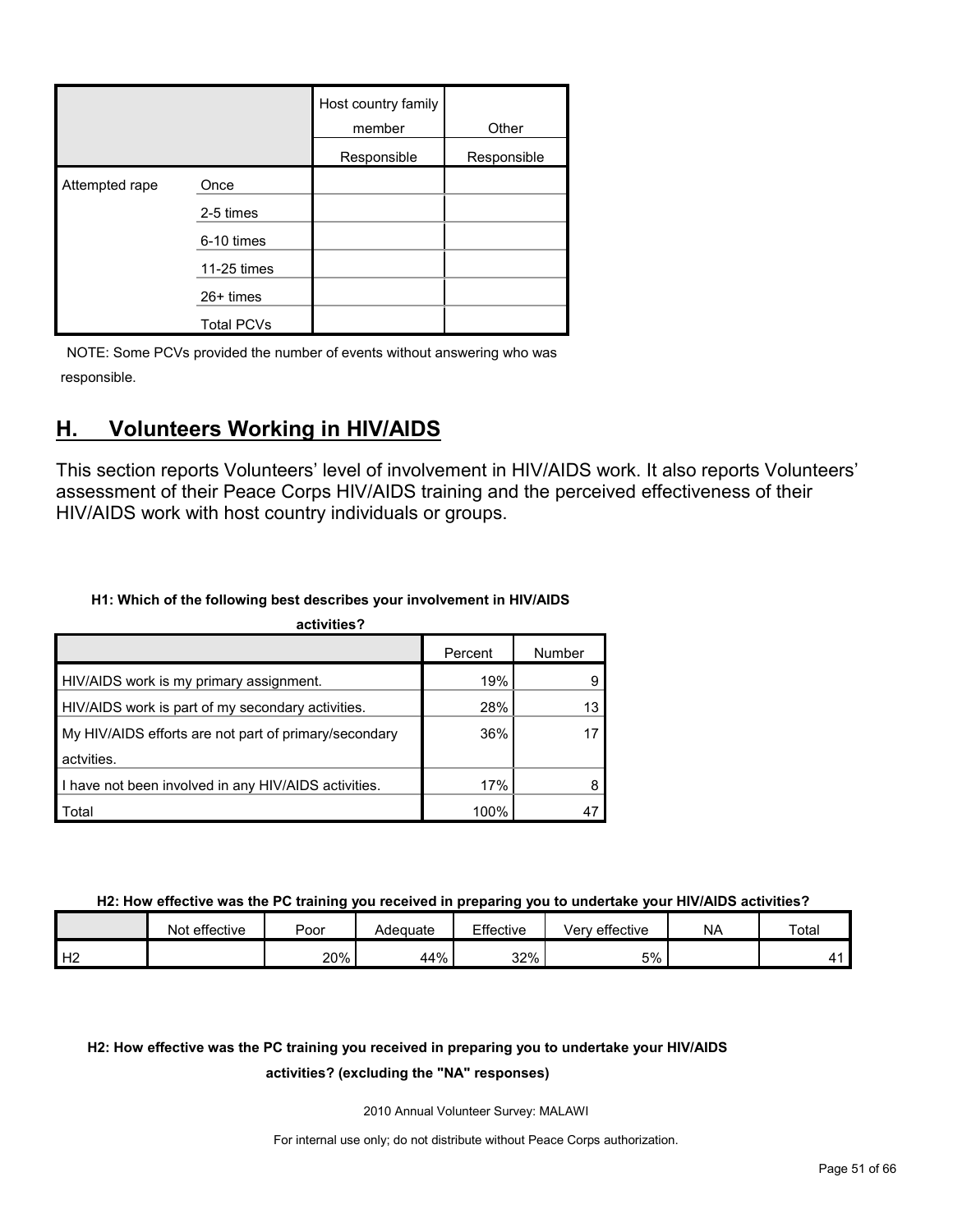|                | effective<br>Not | Poor | Adequate | Effective | Very effective | $\tau$ otar |
|----------------|------------------|------|----------|-----------|----------------|-------------|
| H <sub>2</sub> |                  | 20%  | 44%      | 32%       | 5%             |             |

#### **H3: In working with HC individuals or groups, how would you rate the effectiveness of your specific HIV/AIDS activities?**

|               |                  | Sometimes |                 | Almost always |            |                 |
|---------------|------------------|-----------|-----------------|---------------|------------|-----------------|
|               | Seldom effective | effective | Often effective | effective     | Don't know | Total           |
| $\mathsf{H}3$ | 7%.              | 38%       | 24%             | 5%            | 26%        | 42 <sup>7</sup> |

**H3: In working with HC individuals or groups, how would you rate the effectiveness of your specific HIV/AIDS activities? (excluding both the "NA" and the H1="No involvement in HIV/AIDS activities"** 

|      | responses)       |           |                 |               |       |  |  |  |  |
|------|------------------|-----------|-----------------|---------------|-------|--|--|--|--|
|      |                  | Sometimes |                 | Almost always |       |  |  |  |  |
|      | Seldom effective | effective | Often effective | effective     | Total |  |  |  |  |
| l H3 | 10%              | 52%       | 31%             | 7%            | 29    |  |  |  |  |

NOTE: See Open-Ended Responses Report for PCV explanations and examples of their H3 answers)

### <span id="page-51-0"></span>**I. Your Life in the Peace Corps**

This section reports Volunteers' descriptions of and adjustments to their living conditions, including stress factors and how Volunteers cope with stress.

#### **I1: Have you lived with a host country individual or family?**

|                                                         | Percent | Number |
|---------------------------------------------------------|---------|--------|
| No, I have never lived with a HC individual or family.  | 4%      |        |
| Yes, I lived with a HC individual or family only during | 78%     | 39     |
| PST.                                                    |         |        |
| Yes, in my community (not during PST).                  | 6%      |        |
| Yes, both during PST and later in my community.         | 12%     |        |
| Total                                                   | 100%    | 50     |

#### **I1: How long (in months) have you lived with a host country individual or family?**

2010 Annual Volunteer Survey: MALAWI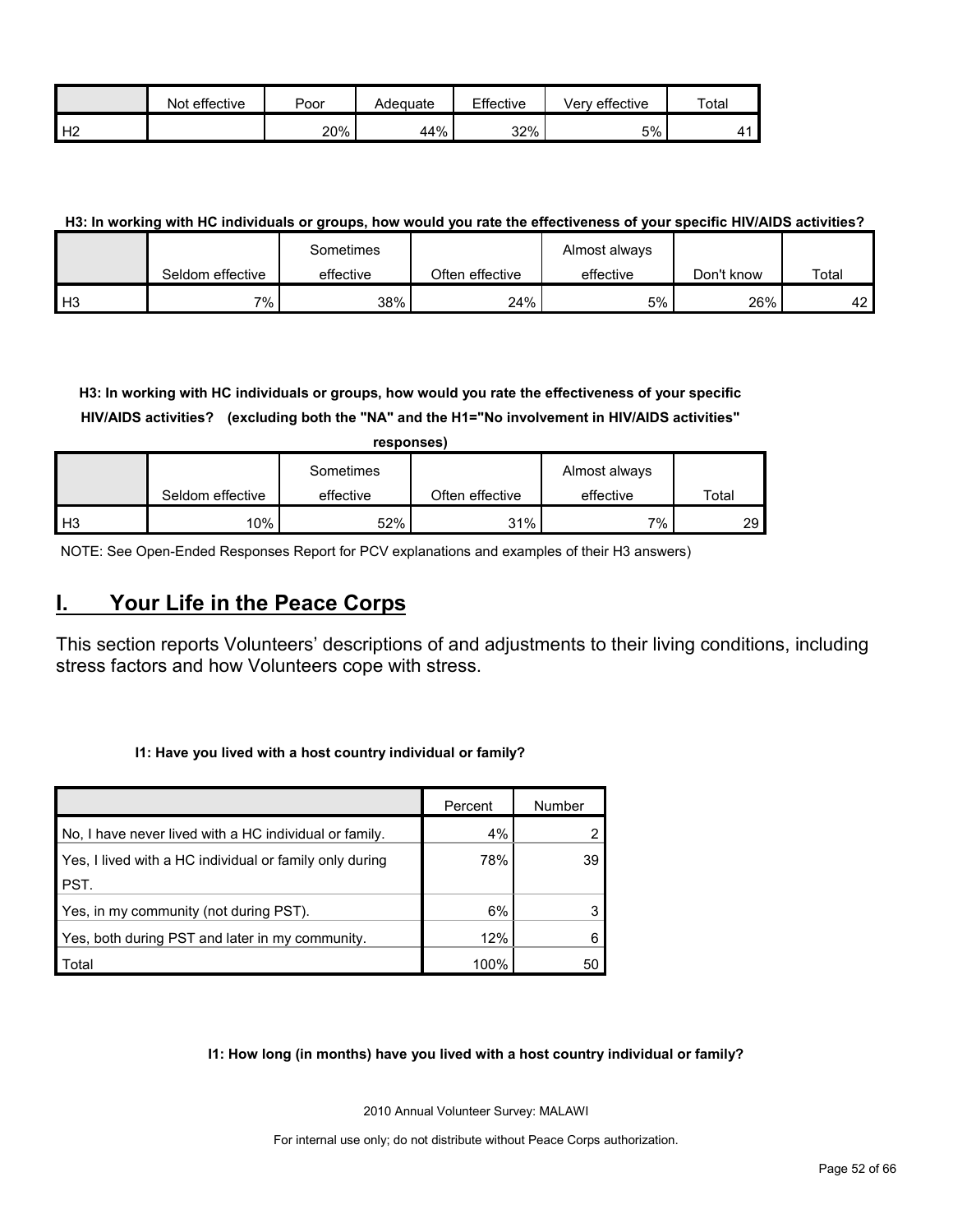|                 | month |     |    | 4 | 5 | $7 - 11$ | $12 - 16$ | 17-26 |
|-----------------|-------|-----|----|---|---|----------|-----------|-------|
| <b>PST Only</b> | 26%   | 71% | 3% |   |   |          |           |       |
| Post-PST        |       |     |    |   |   |          |           | 100%  |
| PST & Later     |       | 25% |    |   |   | 25%      |           | 50%   |

**I1: How long (in months) have you lived** 

#### **with a host country individual or family?**

|             | $27+$ mos | Total |
|-------------|-----------|-------|
| PST Only    |           | 31    |
| Post-PST    |           |       |
| PST & Later |           |       |

#### **I2: How often do you interact with HCNs in community/family social events?**

|                |       | Several times a | Several times a |       |         | Less than once a |       |
|----------------|-------|-----------------|-----------------|-------|---------|------------------|-------|
|                | Dailv | week            | Weeklv          | month | Monthly | month            | Total |
| $\overline{2}$ | 38%   | 22%             | 10%             | 8%    | 8%      | 14%              | 50    |

#### **I3: How integrated into your community do you feel now?**

|    | Not at all | Minimally | Adeauatelv | Considerabl∨ | Exceptionally | Total |
|----|------------|-----------|------------|--------------|---------------|-------|
| 13 |            | 10%       | 40%        | 48%          | 2%            | 50    |

**I4a: Do you have the following at your worksite?**

|                      | Never | Sometimes | Jsuallv | Always | Total |
|----------------------|-------|-----------|---------|--------|-------|
| Electricity          | 60%   | 15%       | 15%     | $10\%$ | 48 I  |
| <b>Running water</b> | 77%   | 6%        | 6%      | $10\%$ | 48 I  |

|  |  |  |  |  |  | 14b: Do you have the following at your residence? |
|--|--|--|--|--|--|---------------------------------------------------|
|--|--|--|--|--|--|---------------------------------------------------|

|                      | Never | Sometimes | Usuallv | Always | ⊤otal |
|----------------------|-------|-----------|---------|--------|-------|
| Electricity          | 80%   | $2\%$     | $10\%$  | 8%     | 50    |
| <b>Running water</b> | 74%   | 2%        | 14%     | $10\%$ | 50    |

2010 Annual Volunteer Survey: MALAWI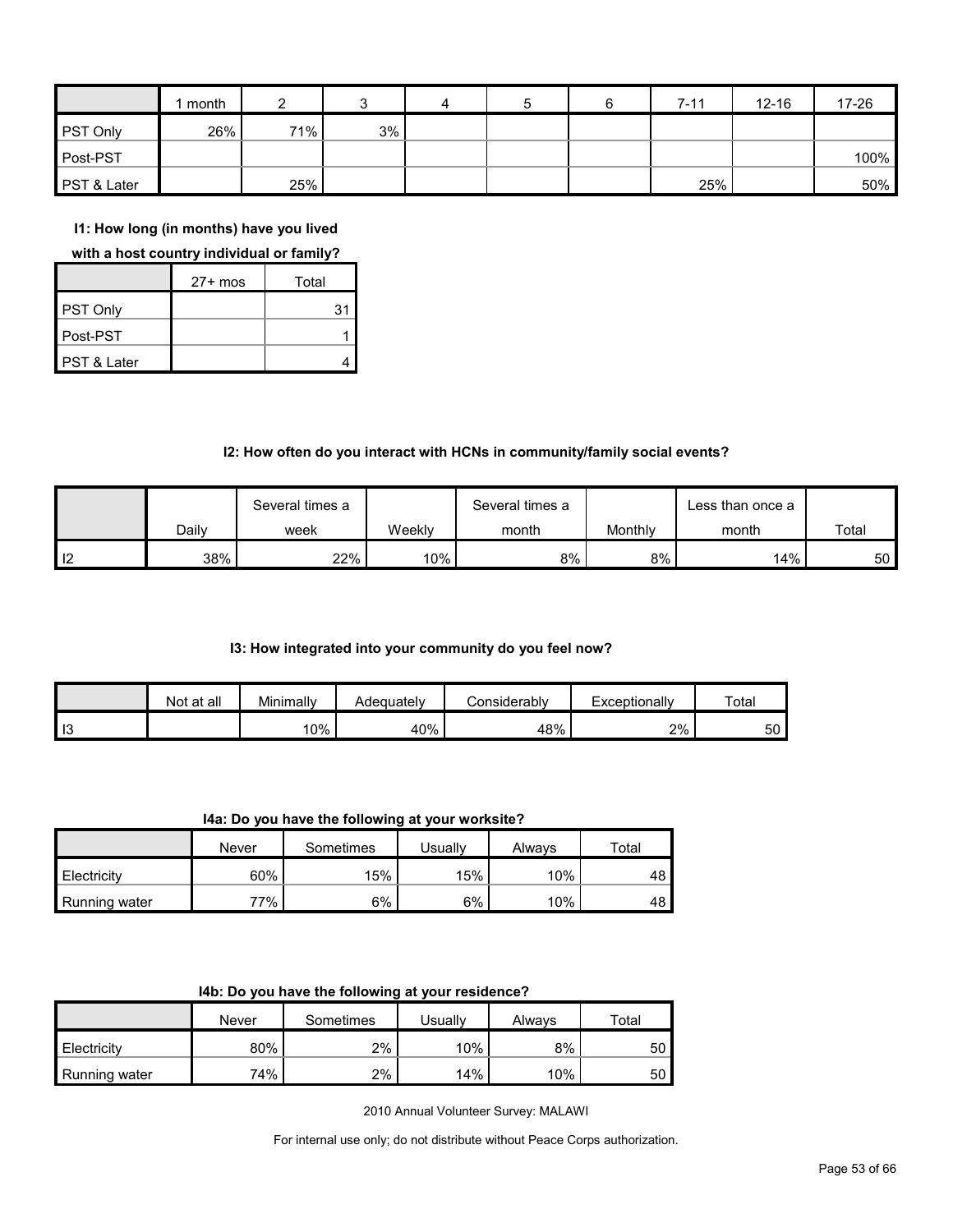| 15: How often do you have access to--? |  |
|----------------------------------------|--|
|----------------------------------------|--|

|                                  | Not at all | Less than monthly | Monthly | Weekly | Daily | Total |  |  |  |
|----------------------------------|------------|-------------------|---------|--------|-------|-------|--|--|--|
| Landline phone                   | 78%        | 6%                | 6%      | 6%     | 4%    | 50    |  |  |  |
| Computer                         |            | 8%                | 40%     | 18%    | 34%   | 50    |  |  |  |
| Internet                         |            | 16%               | 46%     | 20%    | 18%   | 50    |  |  |  |
| Cell phone (voice)               |            |                   |         | 6%     | 94%   | 50    |  |  |  |
| Text messaging                   |            |                   |         |        | 100%  | 50    |  |  |  |
| Voice over internet, e.g., SKYPE | 74%        | 16%               | 6%      |        | 4%    | 50    |  |  |  |
| Webcam/internet video            | 84%        | 16%               |         |        |       | 50    |  |  |  |

**I6: Where do you most frequently connect to the Internet?**

|        |                |         | Another person's |               | PC office/satellite | Other: Please |       |
|--------|----------------|---------|------------------|---------------|---------------------|---------------|-------|
|        | Your residence | At work | home             | Internet cafe | office              | specify       | Total |
| $ $ 16 | 2%             | 8%      |                  | 34%           | 34%                 | 22%           | 50 I  |

#### **I6.TEXT: Description of "other" location to connect to Internet**

|                                                | Percent | Number |  |
|------------------------------------------------|---------|--------|--|
| Open-ended results. Not responsive to request. |         |        |  |
|                                                |         |        |  |
|                                                |         |        |  |
|                                                |         |        |  |
|                                                |         |        |  |
|                                                |         |        |  |
|                                                |         |        |  |
|                                                |         |        |  |
|                                                |         |        |  |
|                                                |         |        |  |
|                                                |         |        |  |
|                                                | 100%    |        |  |
| Total                                          |         | 50     |  |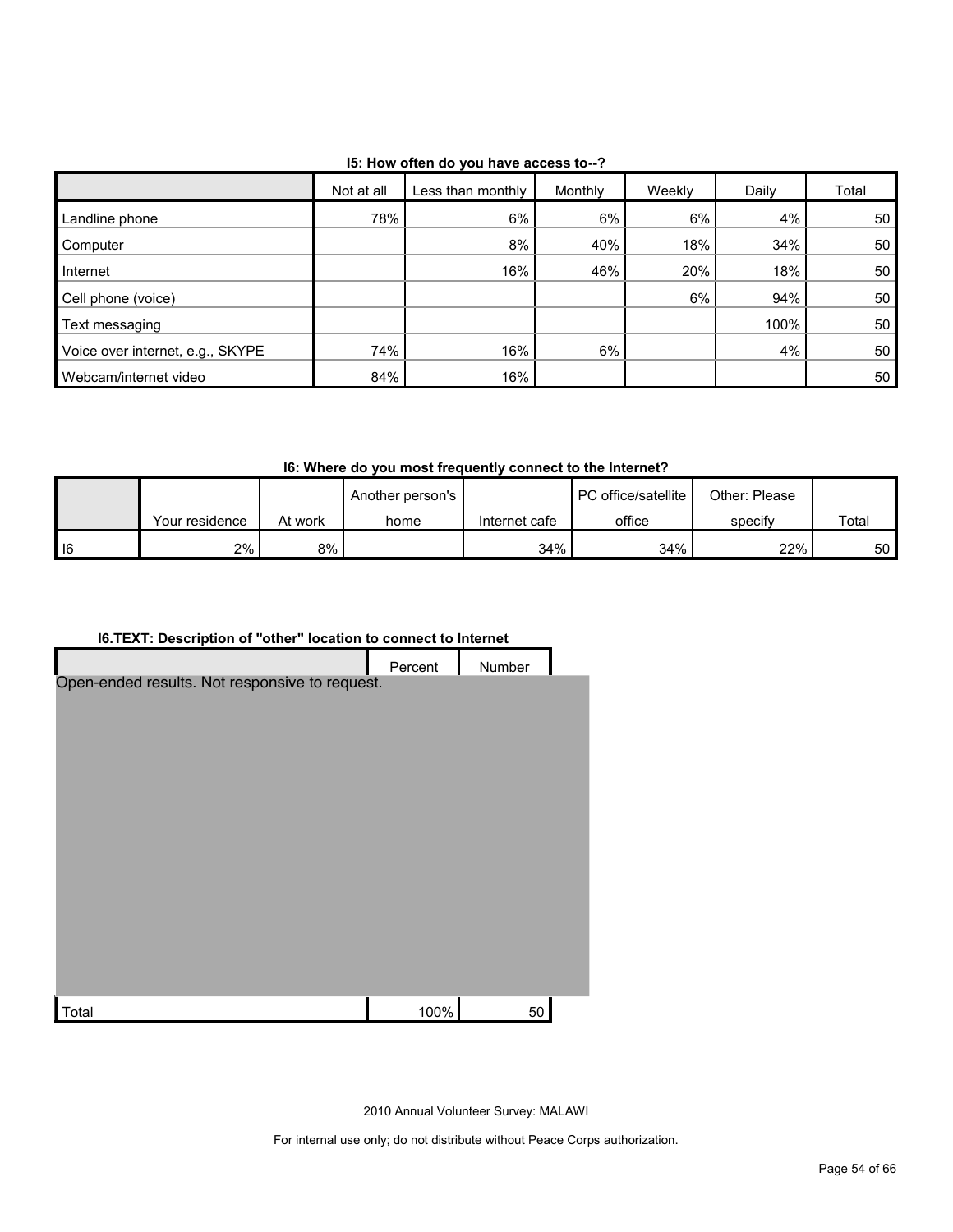| I7: How long do you travel to access the internet using your typical transport method (one-way trip)? |  |  |  |
|-------------------------------------------------------------------------------------------------------|--|--|--|
|                                                                                                       |  |  |  |

| Less than one |                  | From two to four |                       | More than eight |       |
|---------------|------------------|------------------|-----------------------|-----------------|-------|
| hour          | One to two hours | hours            | Four to eight hours I | hours           | Total |
| 29%           | 38%              | 25%              | 6%                    | 2%              | 48    |

#### **Percent of Volunteers Traveling to/from Internet Connection in One Day (I8) by Travel Time (I7)**

|                                               |                        |      | 18 Return same day from traveling to Internet<br>connection? |                 |
|-----------------------------------------------|------------------------|------|--------------------------------------------------------------|-----------------|
|                                               |                        | Yes  | No                                                           | Total           |
| 17 Typical time to reach Internect connection | Less than one hour     | 35%  |                                                              | 14              |
|                                               | One to two hours       | 45%  |                                                              | 18              |
|                                               | From two to four hours | 20%  | 50%                                                          | 12 <sub>1</sub> |
|                                               | Four to eight hours    |      | 38%                                                          | 3               |
|                                               | More than eight hours  |      | 13%                                                          |                 |
|                                               | Total                  | 100% | 100%                                                         | 48              |

#### **Number of Volunteers Traveling to/from Internet Connection in One Day (I8) by Travel Time (I7)**

|                                               |                        |     | 18 Return same day from traveling to Internet<br>connection? |       |
|-----------------------------------------------|------------------------|-----|--------------------------------------------------------------|-------|
|                                               |                        | Yes | No                                                           | Total |
| I7 Typical time to reach Internect connection | Less than one hour     | 14  |                                                              | 14    |
|                                               | One to two hours       | 18  |                                                              | 18    |
|                                               | From two to four hours | 8   |                                                              | 12    |
|                                               | Four to eight hours    |     | 3                                                            | 3     |
|                                               | More than eight hours  |     |                                                              |       |
|                                               | Total                  | 40  | Զ                                                            | 48    |

#### **I9: Have you participated in the Coverdell World Wise**

#### **Schools/Correspondence Match (CWWS/CM)?**

| Yes - Please          | No - Please       |       |
|-----------------------|-------------------|-------|
| describe your         | describe your     |       |
| activities/interactio | reason(s) for not |       |
| n withCWWS/CM         | participating     | Total |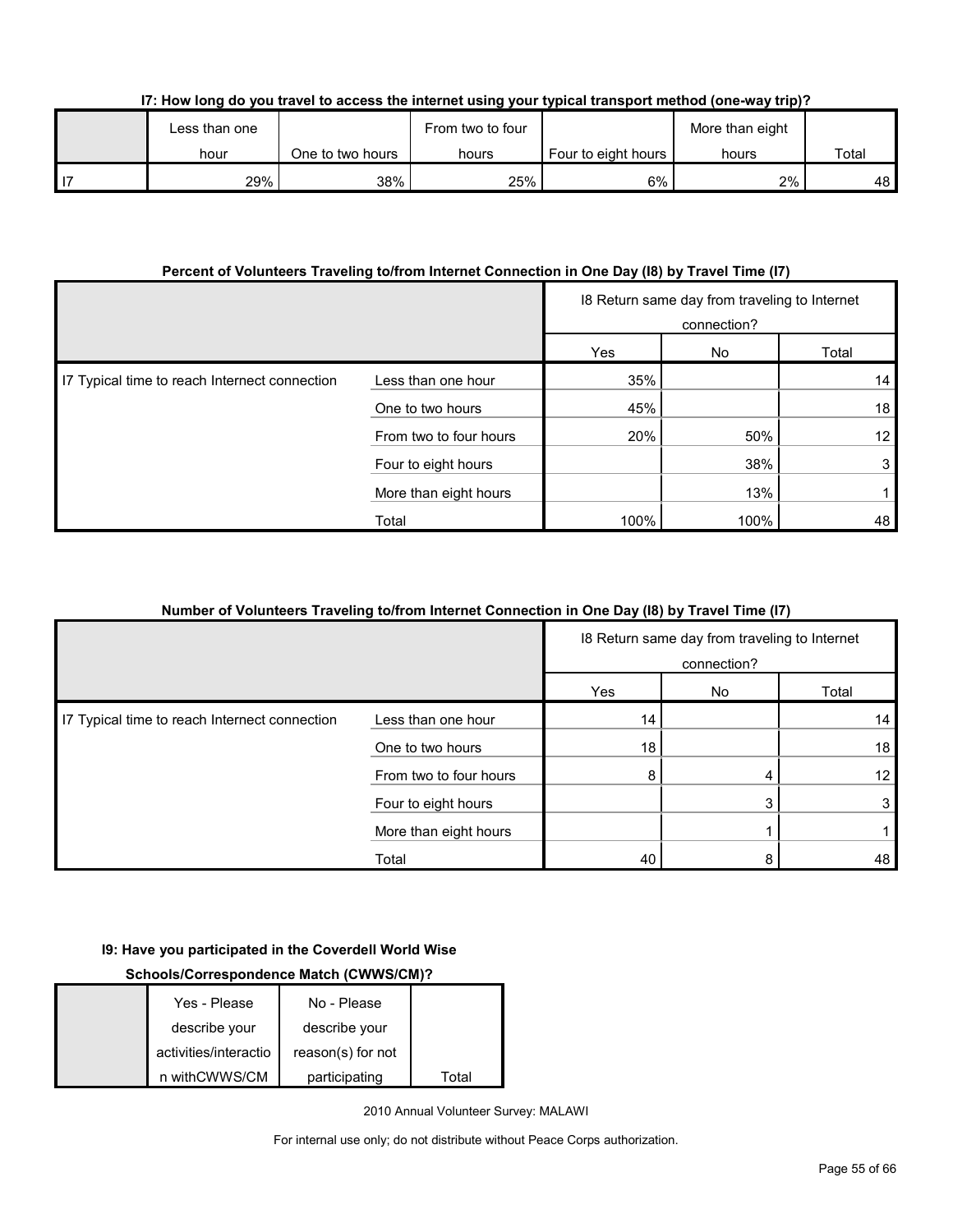| $\sim$ |  |
|--------|--|
|        |  |

NOTE: See the Open-Ended Responses Report for PCV descriptions

of participation and reasons for not participating.

|                                                      | Not at all stressful | Minimally<br>stressful | Moderately<br>stressful | Considerably<br>stressful |
|------------------------------------------------------|----------------------|------------------------|-------------------------|---------------------------|
| <b>Cultural issues</b>                               | 2%                   | 22%                    | 47%                     | 20%                       |
|                                                      |                      |                        |                         |                           |
| Dealing with violence in country                     | 26%                  | 38%                    | 14%                     | 6%                        |
| Health/medical problems                              | 22%                  | 46%                    | 18%                     | 14%                       |
| Issues including family, friends, loved ones in U.S. | 16%                  | 38%                    | 20%                     | 20%                       |
| Isolation/loneliness                                 | 12%                  | 30%                    | 28%                     | 28%                       |
| Local language                                       | 8%                   | 24%                    | 44%                     | 14%                       |
| Primary assignment                                   | 10%                  | 36%                    | 30%                     | 18%                       |
| Romantic relationships in-country                    | 32%                  | 20%                    | 12%                     | 8%                        |
| Interactions with other Volunteers                   | 40%                  | 36%                    | 14%                     | 8%                        |
| Interactions with PC Staff                           | 42%                  | 32%                    | 18%                     | 4%                        |
| Safety and security                                  | 32%                  | 48%                    | 12%                     | 4%                        |
| Please specify below<br>Other:                       |                      | 13%                    | 25%                     |                           |

#### **I10: To what extent do the following create stress and/or emotional health issues for you?**

#### **I10: To what extent do the following create stress and/or emotional health issues for you?**

|                                                      | Exceptionally |     |       |
|------------------------------------------------------|---------------|-----|-------|
|                                                      | stressful     | NA. | Total |
| <b>Cultural issues</b>                               | 8%            |     | 49    |
| Dealing with violence in country                     | 2%            | 14% | 50    |
| Health/medical problems                              |               |     | 50    |
| Issues including family, friends, loved ones in U.S. | 4%            | 2%  | 50    |
| Isolation/loneliness                                 | 2%            |     | 50    |
| Local language                                       | 10%           |     | 50    |
| Primary assignment                                   | 6%            |     | 50    |
| Romantic relationships in-country                    | 2%            | 26% | 50    |
| Interactions with other Volunteers                   |               | 2%  | 50    |
| Interactions with PC Staff                           | 2%            | 2%  | 50    |
| Safety and security                                  | 2%            | 2%  | 50    |
| Please specify below<br>Other:                       |               | 63% | 8     |

2010 Annual Volunteer Survey: MALAWI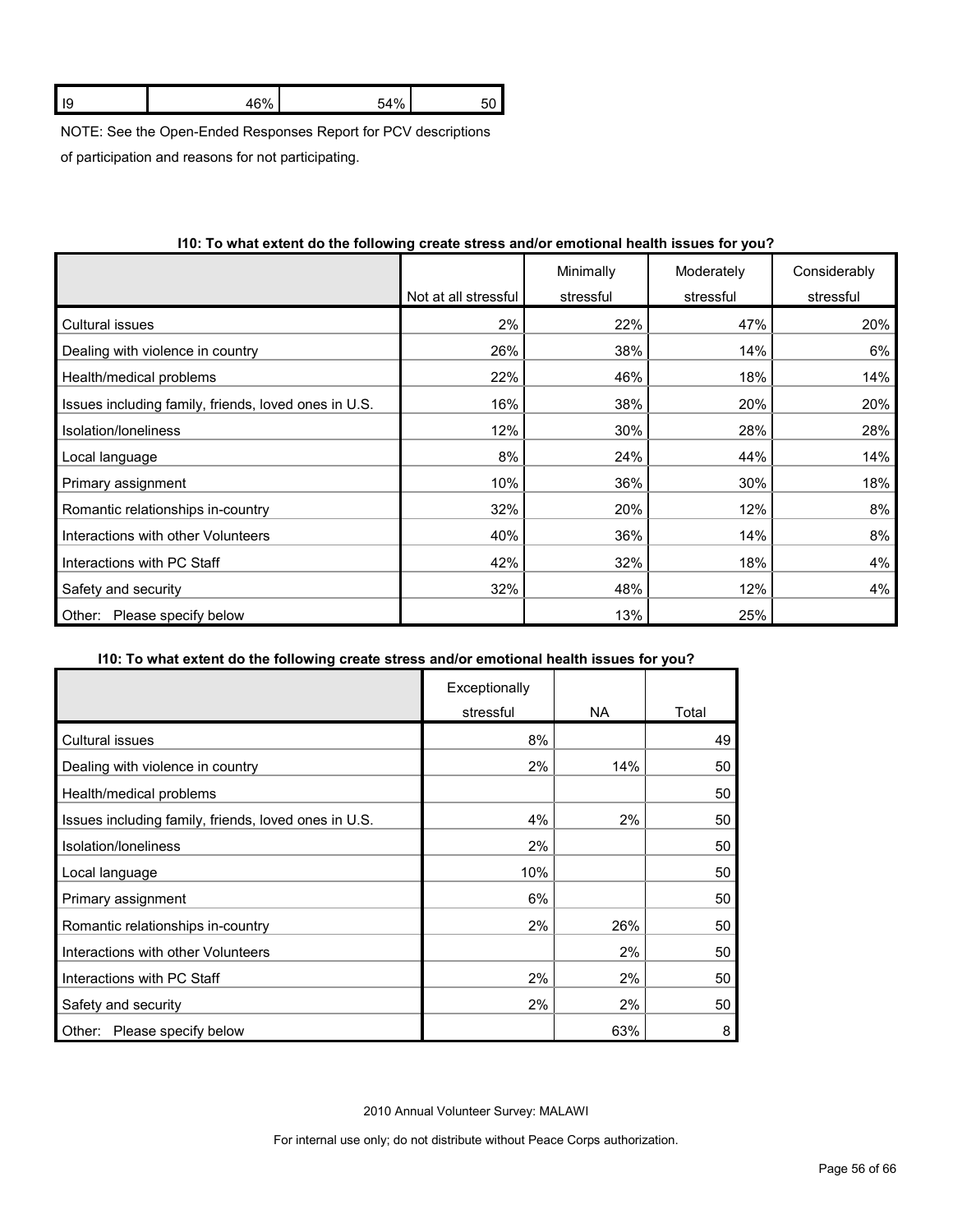| To must extent as the following create cubes | Not at all stressful | Minimally stressful | Moderately<br>stressful | Considerably<br>stressful |
|----------------------------------------------|----------------------|---------------------|-------------------------|---------------------------|
| <b>Cultural issues</b>                       | 2%                   | 22%                 | 47%                     | 20%                       |
| Dealing with violence in country             | 30%                  | 44%                 | 16%                     | 7%                        |
| Health/medical problems                      | 22%                  | 46%                 | 18%                     | 14%                       |
| Issues including family, friends, loved      | 16%                  | 39%                 | 20%                     | 20%                       |
| ones in U.S.                                 |                      |                     |                         |                           |
| Isolation/loneliness                         | 12%                  | 30%                 | 28%                     | 28%                       |
| Local language                               | 8%                   | 24%                 | 44%                     | 14%                       |
| Primary assignment                           | 10%                  | 36%                 | 30%                     | 18%                       |
| Romantic relationships in-country            | 43%                  | 27%                 | 16%                     | 11%                       |
| Interactions with other Volunteers           | 41%                  | 37%                 | 14%                     | 8%                        |
| Interactions with PC Staff                   | 43%                  | 33%                 | 18%                     | 4%                        |
| Safety and security                          | 33%                  | 49%                 | 12%                     | 4%                        |
| Other: Please specify below                  |                      | 33%                 | 67%                     |                           |

**I10: To what extent do the following create stress and/or emotional health issues for you? (excluding "NA" responses)**

#### **I10: To what extent do the following create stress and/or emotional**

#### **health issues for you? (excluding "NA" responses)**

|                                         | Exceptionally |       |
|-----------------------------------------|---------------|-------|
|                                         | stressful     | Total |
| <b>Cultural issues</b>                  | 8%            | 49    |
| Dealing with violence in country        | 2%            | 43    |
| Health/medical problems                 |               | 50    |
| Issues including family, friends, loved | 4%            | 49    |
| ones in U.S.                            |               |       |
| Isolation/loneliness                    | 2%            | 50    |
| Local language                          | 10%           | 50    |
| Primary assignment                      | 6%            | 50    |
| Romantic relationships in-country       | 3%            | 37    |
| Interactions with other Volunteers      |               | 49    |
| Interactions with PC Staff              | 2%            | 49    |
| Safety and security                     | 2%            | 49    |
| Please specify below<br>Other:          |               | 3     |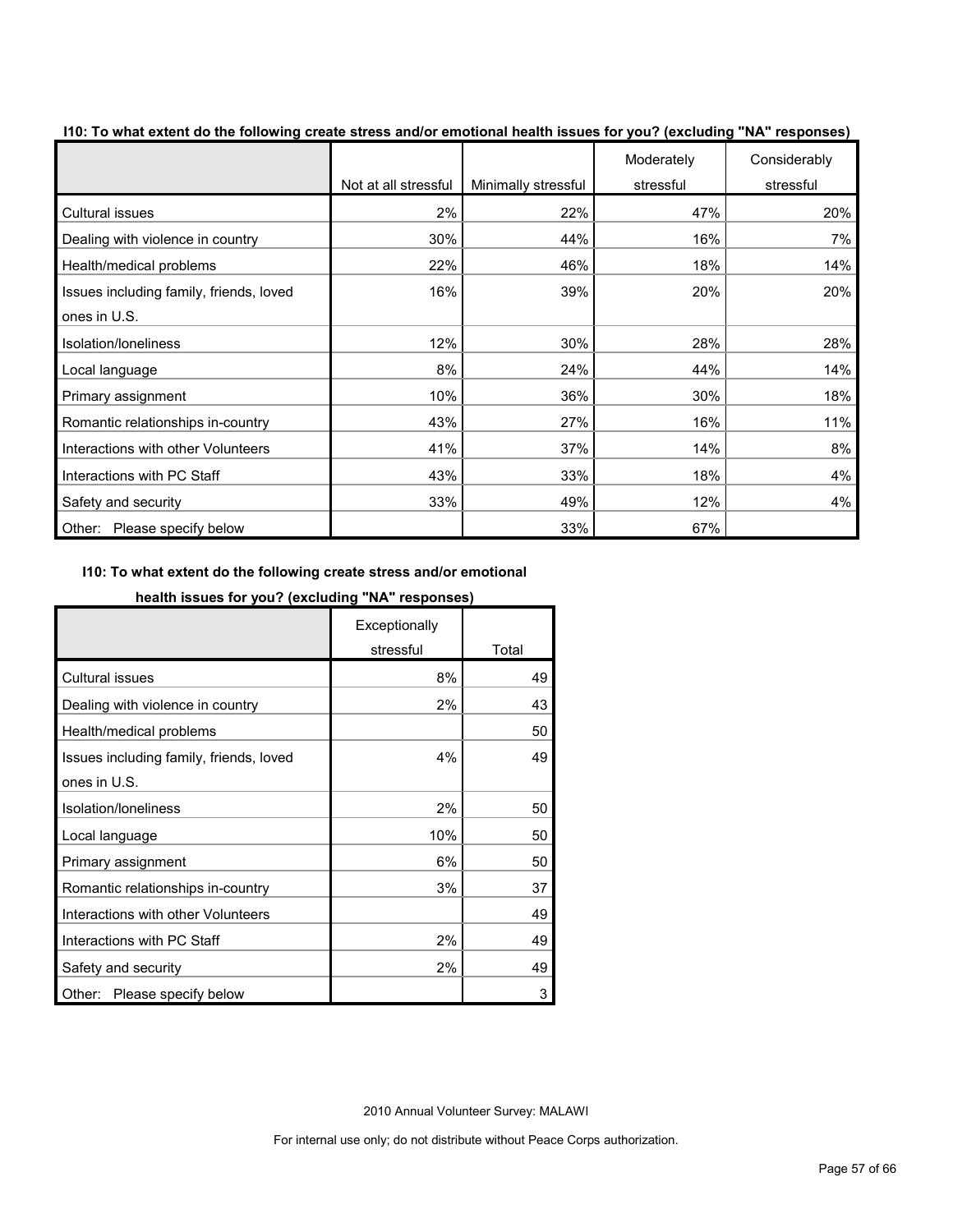| I10.TEXT: Description of "other" stress factor |         |        |  |  |
|------------------------------------------------|---------|--------|--|--|
|                                                | Percent | Number |  |  |
| Open-ended results. Not responsive to request. |         |        |  |  |
|                                                |         |        |  |  |
|                                                |         |        |  |  |
|                                                |         |        |  |  |
|                                                |         |        |  |  |
| Total                                          | 100%    | 50     |  |  |

NOTE: Long PCV descriptions of "other" factors may have be cut off in this table. The complete text is available upon request from OSIRP.

|                                    |                      | % Using This          | <b>Total PCVs</b> |
|------------------------------------|----------------------|-----------------------|-------------------|
|                                    | <b>PCV Responses</b> | <b>Stress Reducer</b> | Responding        |
| Friends/family in U.S.             | 44                   | 88%                   |                   |
| Pursue personal hobbies/interests  | 44                   | 88%                   |                   |
| PCVs outside my community          | 38                   | 76%                   |                   |
| Leave community for a time         | 37                   | 74%                   |                   |
| Co-workers/friends (not PCVs)      | 30                   | 60%                   |                   |
| PCVs in my community               | 27                   | 54%                   |                   |
| Participate in sports/exercise     | 26                   | 52%                   |                   |
| Get involved in other projects     | 23                   | 46%                   |                   |
| Pray                               | 16                   | 32%                   |                   |
| PC in-country staff                | 13                   | 26%                   |                   |
| Meditate                           | 12                   | 24%                   |                   |
| <b>Others</b>                      | 6                    | 12%                   |                   |
| Other activities                   | 6                    | 12%                   |                   |
| My host family                     | 3                    | 6%                    |                   |
| Peer Support Network               | $\overline{2}$       | 4%                    |                   |
| Office of Special Services         | 1                    | 2%                    |                   |
| Attend individual/group counseling | 1                    | 2%                    |                   |
| Total                              |                      |                       | 50                |

#### **I11: Please mark all of the typical ways in which you cope with stress.**

\*Percents total to more than 100% since Volunteers were asked to "mark all that apply."

**I11: Others I talk with to reduce stress**

Percent Number

2010 Annual Volunteer Survey: MALAWI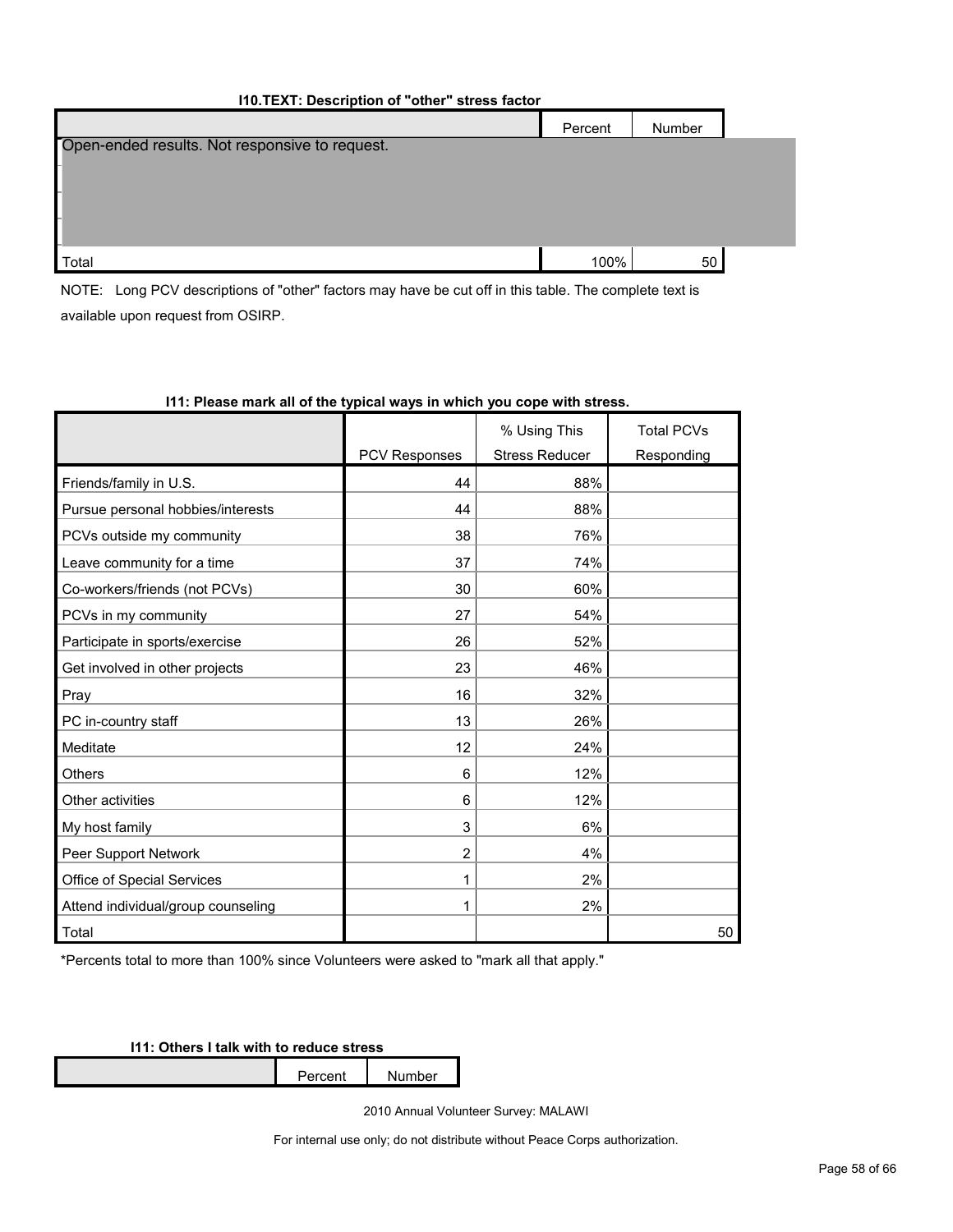| Open-ended results. Not responsive to request. |      |    |
|------------------------------------------------|------|----|
| Total                                          | 100% | 50 |

| 111: Other activities to reduce stress         |         |        |  |  |  |  |
|------------------------------------------------|---------|--------|--|--|--|--|
|                                                | Percent | Number |  |  |  |  |
| Open-ended results. Not responsive to request. |         |        |  |  |  |  |
|                                                |         |        |  |  |  |  |
|                                                |         |        |  |  |  |  |
|                                                |         |        |  |  |  |  |
|                                                |         |        |  |  |  |  |
|                                                |         |        |  |  |  |  |
|                                                |         |        |  |  |  |  |
| Total                                          | 100%    | 50     |  |  |  |  |

#### **I8: When asked about ways of coping with stress, Volunteers who**

**answered "No stress"** 

|                     |      | Yes, I have no |       |
|---------------------|------|----------------|-------|
|                     | NA   | stress         | Total |
| <b>I11.NOSTRESS</b> | 100% |                | 50    |

# <span id="page-58-0"></span>**J. Overall Assessment of Your Peace Corps Service**

This section reports Volunteers' level of satisfaction with their Peace Corps service and their expectations about completing their service.

#### **J1: How personally rewarding do you find your--?**

2010 Annual Volunteer Survey: MALAWI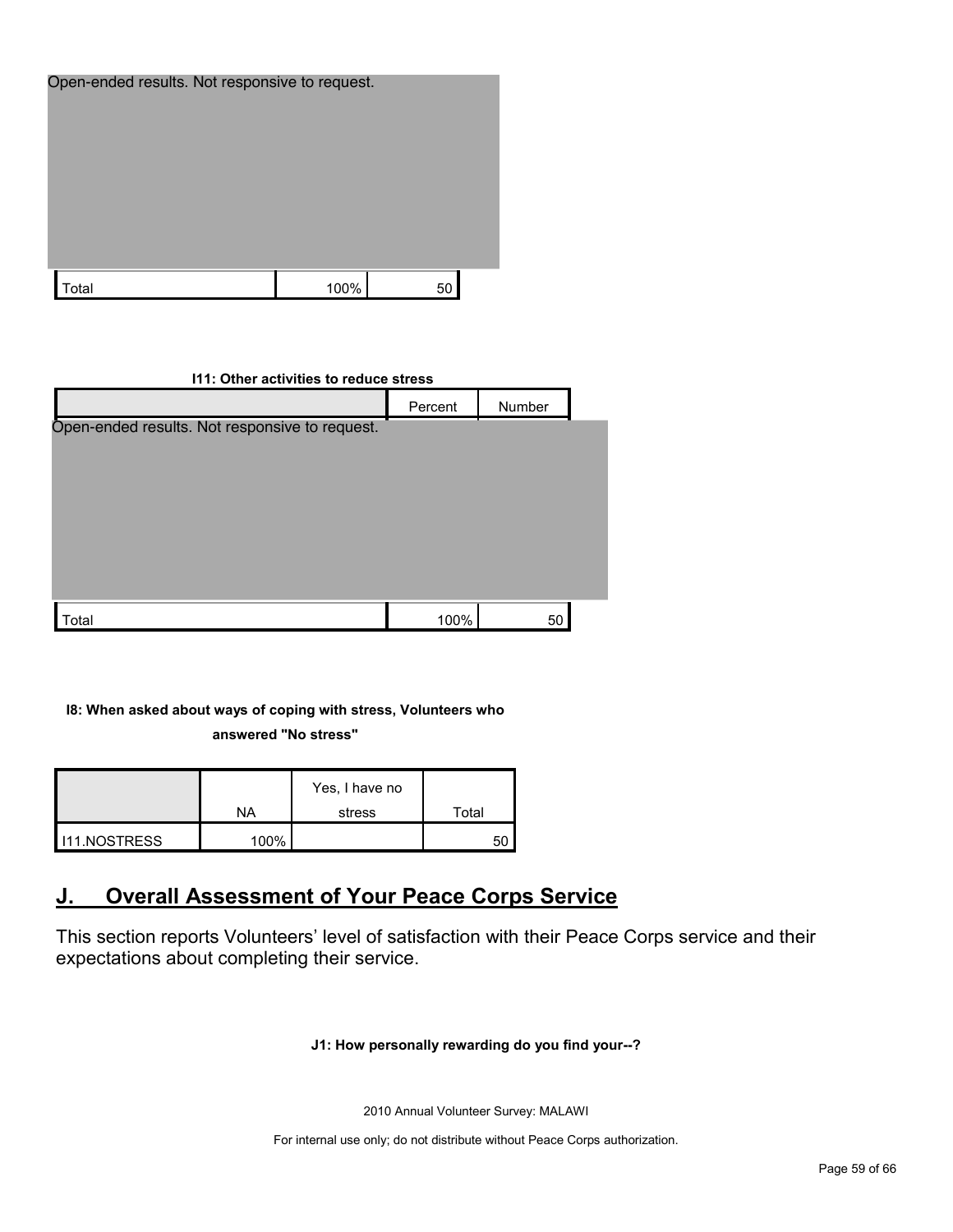|                                    | Not at all | Minimally | Adequately | Considerably | Exceptionally | Total |
|------------------------------------|------------|-----------|------------|--------------|---------------|-------|
| Overall Peace Corps service        | 2%         | 2%        | 18%        | 50%          | 28%           | 50    |
| Community involvement              |            | 6%        | 31%        | 45%          | 18%           | 49    |
| Experience with other Volunteers   | 2%         | 2%        | 20%        | 42%          | 34%           | 50    |
| Work with counterparts/community   | 4%         | 6%        | 40%        | 36%          | 14%           | 50    |
| partners                           |            |           |            |              |               |       |
| Experience with other host country |            | 12%       | 42%        | 38%          | 8%            | 50    |
| nationals                          |            |           |            |              |               |       |

NOTE: See the Open-Ended Responses Report for PCV comments on J7 "What has been the best aspect of your PC service?"

**J2: Today, would you make the same decision to join the Peace Corps?**

|                         | Νo | Probably<br>not | Possibly | Probably | <b>Definitely</b> | Total |
|-------------------------|----|-----------------|----------|----------|-------------------|-------|
| $\overline{10}$<br>∠∪ י |    |                 | 8%       | 29%      | 63%               | 49    |

**J3: Would you recommend Peace Corps service to others you think are qualified?**

|           | No | Probably not | Possibly | Probably | Definitely | Total |
|-----------|----|--------------|----------|----------|------------|-------|
| <b>J3</b> |    | 2%           | 6%       | 28%      | 64%        | 50 I  |

**J4: Do you intend to complete your Peace Corps service?**

|      | No | Not sure | Yes | Might extend | $\tau$ otal        |
|------|----|----------|-----|--------------|--------------------|
| I J4 |    | 6%       | 73% | 20%          | $\sim$<br>Δ.<br>ーこ |

| J5: Would your host country benefit most if the Peace Corps program was---? |  |
|-----------------------------------------------------------------------------|--|
|-----------------------------------------------------------------------------|--|

|    |              |         | Refocused/redesig |                  |          |       |
|----|--------------|---------|-------------------|------------------|----------|-------|
|    | Discontinued | Reduced | ned               | Maintained as is | Expanded | Total |
| J5 | 2%           | 4%      | 35%               | 27%              | 33%      | 49    |

NOTE: See the Open-Ended Responses Report for PCV comments on J6 "How can the PC better address the needs of your host country?"

### <span id="page-59-0"></span>**K. Demographics and Factors Affecting Extensions**

This section reports on the age and gender of all respondents. It also reports on the importance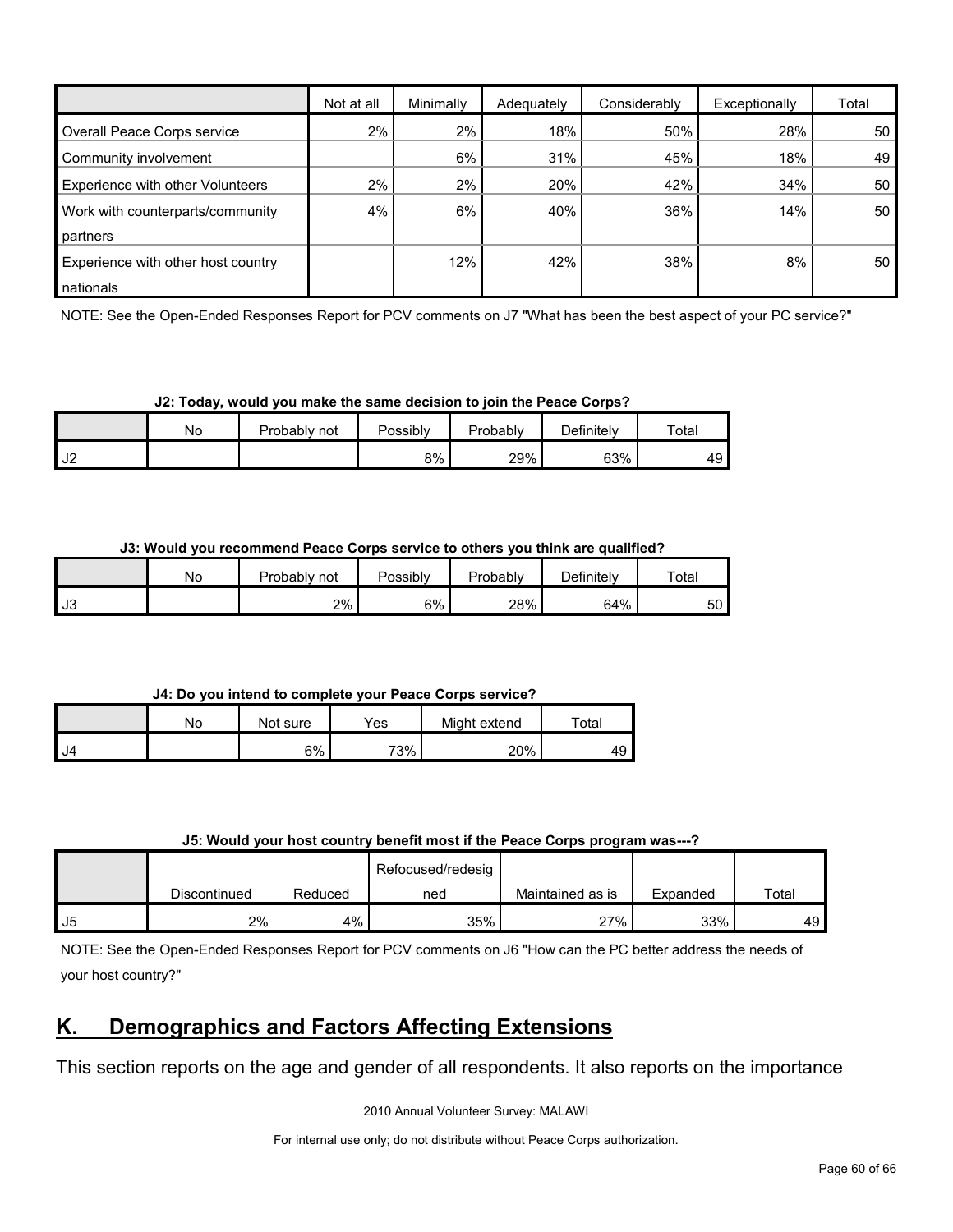Volunteers place on various factors that may influence their decision to extend or not extend their service beyond two years. Volunteers who answered that they either were considering an extension or were already serving beyond two years were asked to rate nine "motivating" factors and nine "challenging" factors. Volunteers could also write in any of their own motivating or challenging factors not included in the list.

#### **K1: What is your age?**

|         |       |       | -   |             |
|---------|-------|-------|-----|-------------|
|         | 20-29 | 30-49 | 50+ | $\tau$ otal |
| AGE3qrp | 82%   | 8%    | 10% | 50          |

#### **K2: What is your gender?**

|               | Female | Male | ™ota⊩ |  |
|---------------|--------|------|-------|--|
| <b>GENDER</b> | 54%    | 46%  |       |  |

Other demographic tables are available upon request

#### **K8: Are you considering a 3rd year extension?**

|                                              | Percent | Number |
|----------------------------------------------|---------|--------|
| , No                                         | 66%     | 33     |
| May extend beyond my original COS date       | 32%     | 16     |
| I am now serving beyond my original COS date | 2%      |        |
| Total                                        | 100%    | 50     |

#### **Ext Q1: Comparison of Reasons for Extending by Importance to PCVs Who May Extend Beyond COS**

|                                                                      |               | Somewhat  |           |     |                 |
|----------------------------------------------------------------------|---------------|-----------|-----------|-----|-----------------|
|                                                                      | Not Important | important | Important | NA. | Total           |
| Ability to partner with an NGO and/or government<br>counterpart      | 9%            | 27%       | 55%       | 9%  | 11              |
| Additional financial compensation (higher living<br>allowance, etc.) |               | 75%       | 25%       |     | 12 <sub>1</sub> |
| Flexibility to design my extension assignment                        |               | 42%       | 58%       |     | 12 <sup>°</sup> |
| Opportunity for more substantive work                                |               | 25%       | 75%       |     | 12 <sup>2</sup> |
| Opportunity to finish or be more productive in my                    |               | 25%       | 67%       | 8%  | 12 <sub>1</sub> |
| project                                                              |               |           |           |     |                 |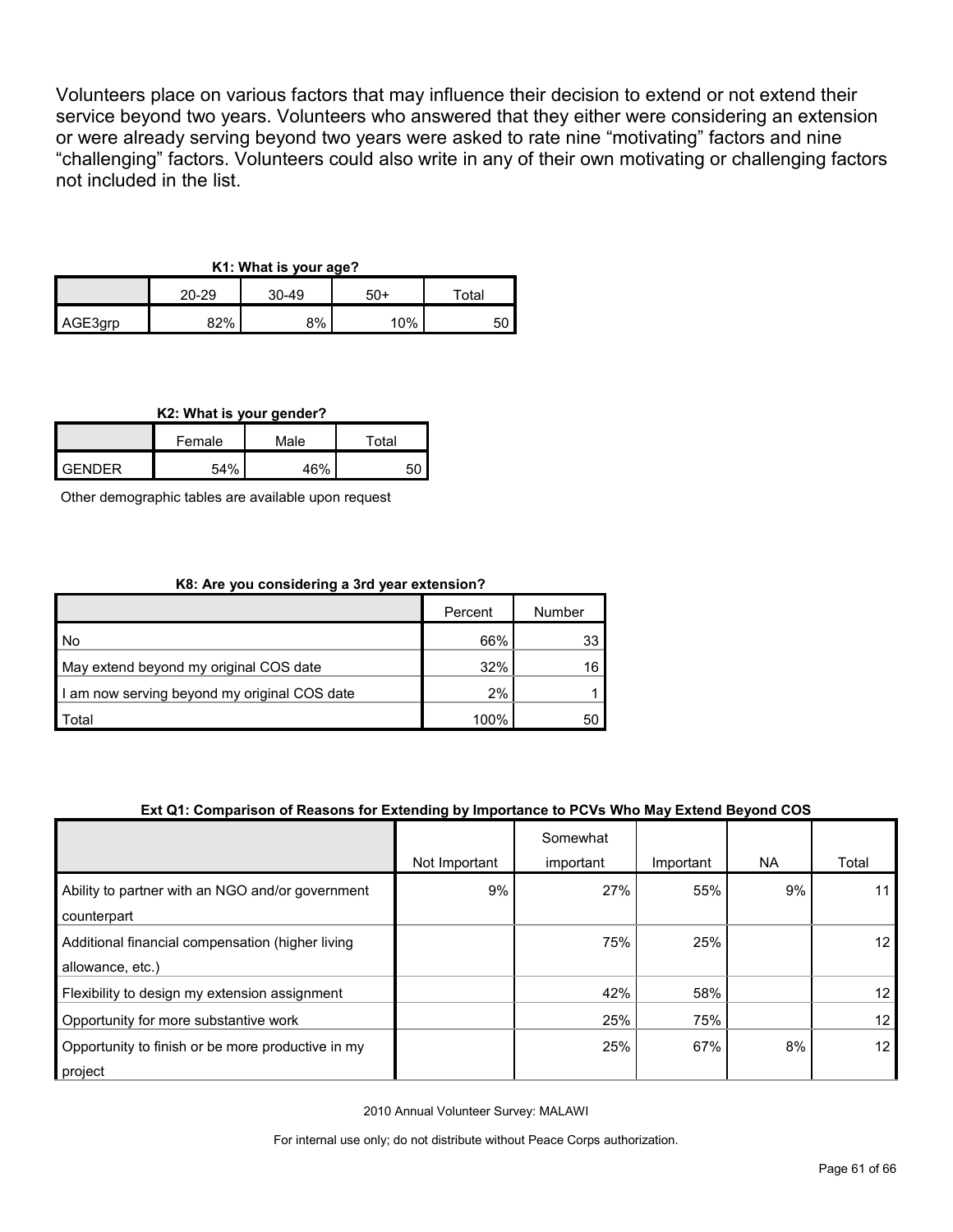| Opportunity to serve in a different site, country or<br>project | 50% | 25% | 8%   | 17% | 12 <sub>1</sub> |
|-----------------------------------------------------------------|-----|-----|------|-----|-----------------|
|                                                                 |     |     |      |     |                 |
| Opportunity to take on additional responsibilities with         | 42% | 25% | 25%  | 8%  | 12 <sub>1</sub> |
| PC at post                                                      |     |     |      |     |                 |
| Recognition of excellent performance                            | 25% | 42% | 25%  | 8%  | 12 <sub>1</sub> |
| Support from local Peace Corps staff                            | 17% | 25% | 50%  | 8%  | 12 <sup>2</sup> |
| Other:<br>Please specify below                                  |     |     | 100% |     |                 |

NOTE: This table includes only PCVs who answered K8="May extend beyond my original COS date"

#### **Ext Q1: Comparison of Reasons for Extending by Importance to PCVs Serving an Extension**

|                                                         |               | Somewhat  |           |           |       |
|---------------------------------------------------------|---------------|-----------|-----------|-----------|-------|
|                                                         | Not Important | important | Important | <b>NA</b> | Total |
| Ability to partner with an NGO and/or government        |               |           | 100%      |           |       |
| counterpart                                             |               |           |           |           |       |
| Additional financial compensation (higher living        |               | 100%      |           |           |       |
| allowance, etc.)                                        |               |           |           |           |       |
| Flexibility to design my extension assignment           |               |           | 100%      |           |       |
| Opportunity for more substantive work                   |               |           | 100%      |           |       |
| Opportunity to finish or be more productive in my       |               |           | 100%      |           |       |
| project                                                 |               |           |           |           |       |
| Opportunity to serve in a different site, country or    |               |           | 100%      |           |       |
| project                                                 |               |           |           |           |       |
| Opportunity to take on additional responsibilities with |               | 100%      |           |           |       |
| PC at post                                              |               |           |           |           |       |
| Recognition of excellent performance                    |               | 100%      |           |           |       |
| Support from local Peace Corps staff                    |               | 100%      |           |           |       |
| Other: Please specify below                             |               |           |           |           |       |

NOTE: This table includes only PCVs who answered K8="Now serving beyond my original COS date"

#### **Ext Q1: Comparison of Reasons for Extending by Importance to PCVs Who May Extend and PCVs Serving an Extension (excluding all "NA" responses)**

| Are you considering a 3rd year extension? |           |           |       |  |  |
|-------------------------------------------|-----------|-----------|-------|--|--|
| May extend beyond my original COS date    |           |           |       |  |  |
|                                           | Somewhat  |           |       |  |  |
| Not Important                             | important | Important | Total |  |  |

2010 Annual Volunteer Survey: MALAWI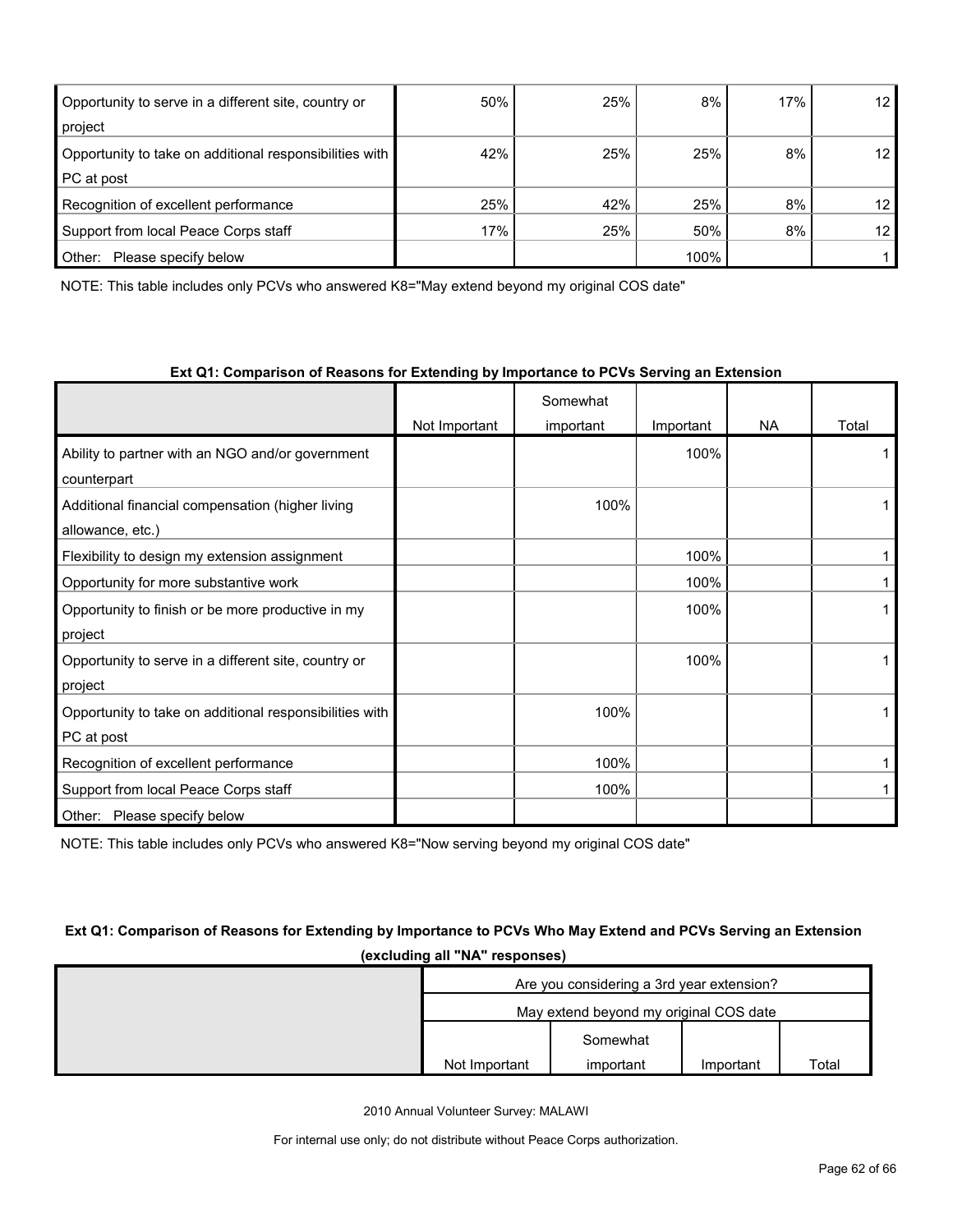| Ability to partner with an NGO and/or government             | 10% | 30% | 60%  | 10 <sup>1</sup>   |
|--------------------------------------------------------------|-----|-----|------|-------------------|
| counterpart                                                  |     |     |      |                   |
| Additional financial compensation (higher living             |     | 75% | 25%  | 12                |
| allowance, etc.)                                             |     |     |      |                   |
| Flexibility to design my extension assignment                |     | 42% | 58%  | $12 \overline{ }$ |
| Opportunity for more substantive work                        |     | 25% | 75%  | 12                |
| Opportunity to finish or be more productive in my project    |     | 27% | 73%  | 11                |
| Opportunity to serve in a different site, country or project | 60% | 30% | 10%  | 10                |
| Opportunity to take on additional responsibilities with PC   | 45% | 27% | 27%  | 11                |
| at post                                                      |     |     |      |                   |
| Recognition of excellent performance                         | 27% | 45% | 27%  | 11                |
| Support from local Peace Corps staff                         | 18% | 27% | 55%  | 11                |
| Other:<br>Please specify below                               |     |     | 100% |                   |

NOTE: See Open-Ended Responses Report for "other" reasons for extending beyond COS

#### **Ext Q1: Comparison of Reasons for Extending by Importance to PCVs Who May Extend and PCVs Serving an Extension**

|                                                              | Are you considering a 3rd year extension?    |           |           |       |  |
|--------------------------------------------------------------|----------------------------------------------|-----------|-----------|-------|--|
|                                                              | I am now serving beyond my original COS date |           |           |       |  |
|                                                              | Somewhat                                     |           |           |       |  |
|                                                              | Not Important                                | important | Important | Total |  |
| Ability to partner with an NGO and/or government             |                                              |           | 100%      |       |  |
| counterpart                                                  |                                              |           |           |       |  |
| Additional financial compensation (higher living             |                                              | 100%      |           |       |  |
| allowance, etc.)                                             |                                              |           |           |       |  |
| Flexibility to design my extension assignment                |                                              |           | 100%      |       |  |
| Opportunity for more substantive work                        |                                              |           | 100%      |       |  |
| Opportunity to finish or be more productive in my project    |                                              |           | 100%      |       |  |
| Opportunity to serve in a different site, country or project |                                              |           | 100%      |       |  |
| Opportunity to take on additional responsibilities with PC   |                                              | 100%      |           |       |  |
| at post                                                      |                                              |           |           |       |  |
| Recognition of excellent performance                         |                                              | 100%      |           |       |  |
| Support from local Peace Corps staff                         |                                              | 100%      |           |       |  |
| Other: Please specify below                                  |                                              |           |           |       |  |

NOTE: See Open-Ended Responses Report for "other" reasons for extending beyond COS

#### **Ext Q2: Comparison of Reasons for Not Extending by Importance to PCVs Who May Serve Beyond COS**

2010 Annual Volunteer Survey: MALAWI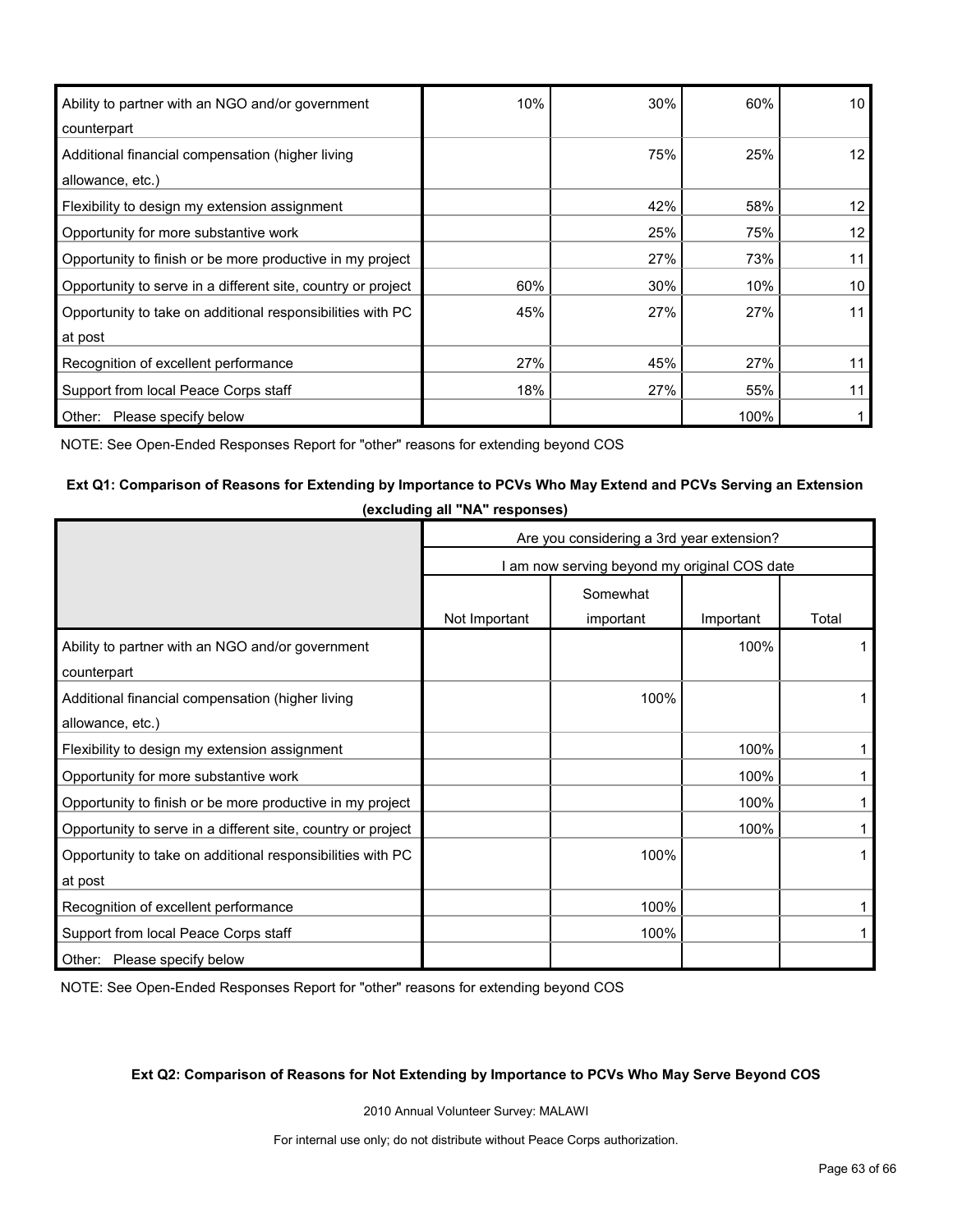|                                                       |               | Somewhat  |           | <b>NA</b> | Total           |
|-------------------------------------------------------|---------------|-----------|-----------|-----------|-----------------|
|                                                       | Not Important | important | Important |           |                 |
| Adjustment to new country or site                     | 42%           | 42%       |           | 17%       | 12              |
| Bureaucratic challenges related to extension          | 18%           | 64%       | 18%       |           | 11              |
| process                                               |               |           |           |           |                 |
| Delaying the pursuit of professional/educational      | 33%           | 17%       | 50%       |           | 12 <sup>2</sup> |
| opportunities                                         |               |           |           |           |                 |
| Family and personal reasons                           |               | 33%       | 67%       |           | 12              |
| Feeling that I am ready to go home                    | 17%           | 33%       | 50%       |           | 12              |
| Fellow Volunteers are leaving/have left               | 25%           | 58%       | 17%       |           | 12              |
| Lack of information about/difficulty defining the 3rd | 8%            | 75%       | 8%        | 8%        | 12              |
| year extension role                                   |               |           |           |           |                 |
| Lack of professional development opportunities        | 42%           | 33%       | 17%       | 8%        | 12              |
| Lack of support from Peace Corps staff                | 25%           | 33%       | 17%       | 25%       | 12              |
| Other:<br>Please specify below                        |               | 100%      |           |           |                 |

NOTE: This table includes only PCVs who answered K8="May extend beyond my original COS date"

|                                                       |               | Somewhat  |           |     |       |
|-------------------------------------------------------|---------------|-----------|-----------|-----|-------|
|                                                       | Not Important | important | Important | NA. | Total |
| Adjustment to new country or site                     |               |           |           |     |       |
| Bureaucratic challenges related to extension          |               |           |           |     |       |
| process                                               |               |           |           |     |       |
| Delaying the pursuit of professional/educational      |               |           |           |     |       |
| opportunities                                         |               |           |           |     |       |
| Family and personal reasons                           |               |           |           |     |       |
| Feeling that I am ready to go home                    |               |           |           |     |       |
| Fellow Volunteers are leaving/have left               |               |           |           |     |       |
| Lack of information about/difficulty defining the 3rd |               |           |           |     |       |
| year extension role                                   |               |           |           |     |       |
| Lack of professional development opportunities        |               |           |           |     |       |
| Lack of support from Peace Corps staff                |               |           |           |     |       |
| Other:<br>Please specify below                        |               |           |           |     |       |

NOTE: This table includes only PCVs who answered K8="Now serving beyond my original COS date"

2010 Annual Volunteer Survey: MALAWI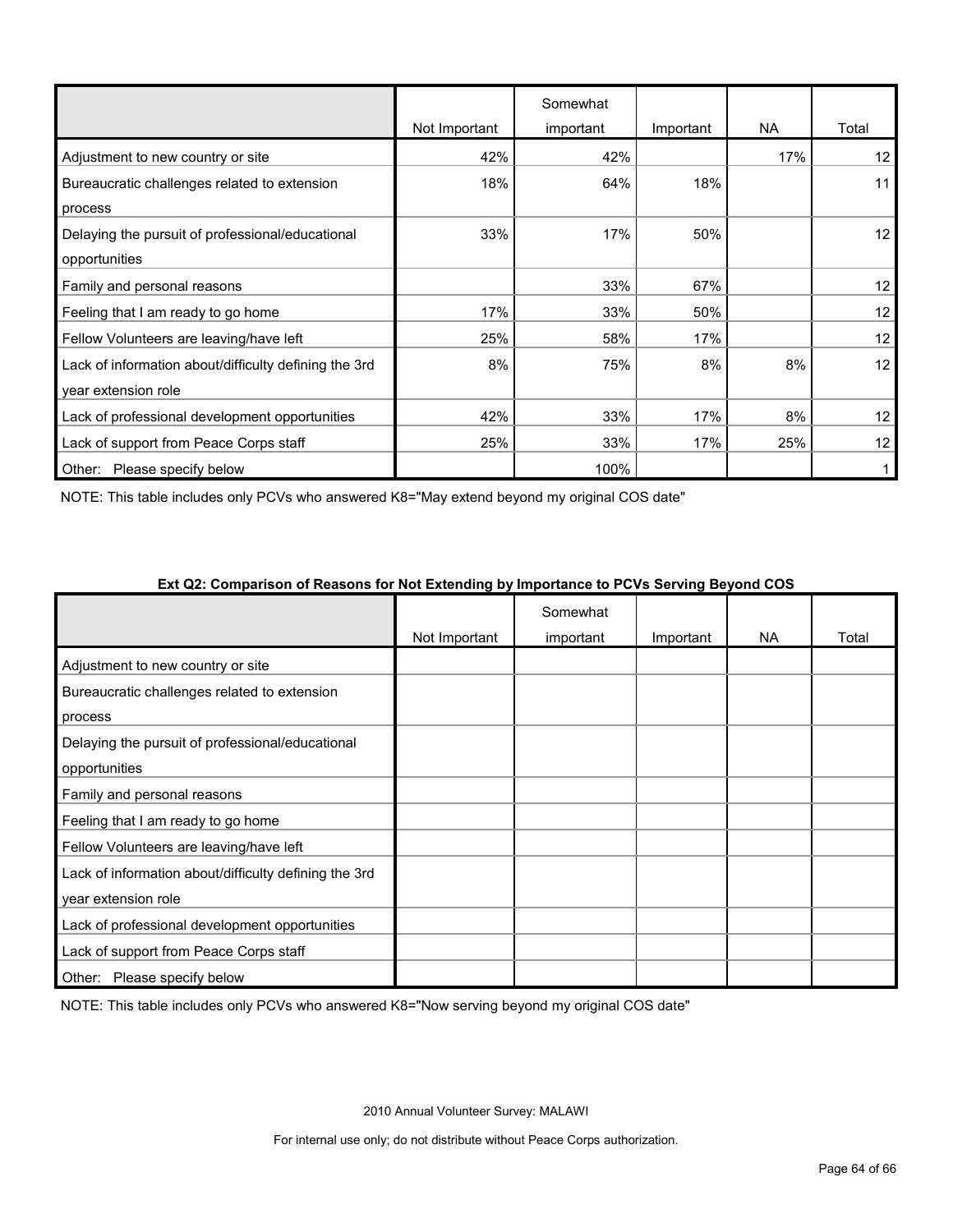#### **Ext Q2: Comparison of Reasons for Not Extending by Importance to PCVs Who May Extend and PCVs Serving an**

|                                                            | Are you considering a 3rd year extension? |           |           |       |  |  |
|------------------------------------------------------------|-------------------------------------------|-----------|-----------|-------|--|--|
|                                                            | May extend beyond my original COS date    |           |           |       |  |  |
|                                                            | Somewhat                                  |           |           |       |  |  |
|                                                            | Not Important                             | important | Important | Total |  |  |
| Adjustment to new country or site                          | 50%                                       | 50%       |           | 10    |  |  |
| Bureaucratic challenges related to extension process       | 18%                                       | 64%       | 18%       | 11    |  |  |
| Delaying the pursuit of professional/educational           | 33%                                       | 17%       | 50%       | 12    |  |  |
| opportunities                                              |                                           |           |           |       |  |  |
| Family and personal reasons                                |                                           | 33%       | 67%       | 12    |  |  |
| Feeling that I am ready to go home                         | 17%                                       | 33%       | 50%       | 12    |  |  |
| Fellow Volunteers are leaving/have left                    | 25%                                       | 58%       | 17%       | 12    |  |  |
| Lack of information about/difficulty defining the 3rd year | 9%                                        | 82%       | 9%        | 11    |  |  |
| extension role                                             |                                           |           |           |       |  |  |
| Lack of professional development opportunities             | 45%                                       | 36%       | 18%       | 11    |  |  |
| Lack of support from Peace Corps staff                     | 33%                                       | 44%       | 22%       | 9     |  |  |
| Other: Please specify below                                |                                           | 100%      |           |       |  |  |

**Extension (excluding all "NA" responses)**

NOTE: See Open-Ended Responses Report for "other" reasons for not extending beyond COS

#### **Ext Q2: Comparison of Reasons for Not Extending by Importance to PCVs Who May Extend and PCVs Serving an**

**Extension (excluding all "NA" responses)**

|                                                            | Are you considering a 3rd year extension?    |           |           |       |  |  |
|------------------------------------------------------------|----------------------------------------------|-----------|-----------|-------|--|--|
|                                                            | I am now serving beyond my original COS date |           |           |       |  |  |
|                                                            | Somewhat                                     |           |           |       |  |  |
|                                                            | Not Important                                | important | Important | Total |  |  |
| Adjustment to new country or site                          |                                              |           |           |       |  |  |
| Bureaucratic challenges related to extension process       |                                              |           |           |       |  |  |
| Delaying the pursuit of professional/educational           |                                              |           |           |       |  |  |
| opportunities                                              |                                              |           |           |       |  |  |
| Family and personal reasons                                |                                              |           |           |       |  |  |
| Feeling that I am ready to go home                         |                                              |           |           |       |  |  |
| Fellow Volunteers are leaving/have left                    |                                              |           |           |       |  |  |
| Lack of information about/difficulty defining the 3rd year |                                              |           |           |       |  |  |
| extension role                                             |                                              |           |           |       |  |  |
| Lack of professional development opportunities             |                                              |           |           |       |  |  |
| Lack of support from Peace Corps staff                     |                                              |           |           |       |  |  |
| Please specify below<br>Other:                             |                                              |           |           |       |  |  |